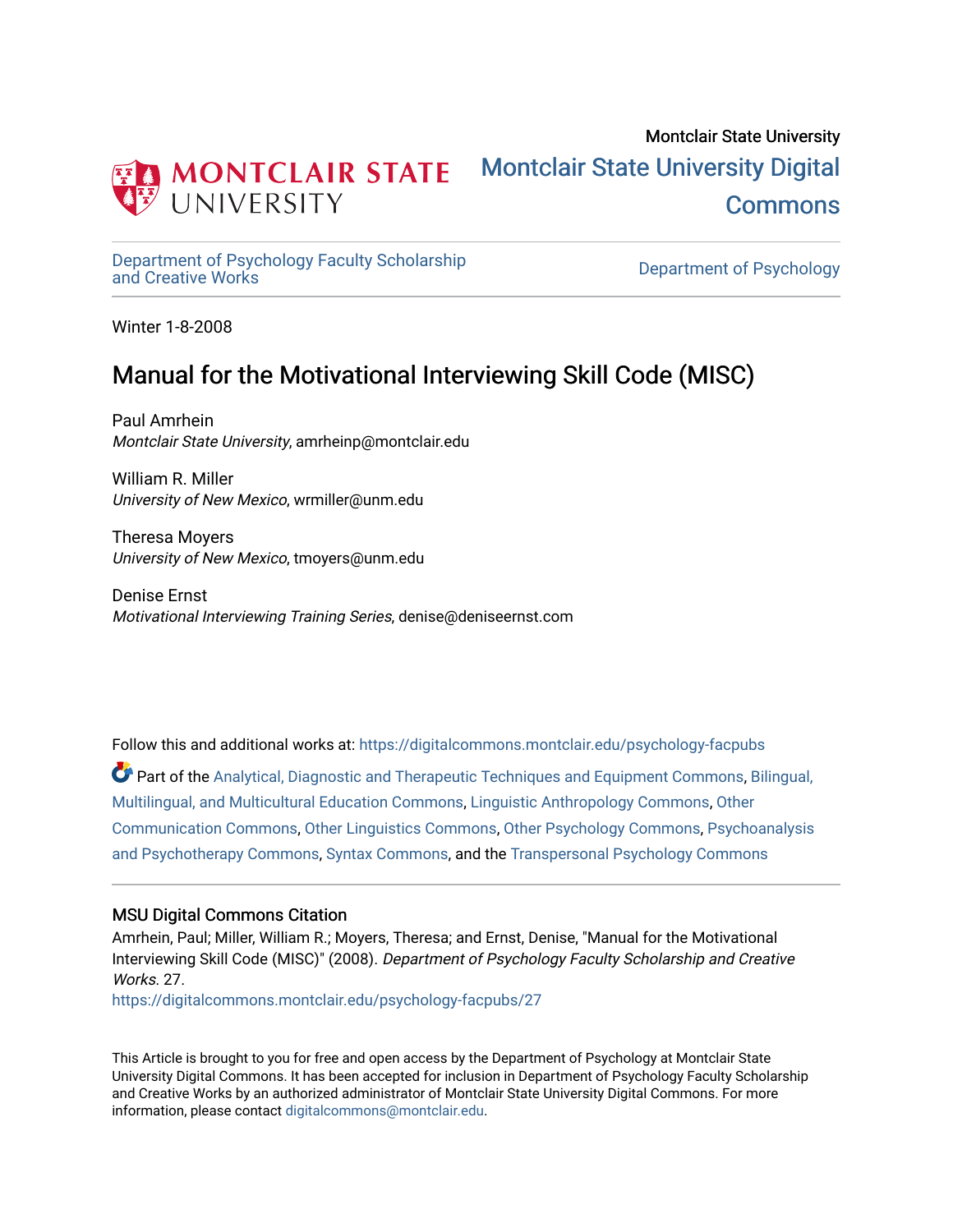#### **Manual for the Motivational Interviewing Skill Code (MISC)**

Version 2.1

## **William R. Miller, Theresa B. Moyers, Denise Ernst, and Paul Amrhein**

Center on Alcoholism, Substance Abuse, and Addictions The University of New Mexico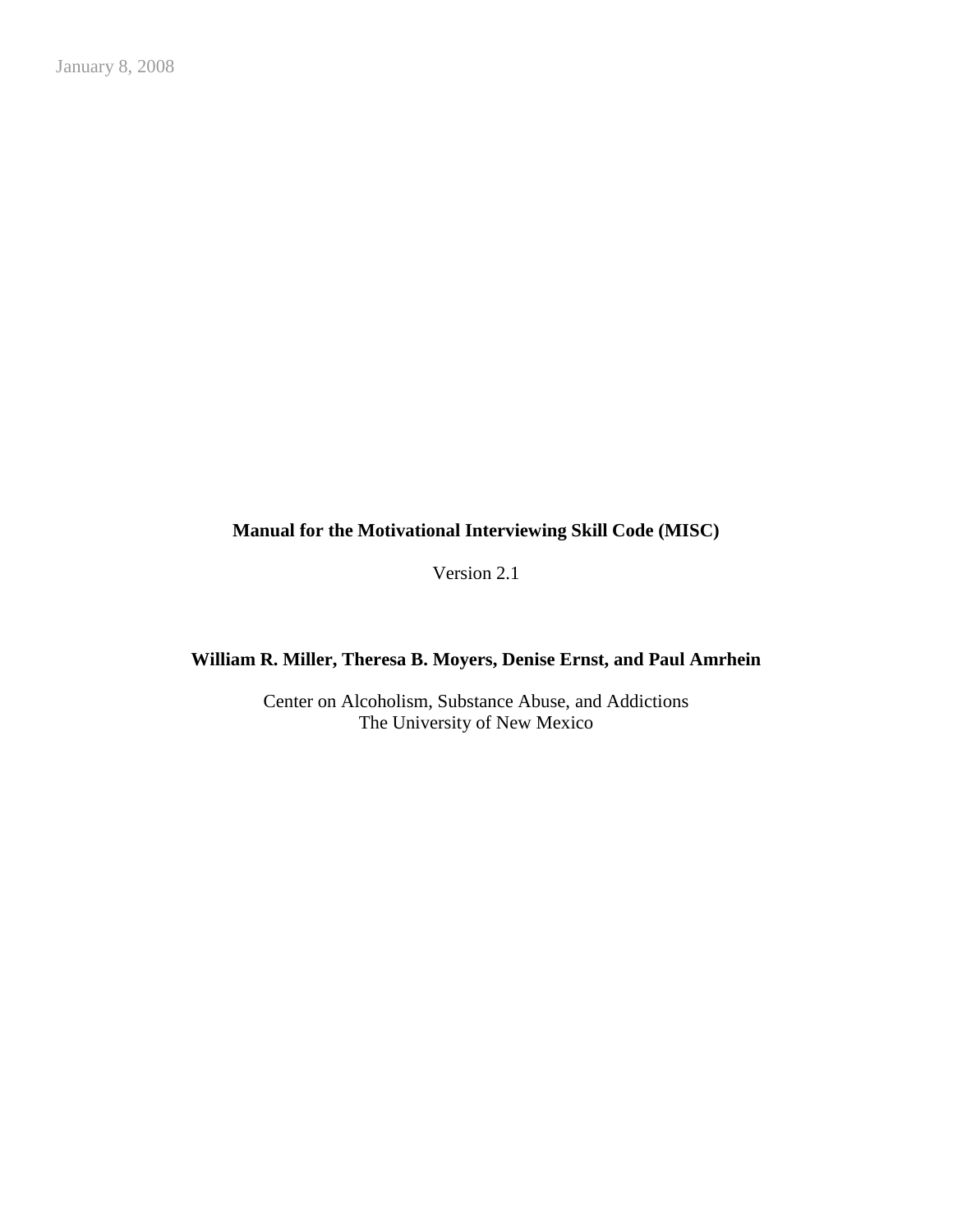#### **A. Introduction to MISC Version 2.1**

 The Motivational Interviewing Skill Code (MISC) was originally developed in 1997 as a method for evaluating the quality of motivational interviewing (MI) from audiotapes and videotapes of individual counseling sessions. The possible uses of MISC include:

- Documenting counselor adherence to MI within clinical trial protocols
- Providing detailed session feedback for counselors in the process of learning MI, including specific goals for improved skillfulness
- Evaluating the effectiveness of training in MI by comparing counselor skills before and after training
- Conducting psychotherapy process research to examine relationships among counselor and client responses
- Predicting treatment outcome from psychotherapy process measures
- Generating new knowledge about MI and its underlying processes of efficacy

 Over years of using MISC 1 we have learned much about which categories were redundant or unreliable, and also about which processes are most important to the effectiveness of MI. The MISC has also helped us to clarify the points at which skill acquisition in MI is more challenging.

 Based on this experience, we have developed Version 2.1, which is intended to improve on earlier version of the MISC in reliability, efficiency, and relevance to training and clinical practice. A disadvantage of revising an instrument, of course, is that one must start over in demonstrating its reliability and validity. Although many strong features of MISC 1.0 have been retained, we have also made substantive changes that we believe will further strengthen this instrument. In the interim, while we are studying the characteristics of this new version, it may be desirable for some purposes to continue using MISC 1, which has known psychometric properties. Section A outlines the significant changes that have been introduced with MISC 2.1, and the rationale for these changes.

 As psychometric data for MISC 2.1 emerge and further refinements are made, we will be issuing subsequent revisions. When revisions are minor, we will retain the same version number (e.g., 2.0) and give the date of update. As significant revisions are made that affect coding, we will change the version number designation (2.2, 2.3 etc.). Before making use of this coding system, check to make sure that you have the most current version. Information is posted on the Motivational Interviewing website at www.motivationalinterview.org.

### **A.1 Changes in the Structure of MISC**

MISC Version 1 required three "passes" through each tape: (1) an initial pass for completing global rating scales; (2) a second pass in which each counselor and client utterance was classified within a behavior code; and (3) a final pass in which counselor and client talk time were recorded. In MISC 2.1 we no longer include the third pass for timing of relative counselor and client talk time. We found that the timing pass was not cost-effective. It yielded relatively little information for the additional time required, and did not add to the predictive utility of MISC. Investigators who are particularly interested in client and counselor talk time may,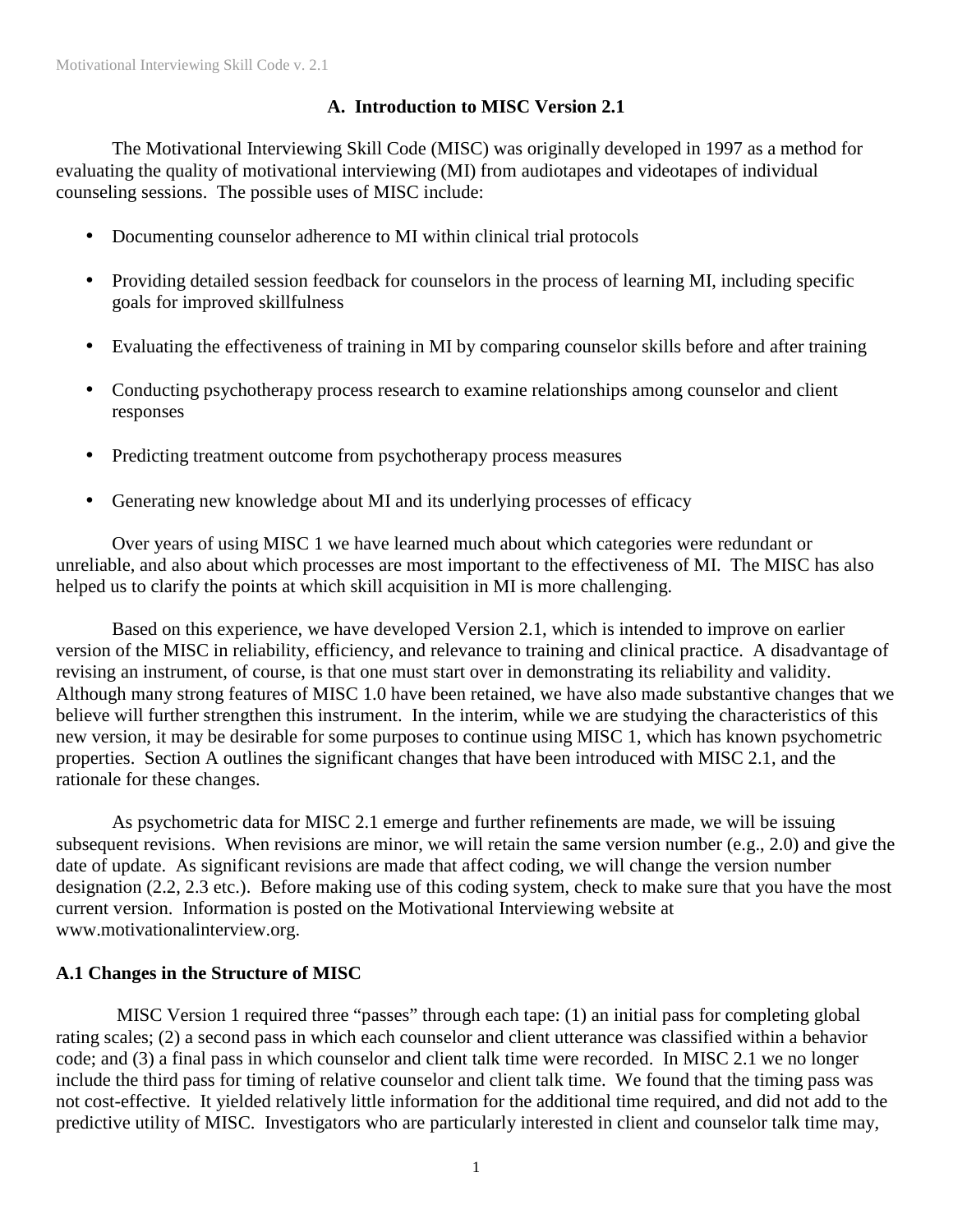#### Motivational Interviewing Skill Code v. 2.1

of course, still choose to include this timing pass. We found that recording client and counselor talk time had very high inter-coder reliability (usually >.95).

 MISC 2.0 retained two separate passes: a first pass for the global rating scales, and a second pass for behavior classifications. This proved quite challenging for coders, as it required them to track 18 counselor behavior codes and seven client behavior codes, six of which required an additional quantification of strength from –5 to +5. With MISC 2.1, we recommend a total of three separate passes: the first pass for global ratings, a second pass for counselor behavior codes, and a third pass for client behavior codes. With experienced coders, it may be possible to combine the second and third passes.

 It would be conceivable, of course, to perform one pass each for therapist and client, in which behavior classifications are completed, then at the end of each pass to complete the global ratings. This may still be desirable in cases where therapy process and therapist competence are of more interest than is treatment integrity, particularly when cost is an issue. In general practice, however, we have chosen to retain three separate passes for three reasons. (1) The first pass allows the global ratings to be uncontaminated by behavior counts. (2) The first pass provides an uninterrupted overall perspective on the session, which we believe is helpful in making accurate global ratings. (3) If the same coder performs all three passes, the first pass provides a contextual perspective within which to complete the behavior codes. It remains to be determined whether in fact global ratings are biased by prior completion of behavior coding, or whether second pass codes are any different when done by coders who did (versus did not) complete the first pass.

 Important new knowledge regarding the psycholinguistics of MI emerged from research directed by coauthor Paul Amrhein. Previously we had been successful in predicting (lack of) behavior change from client resistance levels (e.g., Miller, Benefield & Tonigan, 1993). Mean levels of client "change talk," however, rather consistently failed to predict behavior change – an important problem for the theory of motivational interviewing (Miller & Rollnick, 2002). Amrhein's research revealed why change talk, as we were coding it in MISC 1, failed to predict behavioral outcomes (Amrhein et al., 2003). First, our definition of change talk included a wide range of statement types, including those reflecting desire, ability, reasons, need, and commitment to change. In Amrhein's study, only commitment language predicted behavior change. The other four (desire, ability, reasons, and need) predicted the occurrence of subsequent committing language, and thus influenced behavior change indirectly. This finding paralleled what were previously described as "Phase 1" and "Phase 2" of MI (Miller & Rollnick, 1991). In Phase 1, the goal is to enhance motivation for change (e.g., by evoking client speech regarding desire, ability, reasons and need to change). In Phase 2 of MI, the goal shifts to strengthening commitment to change (i.e., evoking client committing speech). We had not differentiated these tasks before, and separate attention to committing speech turns out to be important. Using these new definitions for client language, the frequencies of both change talk and sustain talk independently predict outcomes (Moyers et al., 2007).

 Second, we learned from Amrhein's work that when predicting outcomes, the *slope* of committing speech across the course of an MI session may provide information above and beyond that obtained from the *mean* level of committing speech.

 Finally, we discovered that client change language is not constant over an MI session. In highly structured MET sessions, Amrhein found that the strongest prediction of behavioral outcomes came from client speech toward the *end* of the session , when the client's plan for change was the primary topic. Client commitment level at the beginning of an MI session, when clients discussed their reasons for presenting for treatment, did not predict the probability of behavior changeWhen client language is of interest we recommend coding the entire MI session with MISC so that dynamic patterns of this kind are not missed.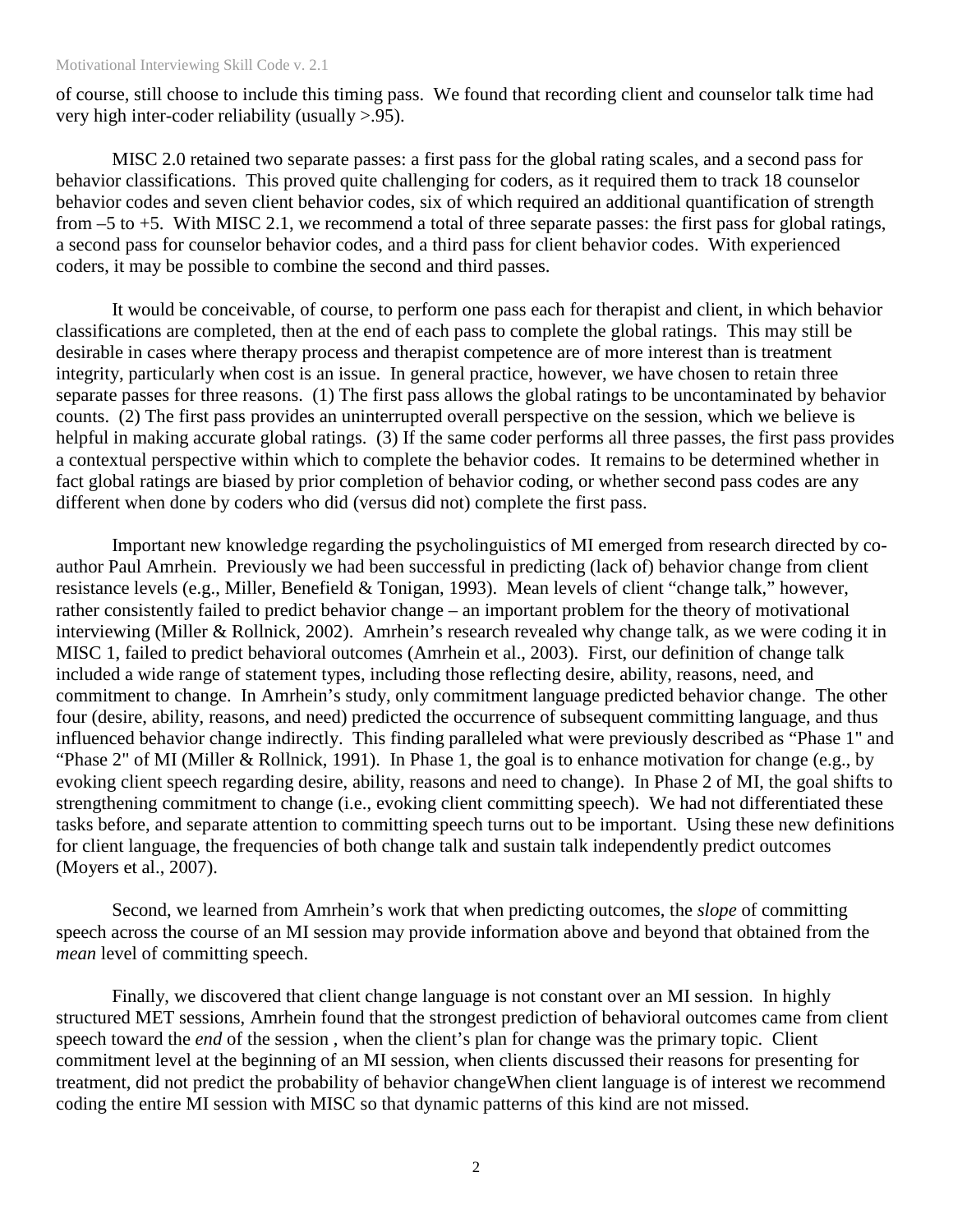#### Motivational Interviewing Skill Code v. 2.1

 The fact that slope, in addition to mean, predicts behavior change suggested another adaptation of the MISC. In the second pass of MISC 1, we had simply kept a tally of the total number of responses within each behavior category across the entire coding period. This prevented us from examining behavior at different points in the session. A sequential coding system, the Sequential Code for Observing Process Exchanges (SCOPE), was developed for this purpose. Sequential coding retains the *order* in which therapist and client behaviors occur. Using the SCOPE, it is possible to evaluate the impact of therapist behaviors upon subsequent client behaviors (Moyers & Martin, 2006). Where detailed information about therapy process is desired, we recommend *sequential* recording of behavior codes using the SCOPE.

#### **B. Coding Instructions**: **First Pass Global Ratings**

The MISC 2.1 is designed for rating an interview between two individuals, identified in this manual as the Counselor and the Client. Many other descriptors could be used for the counselor (e.g., clinician, doctor, interviewer, practitioner, counselor) or client (e.g., consumer, patient, student**).** These particular terms are used here simply for convenience and consistency.

#### **B.1 Global Counselor Ratings**

A global score requires the coder to assign a single number from a seven-point scale to characterize the entire interaction. The first pass of MISC 2.1 includes counselor ratings on three dimensions: **Acceptance, Empathy and Spirit.** Global scores are intended to capture the rater's overall impression of the counselor's performance during the interview. While this may be accomplished by combining a variety of elements, the rater's gestalt or all-at-once judgment is paramount. The global scores should reflect a holistic evaluation of the counselor, one that cannot necessarily be separated into individual elements. Global scores are given on a 7 point Likert scale, with the coder assuming a beginning score of 4 and moving up or down from there. For projects evaluating the integrity of MI interventions, or those desiring greater comparability with MITI scores, the MITI 3.0 globals may be used here instead.

#### Specific Guidelines:

- All ratings on this form are on a **7-point Likert scale.**
- Ratings should be based primarily on the *counselor's* behavior during the observed session.
- Circle *one and only one number* for each item, and do not leave any item blank. Do not make ratings that fall between the whole numbers.
- These are global ratings, based on the *entire* interview or sample. Thus, for example, a rating of empathy is given for the *whole* **interview**, which might combine longer periods of high empathy and a few periods of low empathy.
- It is helpful to **note examples** of Empathy, Acceptance and Spirit on the Global Counselor Rating sheet as you listen to the session.

#### **Acceptance**

This rating captures the extent to which the counselor communicates unconditional positive regard for the client. A rating should be made starting at 4, and moving toward either the high (7) or low (1) end of the scale based on the following criteria: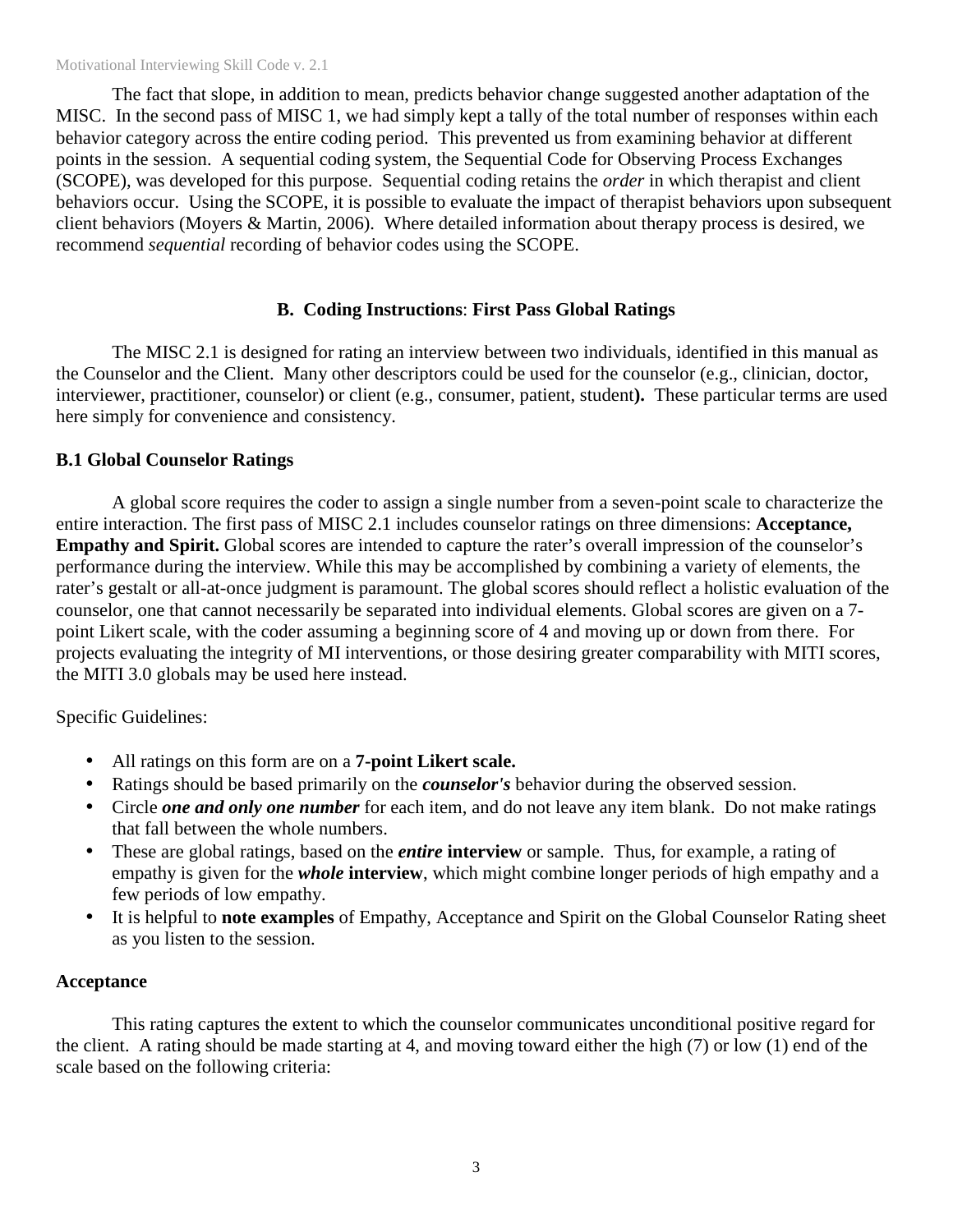*High Acceptance***.** Counselors high on this scale consistently **communicate acceptance and respect** to the client. They may be perceived as warm and supportive, but the key attribute is to communicate **unconditional positive regard** for the client.

*Low Acceptance*. Counselors at the low end of this scale consistently **communicate non-acceptance, disregard, or disapproval** of the client. They may be perceived as **judgmental, harsh, disrespectful, labeling, or condescending**.

*Differentiating Acceptance from other counselor characteristics.* Acceptance is **person-focused** (*unconditional positive regard*) and should not be confused with agreeing with the client's opinions or approving of the client's behavior. A counselor may:

Respect a client's opinions without agreeing with them (acceptance vs. agreement)

Accept a client's choices without approving of them (acceptance vs. behavioral approval)

Support the client as a worthwhile human being without either condoning or condemning the client's actions and views (acceptance vs. judgment)

#### **Empathy**

 This rating is intended to capture the extent to which the counselor understands and/or makes an effort to accurately understand the client's perspective. A rating should be made starting at 4, and moving toward either the high (7) or low (1) end of the scale based on the following criteria:

 *High Empathy*. Counselors high on this scale show an **active interest** in making sure they understand what the client is saying, including the **client's perceptions, situation, meaning, and feelings.** The counselor **accurately follows** or perceives a client's complex story or statement or probes gently to gain clarity. Reflective listening is an important part of empathy, but this global rating is intended to capture all efforts by the counselor to understand accurately the client's perspective and convey that understanding back to the client. Nevertheless, a high rating on Empathy requires more than questionasking, and reflects skillful use of reflective listening.

 *Low Empathy*. Counselors at the low end of this scale show **little interest** in the client's own perspective and experiences. There is **little effort to gain a deeper understanding** of complex events and emotions. Counselors low in empathy may probe for **factual information** or to **pursue an agenda**, but they do not do so for the sole purpose of understanding their client's perspective. Reflective listening is noticeably absent.

*Differentiating empathy from other counselor characteristics*. Empathy is not to be confused with warmth, acceptance, genuineness or client advocacy. These characteristics are independent of the empathy rating. It is possible for a counselor to:

Work very hard to understand the client's perspective but not be especially warm or friendly while doing so. (empathy vs. warmth)

Understand fully without accepting the client's perspective. (empathy vs. acceptance)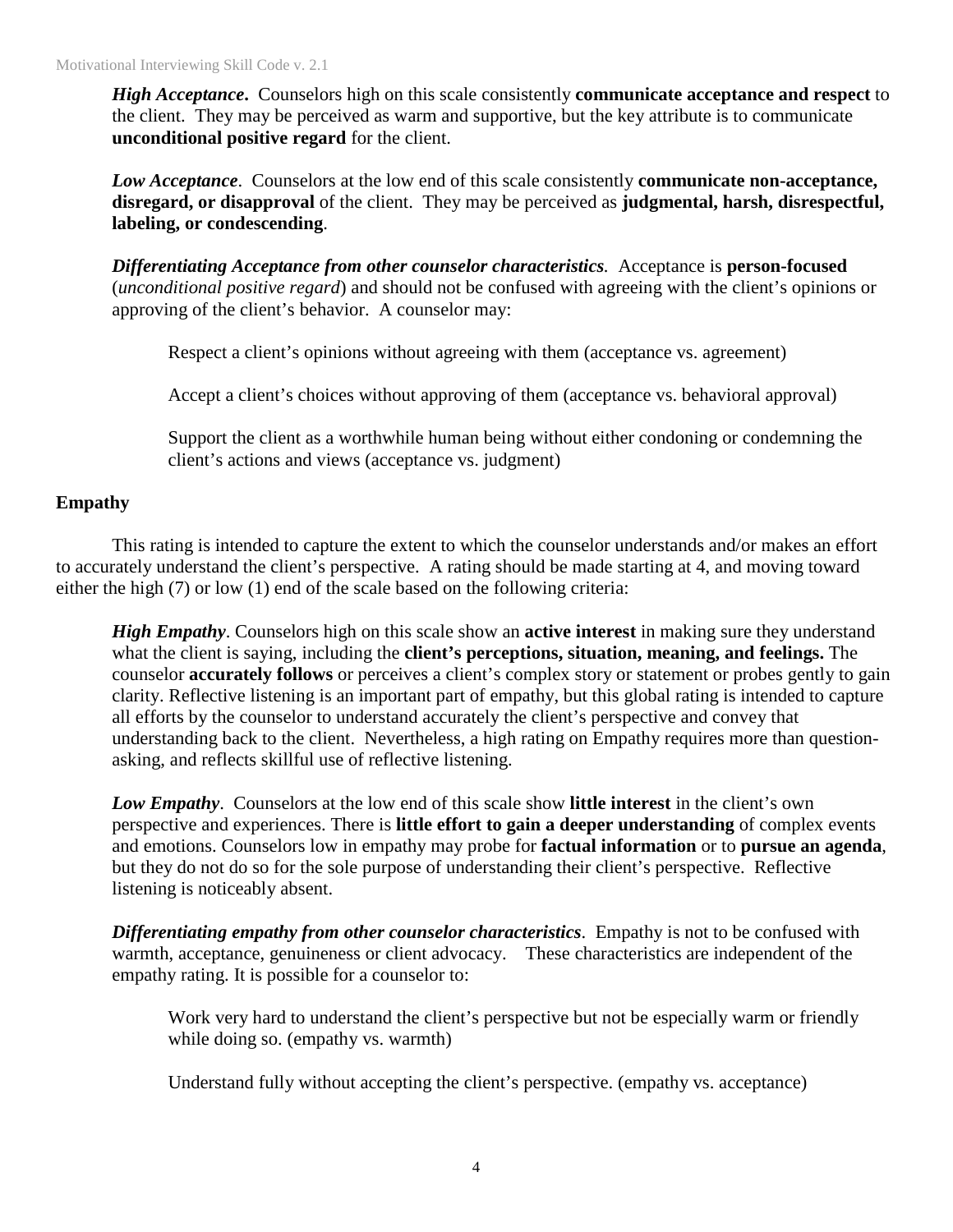Be fully present and authentic, but not make efforts to understand the client's perspective. (genuineness vs. empathy)

Be invested in helping the client or gaining services for them without a particular effort to understand the client's perspective (client advocacy vs. empathy)

#### **Motivational Interviewing Spirit**

 This rating is intended to capture the **overall competence of the counselor in using motivational interviewing**. It explicitly focuses on the three inter-related characteristics of **collaboration**, **evocation,** and **autonomy.** The rater should consider all three of these characteristics when assigning a value for this scale, and low scores in any of these dimensions should be reflected in a lower overall spirit score. Nevertheless, the global spirit rating is intended to capture the whole *gestalt* of the counselor's competence without too much "picking apart" of the scale's components. A rating should be made starting at 4, and moving toward either the high (7) or low (1) end of the scale based on the following criteria:

*High MI Spirit.* Counselors at the highest end of this scale clearly manifest all three of the following characteristics in the session:

**Collaboration** is apparent when counselors negotiate with the client and avoid an authoritarian stance. Counselors show respect for a variety of ideas about how change can occur and can accept differences between their ideal plan and what clients are willing to endorse. They avoid persuasion and instead focus on supporting and exploring the client's own concerns and ideas. These counselors minimize power differentials and interact with their clients as partners.

**Evocation** is apparent when counselors draw out the client's perspectives rather than "installing" the counselor's knowledge, insights and advice. They do not educate or give opinions without permission. They are curious and patient. They give the client the benefit of the doubt about wanting to change and show a focused intent to draw out the client's own desire and reasons for changing. Counselors high in evocation show an active interest in helping clients say to themselves the reasons that change can and should happen.

 **Autonomy-supportive** counselors accept that clients can choose not to change. They may be invested in specific behavior changes, but do not push for an immediate commitment at the expense of "taking the long view" about the option of change in the future. They emphasize the client's freedom of choice, and convey an understanding that the **critical variables for change are within the client and cannot be imposed** by others.

*Low MI Spirit*. Counselors at the lowest end of this scale clearly manifest low levels of collaboration, evocation, and support for autonomy:

 **Low Collaboration** is evident when counselors **confront** clients with their point of view. An **authoritarian and rigid** stance is apparent and little effort is made to include the client's ideas about how change might be accomplished. Low collaboration counselors attempt to **persuade** clients about the need for change. These counselors seem to view their clients as deficient in some manner and attempt to provide what is missing, often using an **"expert" stance** to do so. These counselors convey a sense of having **expertise** the client needs in order to make a change.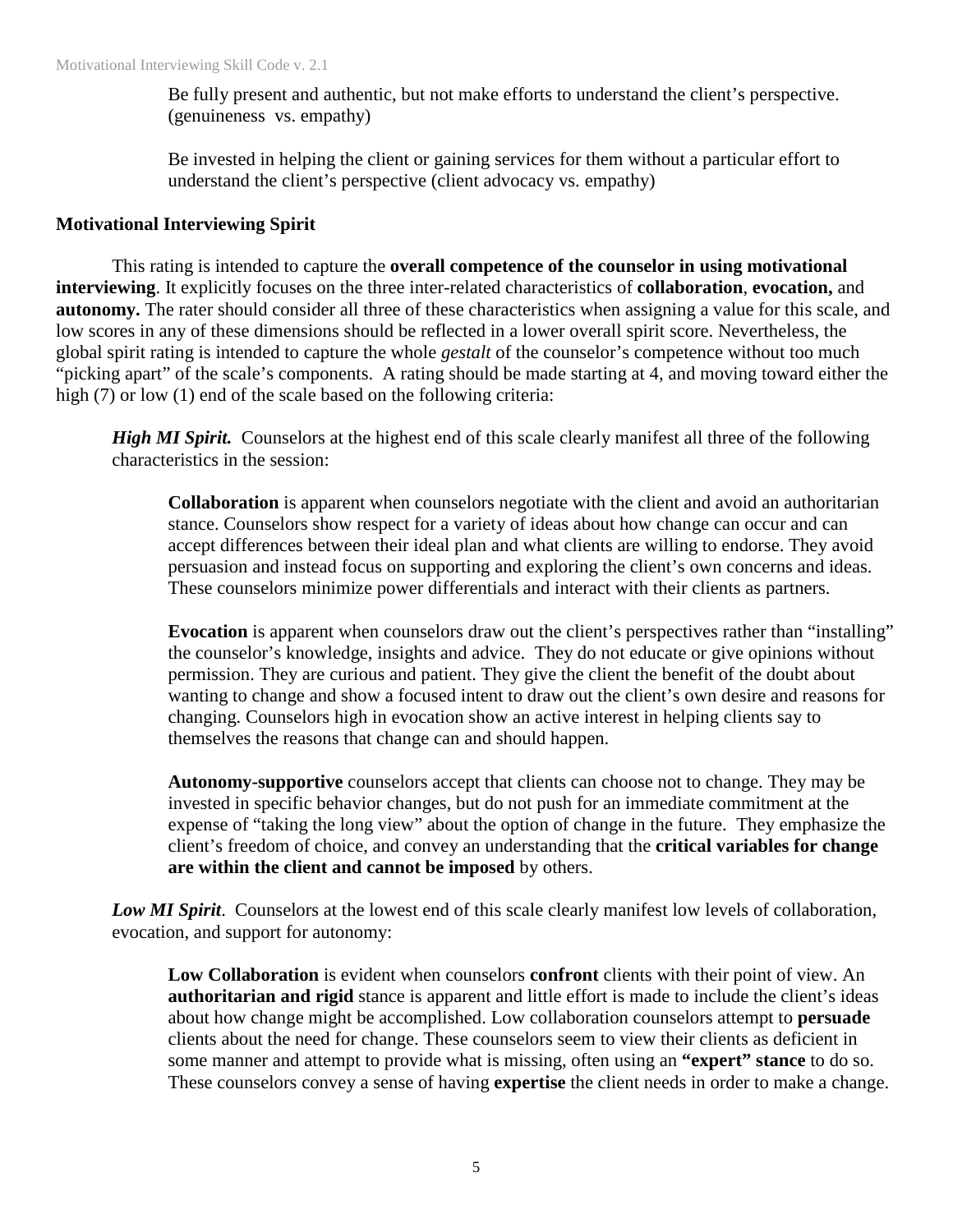**Low Evocation** is evident when the counselor shows little or no interest in exploring the client's own reasons for change. They may convey an attitude of **suspicion or cynicism** about the client's desire to change. They may focus on giving information and advice, educating the client or giving logical reasons for changing. These occur at the expense of arranging conversations so that the client talks himself or herself into changing.

 **Low Autonomy** counselors communicate a lack of acceptance that clients might choose to avoid or delay change. They convey a **sense of urgency** about the need for change, and may use imperative language, telling clients what they "must" or "have to" do. Little emphasis or acknowledgment is given to the client's freedom of choice and self-determination.

*Differentiating MI spirit from other characteristics.* Motivational Interviewing Spirit is not to be confused with sympathy, expertise, education, skills-building, uncovering unconscious motivations or spiritual guidance. A counselor might:

Feel sad that the client has so many burdens, without conveying a sense that the counselor can solve them. (sympathy vs. MI spirit)

Be able to give excellent advice to the client about how to solve problems, but fail to ask the client what he or she has already thought of. (expertise vs. MI spirit)

Help clients replace irrational thoughts about the benefits of continuing in a maladaptive behavior, rather than explore the client's perceived benefits. (skill-building vs. MI spirit)

Probe developmental antecedents of the client's need for a behavior, rather than asking about how this behavior is consistent or inconsistent with the client's current values and goals. (uncovering unconscious motivations vs. MI spirit)

Help the client to contact or utilize spiritual resources to assist in changing, rather than using reflective listening and open questions to determine the client's strengths and successes (spiritual guidance vs. MI spirit)

### **B.2 Global Client Rating**

The MISC 2.1 uses a single global rating of client Self-Exploration during a treatment session. This rating closely parallels the construct of experiencing used by Truax and Carkhuff in the study of client-centered therapy. The rating should reflect the client's **high point** during the session. This is a period (more than momentary) that reflects the client's highest level of self-exploration during the session. Because client's behavior often changes markedly over the course of a session, this is *not meant to be an average across the entire session.*

### *Specific Guidelines:*

- The rating is made on a **7-point Likert scale.** Assign the rating that best describes the client's high point of self-exploration during the session.
- The rating should be based primarily on the *client's* behavior during the observed session.
- Circle *one and only one number*, and do not leave this item blank. Do not make a rating that falls between the numbers.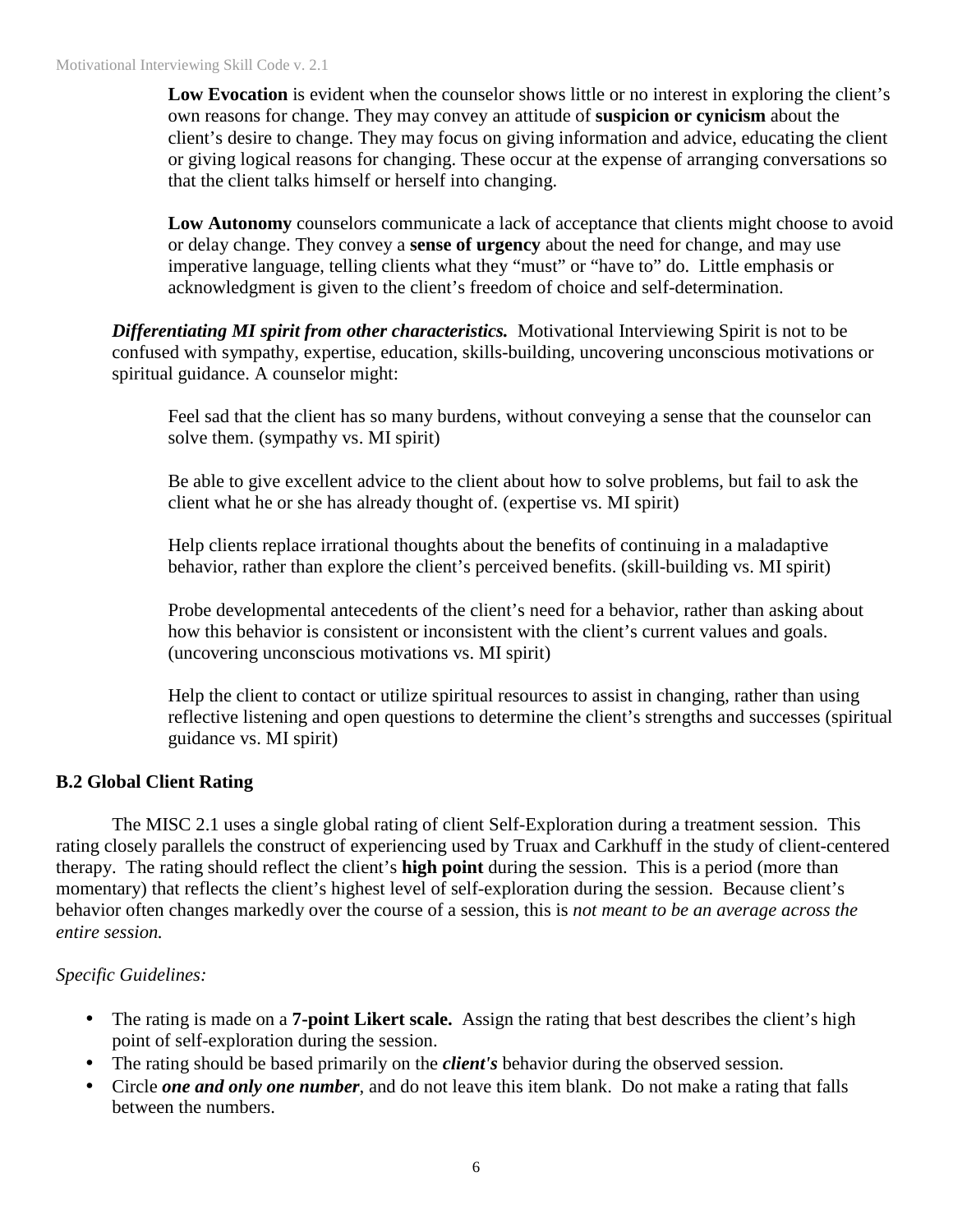• It is helpful to **note examples** of self-exploration and personally relevant material on the rating sheet as you listen to the session.

#### **Client Self-Exploration (based on Truax & Carkhuff)**

#### **Rating Description**

|                | No personally relevant material is revealed or discussed by the client during the session.                                                                                                                                                               |
|----------------|----------------------------------------------------------------------------------------------------------------------------------------------------------------------------------------------------------------------------------------------------------|
| $\overline{2}$ | The client avoids bringing up personally relevant material but may respond minimally if<br>the counsel or brings it up.                                                                                                                                  |
| 3              | The client may respond to and elaborate on personally relevant material that is brought up<br>by the counselor, but does not add significant material or volunteers information in a<br>mechanical manner or without demonstration of emotional feeling. |
| $\overline{4}$ | The client elaborates on or volunteers personally relevant material with either spontaneity<br>(not directly solicited by the counselor) or feeling, but not both.                                                                                       |
| 5              | The client elaborates on personally relevant material with both spontaneity (not directly<br>solicited by the counselor) and feeling.                                                                                                                    |
| 6              | The client explores and discusses personally relevant material, discovering new feelings,<br>perspectives, or personal meanings.                                                                                                                         |
| 7              | The client engages in active intrapersonal exploration, openly exploring values, feelings,<br>relationships, fears, turmoil, life-choices, and perceptions of others. Clients may<br>experience a shift in perception.                                   |

### *Defining "Personally Relevant Material" in Coding Self-Exploration*

Personally relevant material may include expression or exploration of the following:

- **Personal problems**
- Self-descriptions that reveal the self to the counselor, expressions of the internal world
- **Personally private material which when revealed tends to make the client more vulnerable or** could be personally damaging
- **Personal values, life choices**
- **Expression of feelings**
- **Personal roles, perception of one's relationship to others**
- Perception of self worth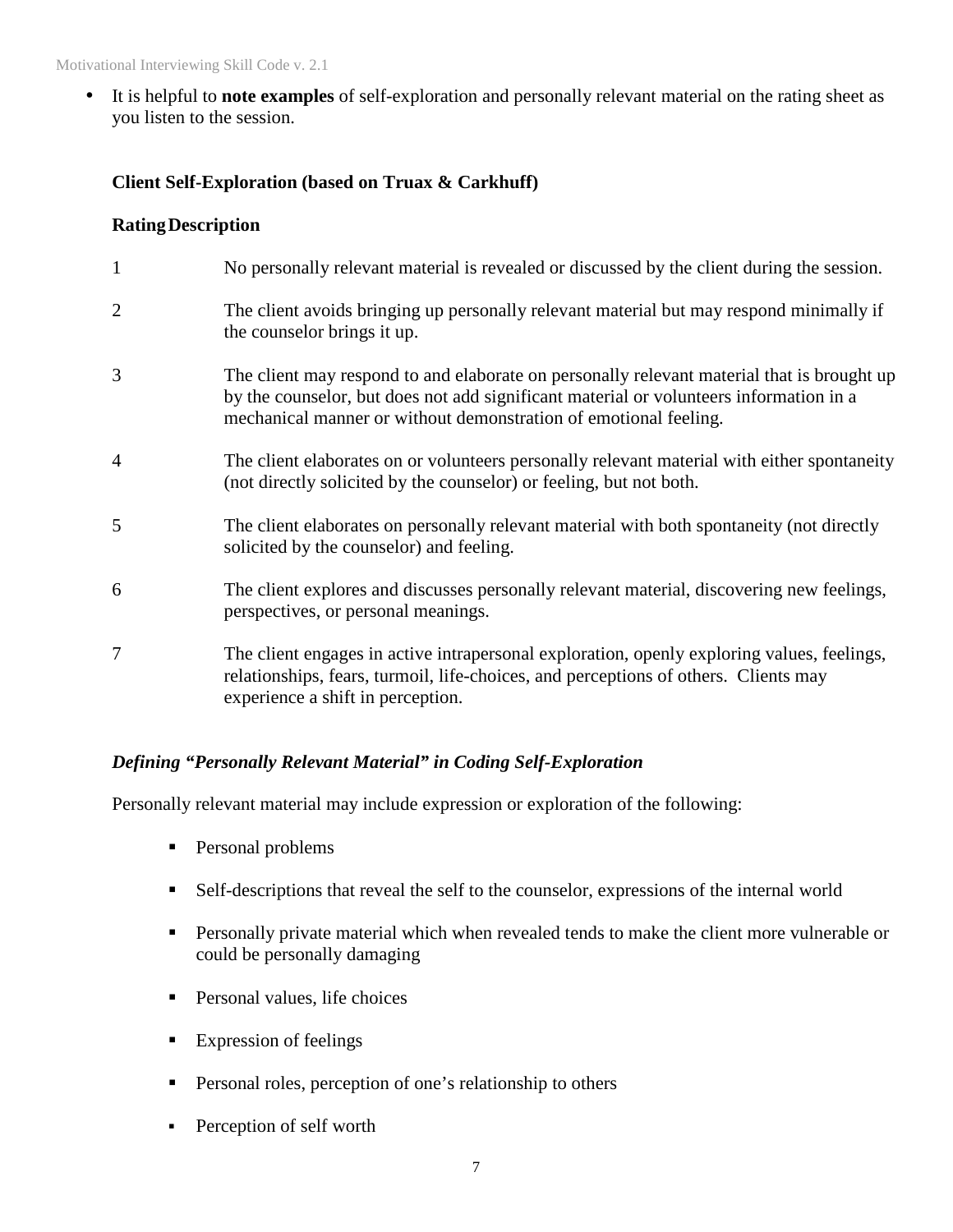#### **C. Coding Instructions: Second Pass Behavior Counts**

#### **C.1 Counselor Behavior Counts**

Behavior counts are intended to capture specific behaviors without regard to how they fit into the overall impression of the counselor's use of MI. While the context of the exchange will have some influence on the rater, behavior counts will *generally* be determined as a result of categorization and decision rules (rather than attempting to grasp an overall impression). Relying on inference to determine a behavior count is to be avoided.

#### **C.2. Defining Counselor Utterances**

- An utterance is a **complete thought**.
- An utterance ends either when one thought is completed or a new thought begins with the same speaker, or by an utterance from the other speaker.
- If two consecutive sentences merit different codes (e.g., a Reflection followed by a Question), they are, by definition, separate utterances. **Example: "**So you feel confident that you can quit. What gives you that confidence?"
- Two utterances often **run together** without interruption, as with a sentence that contains more than one thought. **Example:** "You seem disappointed that you haven't quit, but you've made a fantastic effort." This is one sentence that is both a **Reflection** and an **Affirm** and should receive multiple codes.
- A client response always terminates a counselor utterance, and the next counselor utterance becomes a new response.

**Examples: (**Counselor in normal type - **Client** in bold type.)

"So you've cut down by ten cigarettes a day **(Yes)** and you smoke more in the morning than in the afternoon." Reflect/ **Follow Neutral**/ Reflect

"It's not easy **(No, it's not)** to quit." Support/ **Follow Neutral** 

"You feel like you can (**Yes**) do this." Reflect/ **Change talk** 

"So you've told me that you don't like the smell of cigarettes, **(Yeah)**, the expense **(Uh-huh)** and what they do to your health." **(Right)**.

Summary/ **Change talk/** Summary/ **Change Talk/** Summary/ **Change Talk**

#### **C.3. Coding Counselor Utterances**

- Once an utterance is complete decide in which of the main behavior categories it belongs. In some cases, sub classification is required within a category.
- The tape may be stopped in order to deliberate carefully.
- Each utterance receives one and only one code. The same utterance may never be given two different codes.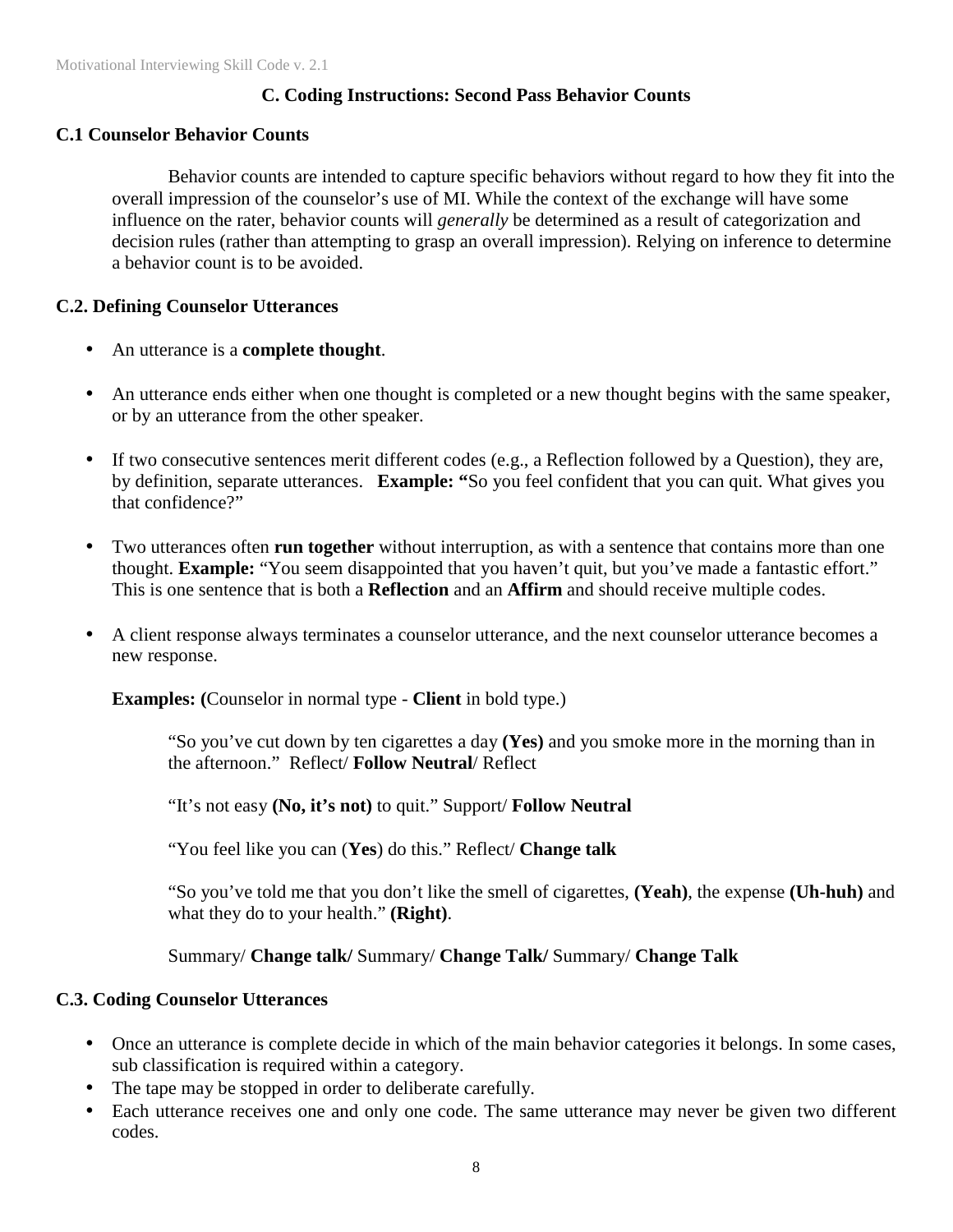• Separate utterances, even if they occur within the same sentence, may each receive a separate code.

"Good morning, Susan./ Thank you for taking the time to speak with me this morning./ I'd like to start by talking about our last conversation./ Does that sound ok to you?" (Filler/ Affirm/ Structure/ Closed Question)

#### **C.4. Volleys: Definition**

A *volley* is an **uninterrupted sequence of utterances** by one party, before another party speaks.

"It isn't my job to force you to quit or cut down. That's totally up to you. Only you know what's right for you./ We'll meet every week during the study, /but again whether or not you decide to make a change is your decision."

A volley is terminated when the other party speaks.

#### **C.5. Coding of Volleys**

A volley may contain only one of each behavior code. Once a behavior count is assigned within the volley it is not assigned again. Thus, as in the example above, the counselor Emphasizes Control in the first three utterances. The fourth utterance contains Structure and another Emphasize Control. The whole volley would be coded as Emphasize Control, Structure. (EC/ST)

#### **C.6. Behavior Categories: Definitions and Abbreviations**

There are 15 major categories of counselor behavior in MISC 2.1. Each has a unique 2-letter code. Four categories require differentiation between two subcategories, which are 3-letter codes. For these four categories, the two-letter codes (AD, QU, RC, RE) are not permissible alone, but must include the third (subcategory) designation. The Counselor Behavior categories are:

| AD        | Advise                   | Required subcategories: with (ADP) or without permission (ADW) |
|-----------|--------------------------|----------------------------------------------------------------|
| AF        | Affirm                   |                                                                |
| CO        | Confront                 |                                                                |
| DI        | Direct                   |                                                                |
| EC        | <b>Emphasize Control</b> |                                                                |
| FA        | Facilitate               |                                                                |
| FI        | Filler                   |                                                                |
| <b>GI</b> | Giving Information       |                                                                |
| QU        | Question                 | Required subcategories: Closed (QUC) or Open Question (QUO)    |
| <b>RC</b> | Raise Concern            | Required subcategories: with (RCP) or without permission (RCW) |
| <b>RE</b> | Reflect                  | Required subcategories: Simple (RES) or Complex (REC)          |
| RF        | Reframe                  |                                                                |
| <b>SU</b> | Support                  |                                                                |
| <b>ST</b> | Structure                |                                                                |
| <b>WA</b> | Warn                     |                                                                |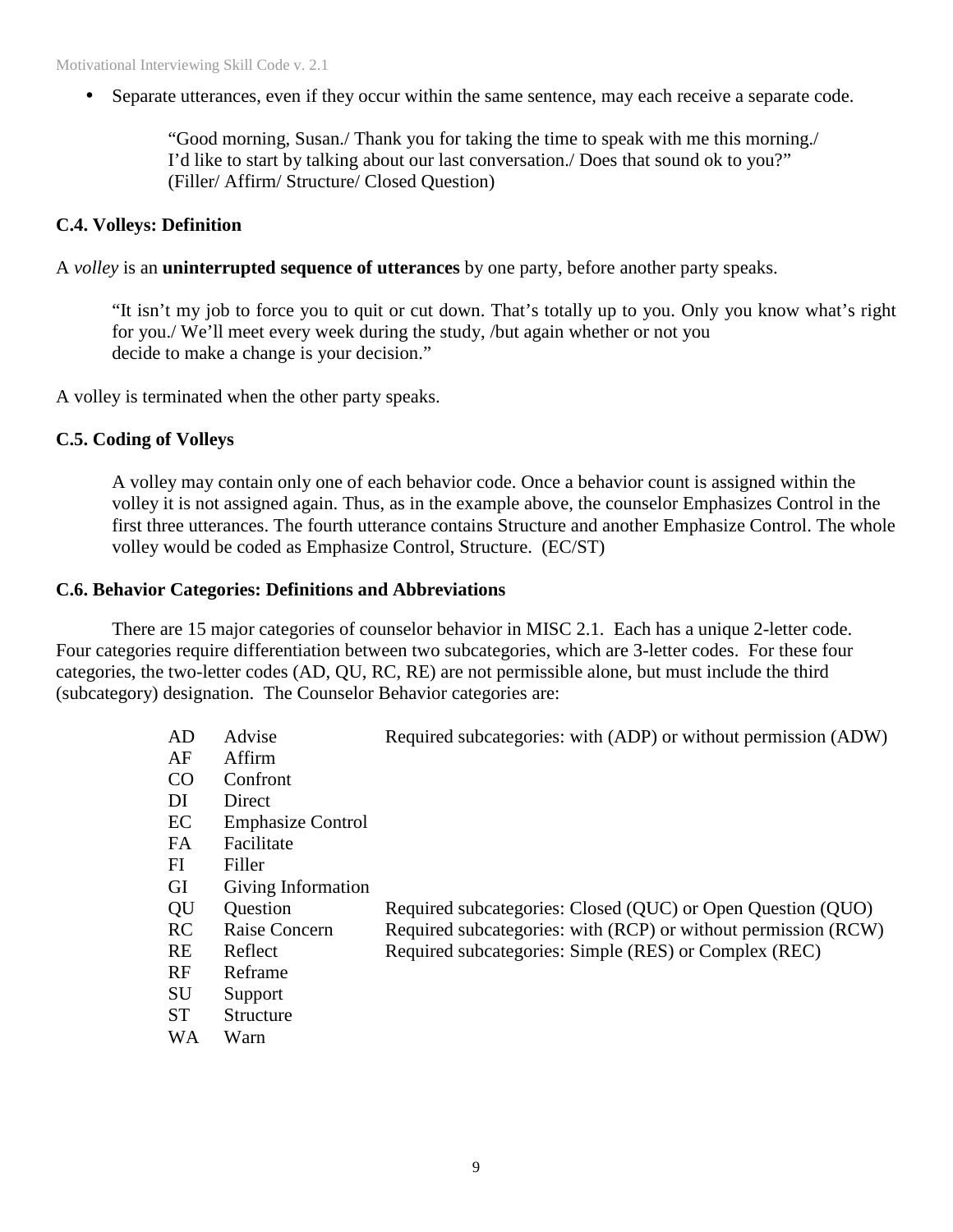## **Advise (with or without permission) (ADP/ADW)**

The counselor gives **advice, makes a suggestion, or offers a solution or possible action.** These will usually contain language that indicates that advice is being given: should, why don't you, consider, try, suggest, advise, you could, etc.

Advise requires sub classification for whether the advice was given **with or without prior permission** from the client.

Prior permission can be in the form of a request from the client, or in the counselor asking the client's permission to offer it.

Indirect forms of permission asking may also occur, such as a counselor statement that gives the client permission to disregard the advice ("This may or may not make sense to you").

#### **(ADP**) **Advice with permission:**

"Would it be all right if I suggested something?" "We could try brainstorming to come up with ideas about quitting if you like."

#### **(ADW) without permission:**

**"**Consider buying more fruits and vegetables when you shop." "You could ask your friends not to drink at your house."

#### *Differentiating Advise from other categories*

Advise should not be confused with Direct or Question.

"Don't let your friends drink at your house." **Direct** due to the imperative "*Don't*" "Could you ask your friends not to drink at your house?" **Closed Question**. "What could you ask your friends to do to help you?" **Open Question**.

## **Affirm**. **(AF)**

The counselor says something **positive or complimentary** to the client. It may be in the form of expressed **appreciation, confidence or reinforcement**.

The counselor comments on the client's **strengths or efforts**.

It is not necessary to subclassify Affirm responses.

*Appreciation.* The counselor compliments the client on a **trait, attribute, or strength**. The reference can be to a "stable, internal" characteristic of the client, something positive that refers to an aspect of the client that would endure across time or situations (smart, resourceful, patient, strong, etc.). It may also be for **effort.**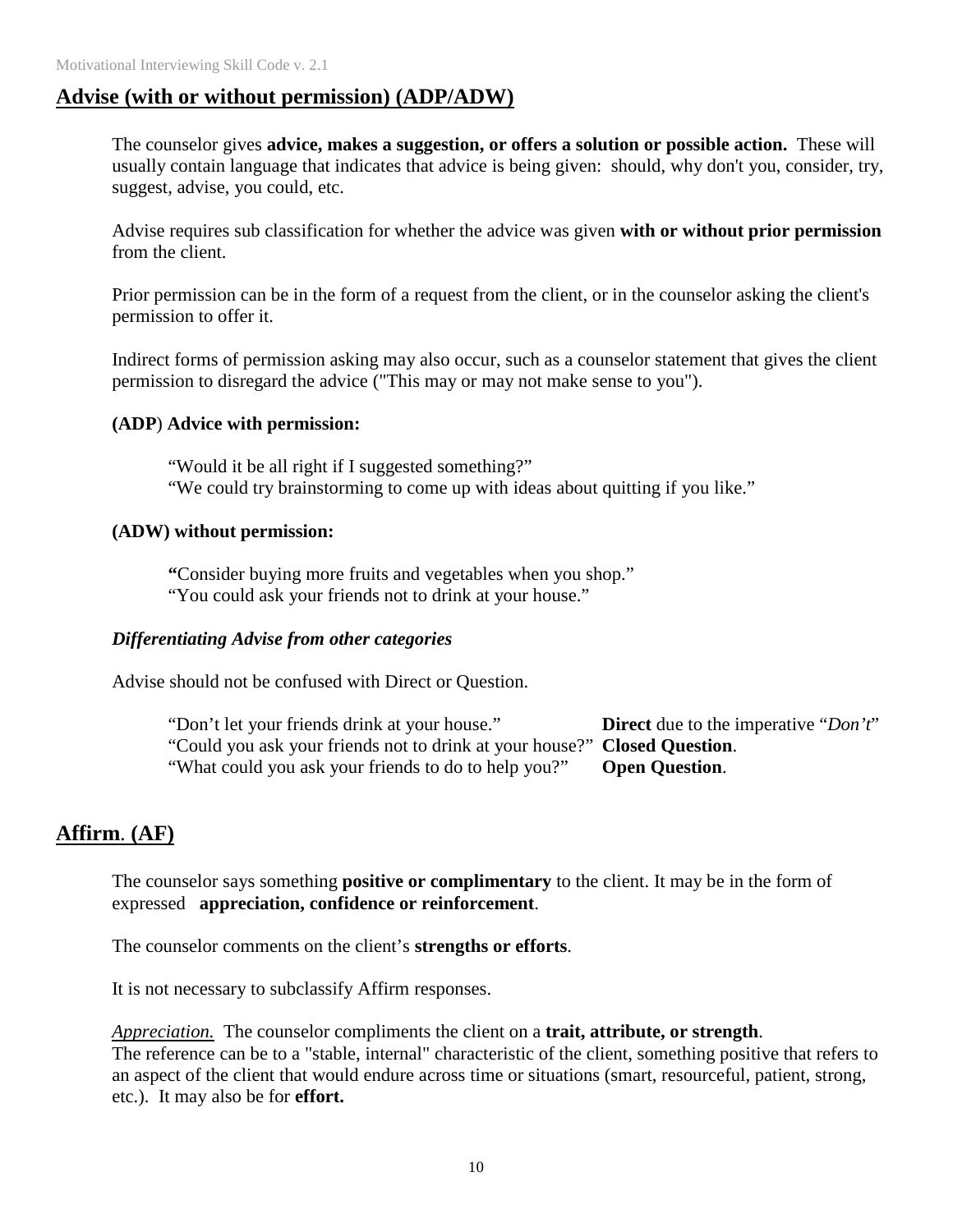"You're a very resourceful person." "Thank you for coming today." "You've made a huge cut in your smoking." "I've enjoyed talking with you today."

*Confidence*. The counselor makes a remark that bespeaks **confidence in the client's ability** to do something, to make a change; it predicts success, or otherwise supports client self-efficacy. These are related to a particular task, goal, or change.

Client: "I don't think I can do it." *Counselor: "You've succeeded through some difficult changes in the past"*

 *Reinforcement*. These are general **encouraging** or "applause" statements even if they do not directly comment on a client's nature, and do not speak directly to self-efficacy. They tend to be short.

"That's a good idea." "Good for you." "That's good."

#### *Differentiating Affirm from other categories*

Affirm should not be confused with Support or Emphasize Control.

Support takes on a **sympathetic** or **agreeing** quality, while affirm comments favorably on a client **characteristic,** bespeaks **confidence**, **congratulates** or **encourages.**

Emphasize Control takes precedence over Affirm when a counselor response could be interpreted as both.

| "That must have been difficult."                             | <b>Support</b> (sympathetic not appreciative) |
|--------------------------------------------------------------|-----------------------------------------------|
| "You've accomplished a difficult task."                      | <b>Affirm</b> (effort/reinforcement)          |
| "It was your decision to come here today." Emphasize Control |                                               |
| "Thank you for coming today."                                | <b>Affirm</b> (appreciation)                  |

## **Confront. (CO)**

These are the expert-like responses that have a particular **negative-parent quality**, an uneven power relationship accompanied by disapproval, disagreement, or negativity. There is a sense of "expert override" of what the client says.

The counselor *directly* **disagrees, argues, corrects, shames, blames, seeks to persuade, criticizes, judges, labels, moralizes, ridicules, or questions the client's honesty**.

Included here are utterances that have the form of questions or reflections, but through their content or **emphatic voice tone** clearly constitute a roadblock or confrontation.

If you are in **doubt** as to whether a behavior was a confront or some other code do *not* code it as Confront.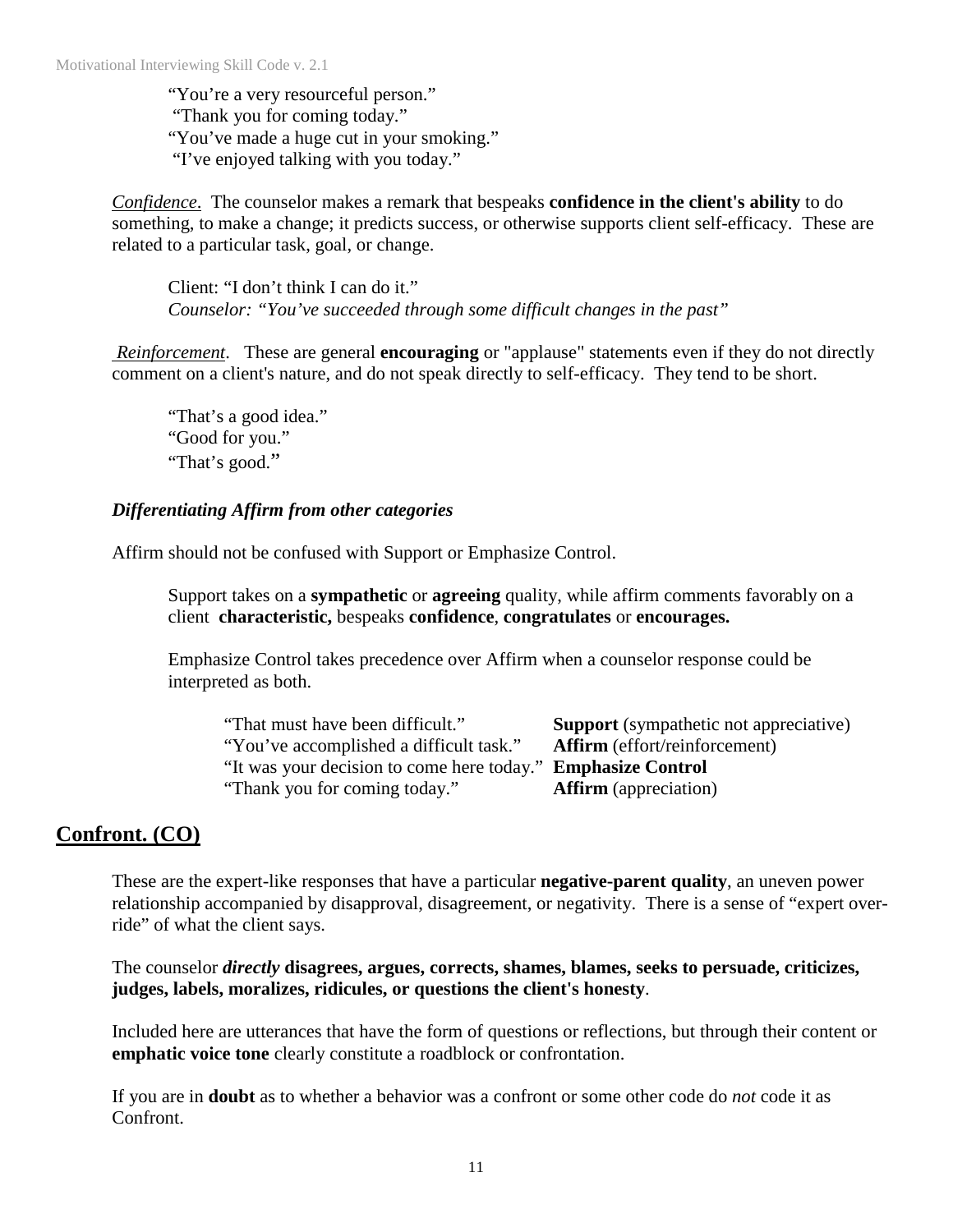**Re-emphasizing negative consequences** that are already known by the client constitutes a Confront, except in the context of a Reflection. The Reflection restates information presented by the client and is merely reflected back to the client without disapproval or negativity.

Client: "I can't believe they took my license away." *Couselor:* "You knew you'd lose your license and you drove anyway." **Confront** (criticizes)

Client: "I looked for a job this week." *Counselor: "Sure you did. Right."* (Disbelieving, sarcastic voice tone) **Confront** 

Client: "I thought when I got pregnant I'd quit smoking for the baby, but I haven't" *Counselor: "You're willing to jeopardize the baby's health just for cigarettes."* **Confront** (judgmental, shaming, re-emphasizes consequences not voiced by the client)

#### *Differentiating Confront from other categories*

Do not confuse Confront with Reflect or Question or Facilitate.

Confront should be unmistakably confrontational. Subtle inference is not sufficient reason to code a counselor's behavior as Confront.

If a question has a sarcastic tone, code as Confront as referenced above.

Client: "I don't really have a problem with alcohol."

| Counselor: Drinking really hasn't caused problems for you. | <b>Reflection</b> |
|------------------------------------------------------------|-------------------|
|------------------------------------------------------------|-------------------|

or *Counselor: So YOU think that you don't have any problems AT ALL!* **Confront** (conveyed by sarcastic tone in vocal emphasis)

Client**:** "I can't believe I missed work and blew a good job just to party.

*Counselor: "It seems like a high price to pay for a good time."* **Reflection**

or *Counselor: "Well, surprise surprise! Imagine that!"* **Confront** (sarcasm)

Client: "I don't care if I lose my job because I drink too much."

*Counselor: "Losing your job is a pretty high price to pay for having a good time"* **Confront**  (disagrees)

or *Counselor: It really doesn't matter to you. Reflect* 

Client: "I feel kind of run down."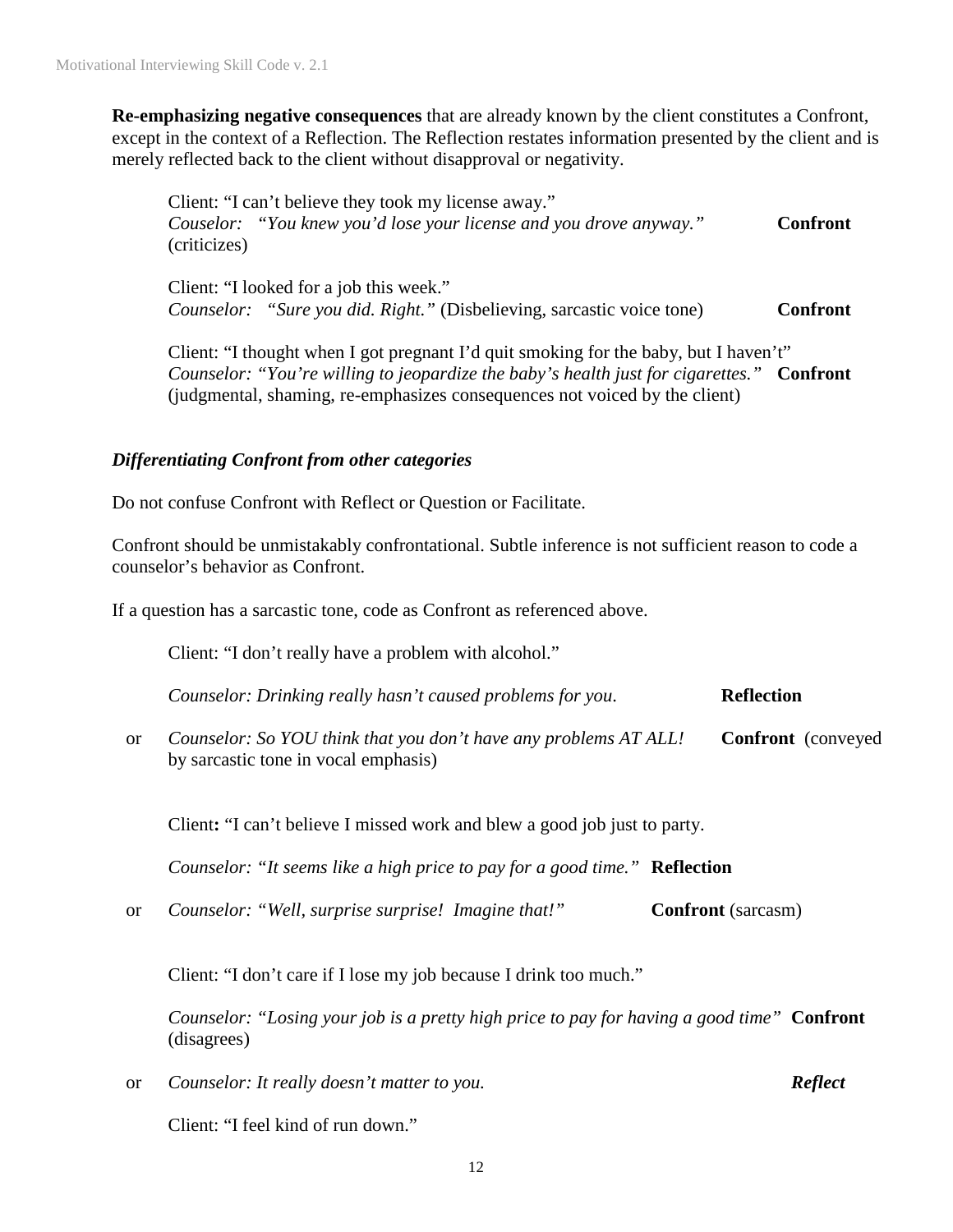*Counselor: "Don't you understand what drinking is doing to your health?"* **Confront**

- or *Counselor: "Do you think alcohol is affecting your health?"* **Question** (not sarcastic in tone)
- or *Counselor: "D'ya think that alcohol might be responsible, maybe?* **Confront** (sarcastic tone) Client: "I didn't drink all weekend."

*Counselor*: "So you say. Tell me another one." **Confront**

or *Counselor:* "Uh huh" **Facilitate**

Occasionally a Confront can masquerade as an Affirm.

Client: I went for five days without drinking this week.

*Counselor: I told you you could do it!* **Confront** (Expert, paternal quality)

or *Counselor: Good for you!* **Affirm** 

Client: I'm doing a little better, I guess, but I feel like it's pretty hopeless.

*Counselor: But look how much progress you've made!* **Confront** (disagreement)

or *Counselor: You can see some progress, but mostly you're discouraged*. **Reflect**

## **Direct (DI)**

The counselor gives an **order, command, or direction**. The language is imperative.

"Don't say that!" "Get out there and find a job."

Phrases with the effect of the imperative tone include

- "You need to\_\_\_." "I want you to\_\_\_."
- "You have to\_\_\_"
- "You must\_\_\_."
- "You can't "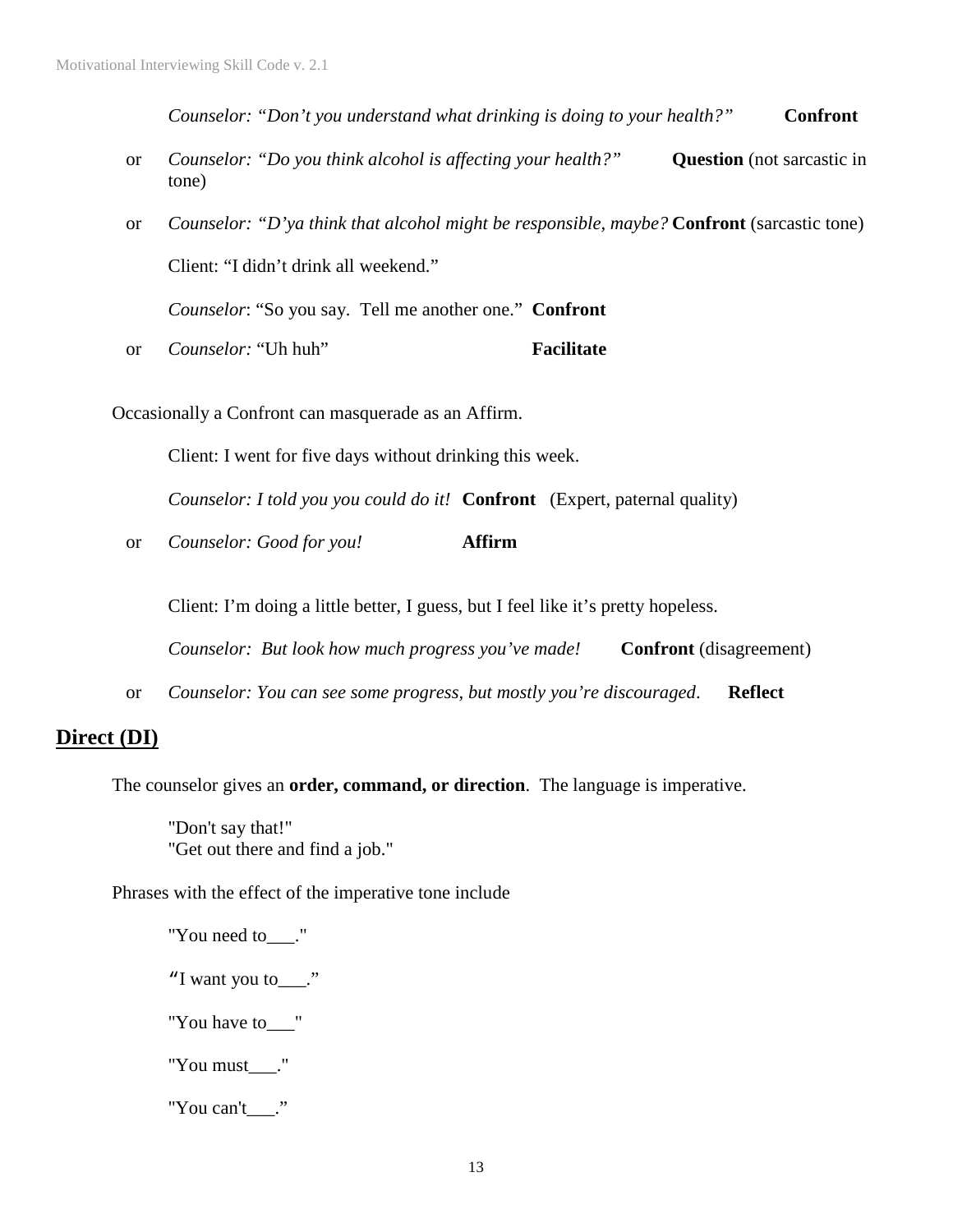#### Examples:

**"**I want you to watch this video." "You've got to stop drinking." "You must have more respect for yourself."

#### *Differentiating Direct from other categories*

Direct should not be confused with Affirm, Advise or Confront.

| "You could try looking for a job this week."                | <b>Advise</b>   |
|-------------------------------------------------------------|-----------------|
| "I want you to try to find a job."                          | <b>Direct</b>   |
| "There's no reason for you not to be working."              | <b>Confront</b> |
| "You should be proud of yourself for finding a job." Affirm |                 |
| "Now get out there and get a job!"                          | <b>Direct</b>   |

## **Emphasize Control. (EC)**

The counselor directly acknowledges, honors, or emphasizes the client's **freedom of choice, autonomy**, **personal responsibility**, etc. This may also be stated in the negative, as in "Nobody can make you change." There is no tone of blaming or faultfinding.

Statements acknowledging the client's autonomy in an accomplishment are coded as Emphasize Control rather than Affirm.

Client: "I went for five days this week without drinking"

*Counselor: You made that choice.* **Emphasize Control**

or *Counselor: Good for you!* **Affirm**

Emphasize Control takes precedence over Affirm or Reflect when a counselor response could be interpreted as both.

"It is totally up to you whether you quit or cut down." "It's your decision." "You know what's best for you." (No sarcasm)

#### *Differentiating Emphasizing control from other categories*

Emphasize Control should not be confused with Affirm, or Confront, or Reflect.

When one utterance can clearly be coded as an Emphasize Control, an Affirm or a Reflect, Emphasize Control takes precedence.

**"**It's great that you're doing this for yourself." **Affirm** (reinforcement)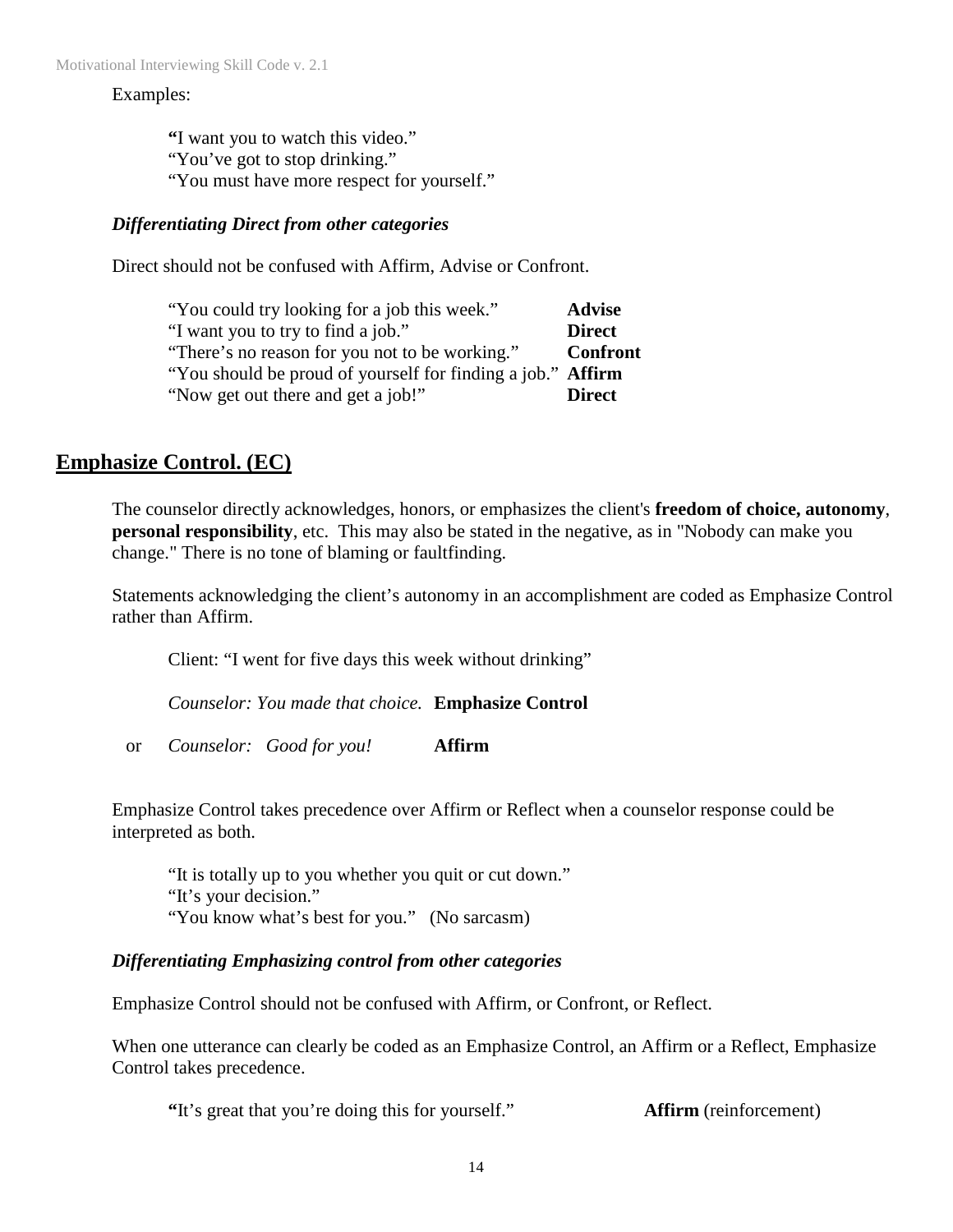"It's your decision whether you quit or not." **Emphasize Control** (freedom of choice)

Client: " I'm finding this difficult."

| Counselor: "You're the one who has to change." | <b>Confront</b> (negative quality) |
|------------------------------------------------|------------------------------------|
|                                                |                                    |

Client: "I need to make up my mind about drugs."

*Counselor: " You're ready to make a decision."* **Reflect**

Client: "Since I'm quitting, I won't allow smoking in the house."

*Counselor: "You're setting your own goals and boundaries."* **Emphasize Control** (not Reflect)

## **Facilitate. (FA)**

These are simple utterances that function as **keep going** acknowledgments. "Mm Hmm." "OK." "Tell me more." "I see."

Facilitate responses are **stand alone** utterances. They do not usually occur with other counselor responses in the same volley. Do not code as Facilitate if the vocal sound is a preface to some other counselor response like a Question or a Reflect. In these combinations, code only the second response. No Facilitate would be coded for:

"OK, well let's get started with these questionnaires, then." **Structure** 

**Do not code** as Facilitate if the vocal sound serves as **a time holder** (uh . . .) that serves to delay the client's response, rather than having the "go ahead" function. These are not coded at all. Instead what follows is coded.

"Uhhhhhh, I think it's about four standard drinks." **Giving Information**

In videotape coding, **do not code a head-nod** or other nonverbal acknowledgment as Facilitate, unless it is accompanied by an audible utterance.

A counselor may make an utterance that sounds like a Facilitate but has a **negative or sarcastic quality.** It must unambiguously disagree, question the client's honesty, express sarcasm, etc. These have a "Hah!" or "Aha!" or cynical "Yeah, right!" quality. **Code as Confront.**

### *Differentiating facilitate from other categories*

Do not confuse Facilitate with Question or Confront.

Some brief utterances sound like Questions, but function as Facilitates: "Oh, did you?" "Really!" If voice tone *clearly* implies skepticism ("Oh you did, did you?") it would be coded as **Confront.**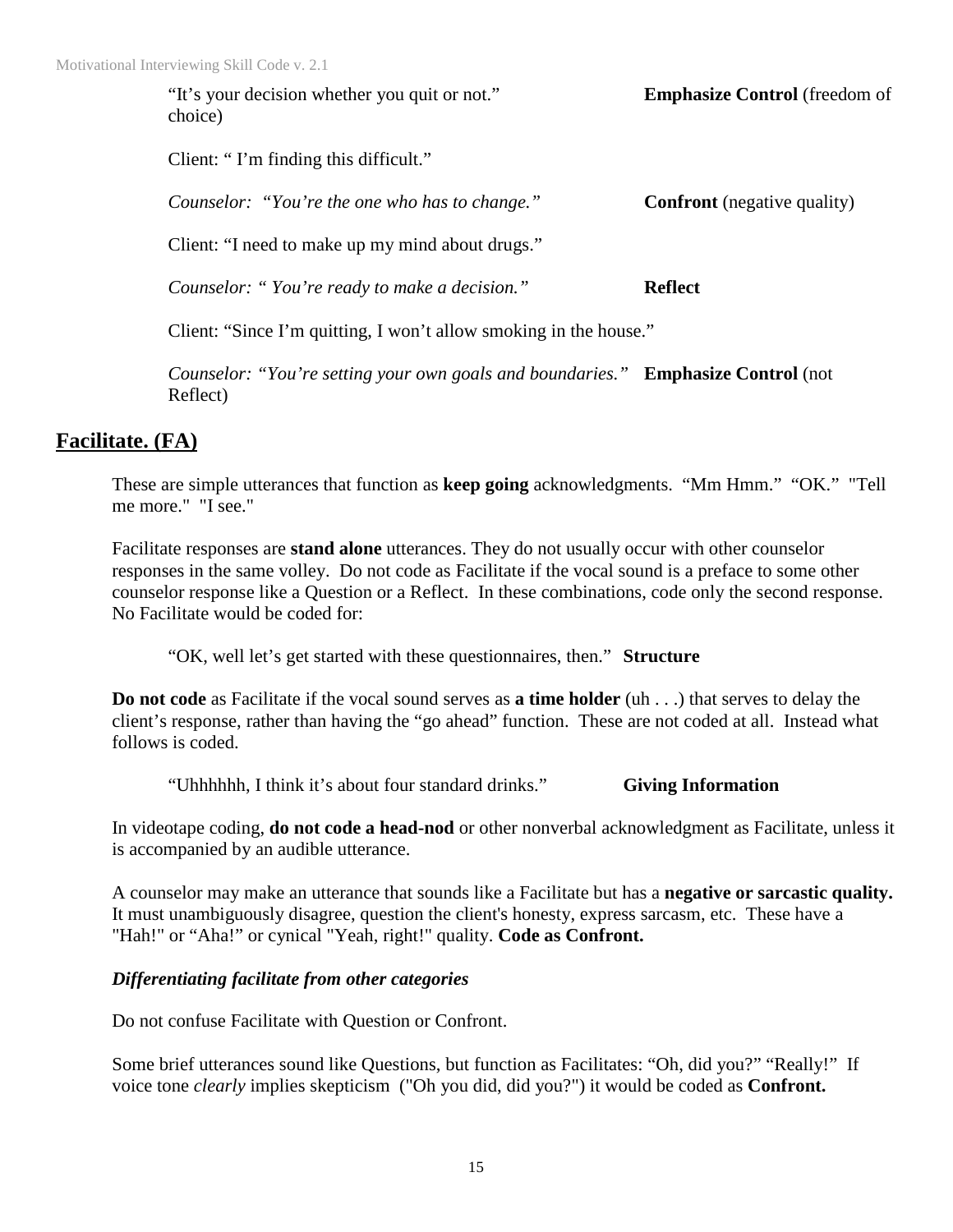If a Facilitate has a sarcastic or cynical quality it is coded as a Confront. When in doubt code, however, as Facilitate rather than Confront.

## **Filler. (FI)**

This is a code for the few responses that are not codeable elsewhere: **pleasantries**, etc. It should not be used often. If these exceed 5% of Counselor responses, they are probably being over-coded.

"Good Morning, John."

"I assume you found a parking space OK."

"Nice weather today!"

## **Giving Information (GI)**

The counselor gives **information** to the client, **explains something**, **educates** or **provides feedback** or **discloses personal information**.

When the counselor gives an opinion but does not advise, this category would be used.

It is no longer necessary to distinguish among types of Giving Information. If a Counselor response fits any of the following example types, code it as Giving Information.

Some example types of Giving Information include providing feedback from assessment instruments, explaining ideas or concepts relevant to the intervention, or educating about a topic

#### *Providing feedback from assessment*

"You indicated during the assessment that you typically drink about 18 standard drinks per week. This places you in the  $96<sup>th</sup>$  percentile for men your age." **Giving Information** 

"Your blood pressure was elevated when the nurse took it this morning." **Giving Information**

#### *Personal feedback about the client that is not already available*.

"Your doctor tells me you've been struggling with your glycemic control." **Giving Information** 

"I talked to your wife and she said she was really worried about your drinking." **Giving Information**

#### *Explaining ideas or concepts relevant to the intervention*

"This homework assignment to keep a diary of your urges to drink is important because an urge is like a warning bell, telling you to wake up and do something different." **Giving Information**

*Educating about a topic*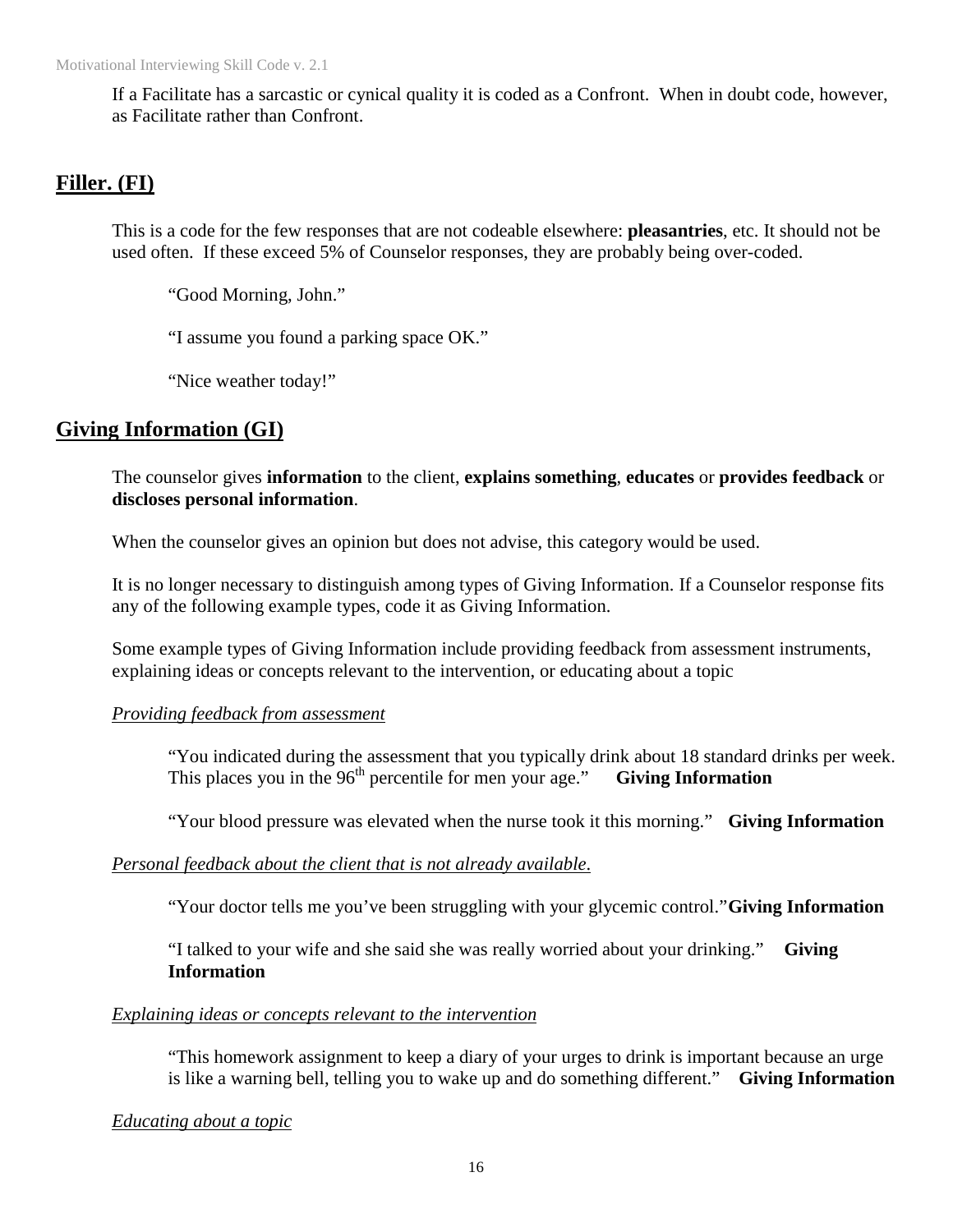"Individuals who eat five fruits and vegetables each day reduce their cancer risk five fold. For certain kinds of cancer, like colon cancer, it's even more of a reduction." **Giving Information**

#### *Differentiating Giving Information from other categories*

**Giving Information** should not be confused with **Warn, Direct, Confront, Advise** or **Reflect.** 

Reviewing information contained on assessment instruments does not typically qualify as a Reflection.

Informing can become a Warn if there is a tone of threat or if..then

"If you do tell me that you've used drugs, I am required to disclose that to your probation officer." **Giving Information** 

"If you tell me that you've been using drugs, I'm going to tell your probation officer." **Warn** 

Giving Information can be combined with other responses that go beyond the simple provision of information:

"You indicated during the assessment that you typically drink about 48 standard drinks per week. That much drinking is bound to damage your health sooner or later." **Giving Information/ Warn** 

"Here is a diary that you can use to keep track of urges." **Giving Information**

"Keep track of your urges this week, using this diary, and bring it in next week to review with me." **Direct**

"Well, you are only eating two fruits per day according to this chart, even though you think you are eating five. It can be easy to deceive yourself." **Confront**

"AA worked for me (**Giving Information**), and it will work for you if you give it a try (**Confront**). We need to find the right AA meeting for you. You just didn't find a good one." **(Advice without Permission)**

### **Question**. **(QU)**

The counselor asks a question in order to **gather information**, **understand**, or **elicit the client's story**. Generally these begin with a question marker word**: Who, What, Why, When, How, Where**, etc.

Questions require sub classification as either Closed **(QUC) or** Open **(QUO)**

A question may also be stated in **imperative statement** language: "Tell me about your family." (QUO) These are coded as Question, and *not* as Direct.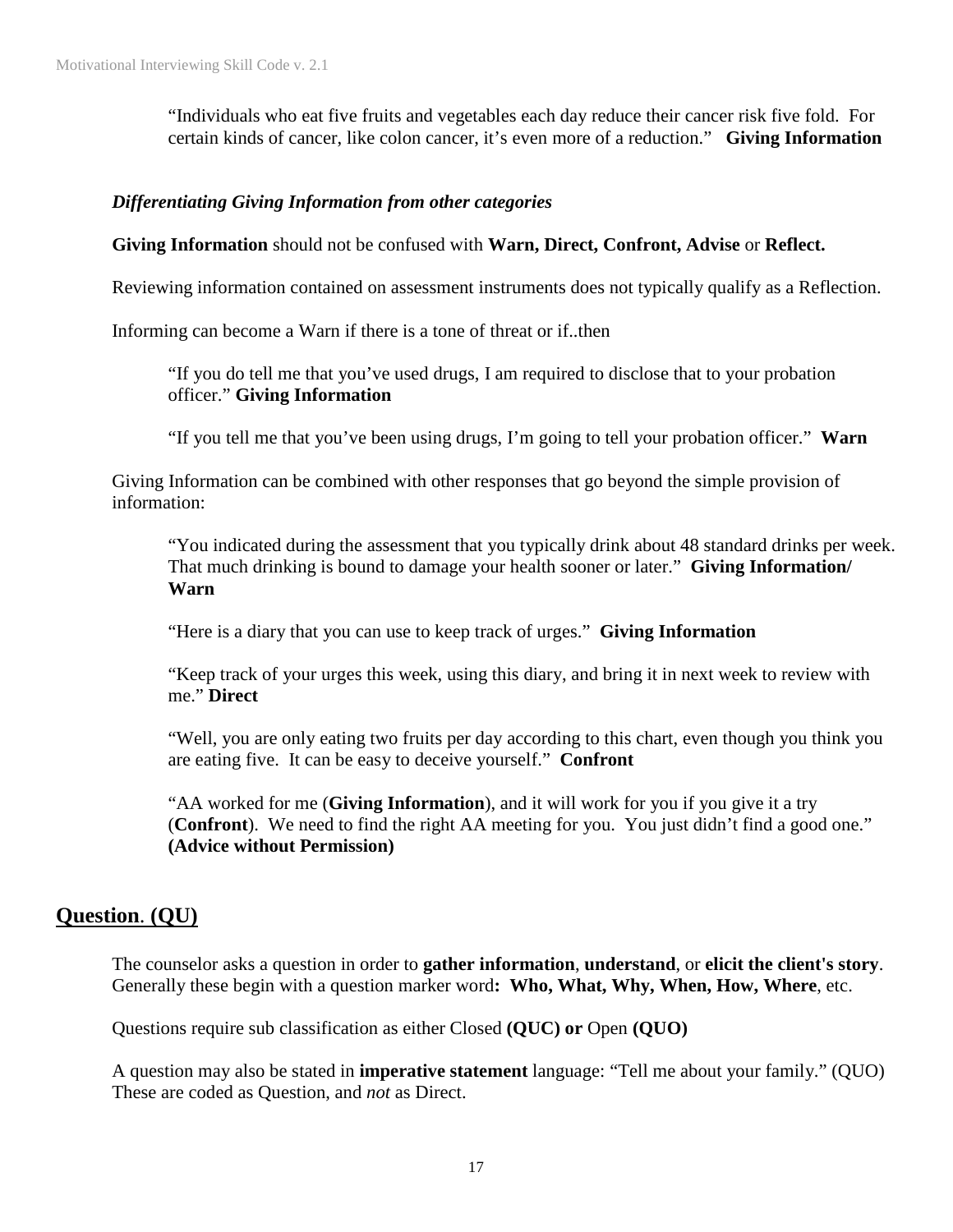There may be two separate utterances that constitute **both a Reflect and a Question**. In transcript these would usually be written as separate sentences. Sometimes, however, the counselor begins with a Reflect but turns it into a Question to check the accuracy of the Reflection or to move forward. When both elements are present within the same utterance, **only the Question is coded.**

The exception to this is "near reflection" when a Reflect is inflected upward at the end (implying a question), and that is *the only* difference from a reflective listening statement. Reflections that are inflected upward at the end are still coded as **Reflect**, unless they contain specific words that mark them as a question.

Client: I'm just not sure what's going to happen with this relationship. Sometimes we seem to be so good together, and sometimes it's a disaster.

*Counselor: This relationship has been a mixed blessing for you.* **Reflect** 

- or *Counselor: This relationship has been a mixed blessing for you? (voice inflects upward at the end)* **Reflect**
- or *Counselor: This relationship has been a mixed blessing for you, has it?* **Closed Question**  because of the question words "has it?" inserted at the end.
- or *Counselor: This relationship has been a mixed blessing for you. Tell me more about how you are together.* **Reflect/ Open Question**
- or *Counselor: Has it been kind of a mixed blessing for you?* **Closed Question**

### **Closed Question**. **(QUC)**

The question implies a short answer: **Yes or no, a specific fact, a number, etc**.

The question specifies a **restricted range** or satisfies a **questionnaire** or **multiple-choice** format.

This includes a **"spoiled open question"** where the counselor begins with an open question but ends it by asking a Closed Question. In this case, the QUO is not coded, but only QUC.

"Tell me about your smoking. How old were you when you started?" **Closed Question** (A "spoiled open question")

#### **All of these are Closed Questions:**

"Did you use heroin this week?" (Yes or No answer)

"Where do you live?" (Specific fact)

"Do you want to stay where you're at, quit, or cut down?" (Multiple choice)

"On a scale from 0-10 how motivated are you to quit?" (Restricted range)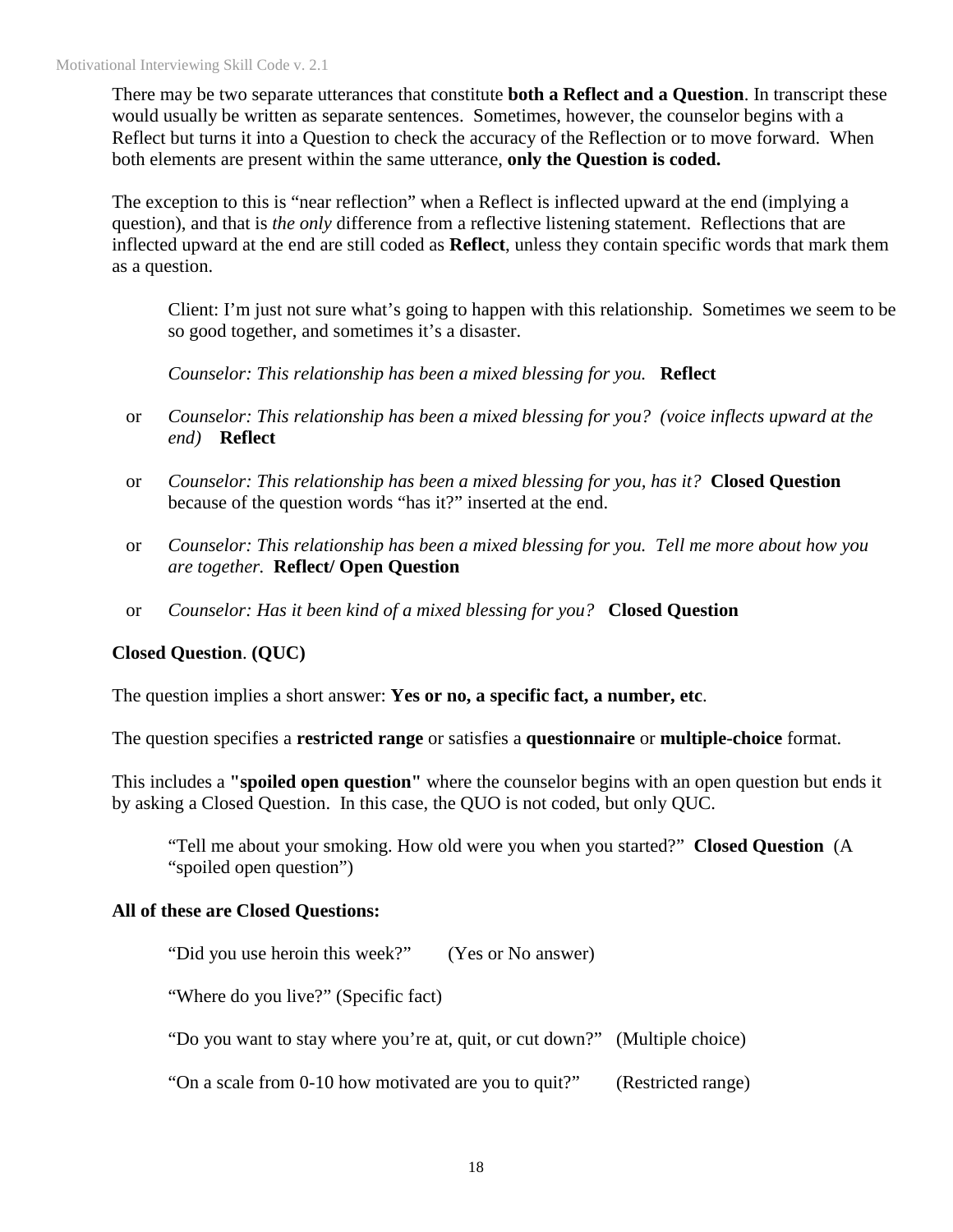#### **Open Questions**. **(QUO)**

An open question is coded when the counselor asks a question that allows a **wide range of possible answers.**

The question may **seek information, invite the client's perspective, or encourage self-exploration.** 

The Open Question allows for the **option of surprise** for the counselor.

If a counselor asks an Open Question and then gives a **series of "for example" questions** before the client answers, this is coded as *one* Open Question.

"What problems has cocaine caused for you? – health problems, legal problems, family problems, money problems?" This is one **QUO**

An Open Question need not be in the form of a question. "**Tell me more**", is an Open Question.

#### **These are all Open Questions:**

"How might you be able to do that?"

"How do you feel about that?"

"In what ways has being overweight caused problems for you? For example, I wonder if you've felt bad about yourself, been left out of things, had health problems . .Things like that."

"Tell me about your smoking."

#### *Differentiating Questions from other categories*

Question should not be confused with Facilitate, Confront or Reflect

To qualify as a near reflection and be coded as **Reflect**, the utterance must be a reflection by definition, with the *only* difference being the inflection of voice at the end of the sentence. If question words are added to a reflection, code it as a **Question.** 

**Facilitate** responses may resemble questions, but are characteristically short, and their function is to communicate, "Keep going."

**Confront** responses may also take the linguistic form of a question, but if they meet the definition for confrontation (above) they are coded as **Confront**.

"Really?" "Do you?" **Facilitate** (keep going, not sarcastic) "How could you possibly not know what would happen? **Confront** (critical, shaming) "You smoke 15 cigarettes a day, . . or is it 20? **Closed Question (**unless the context makes it an obvious **Confront)**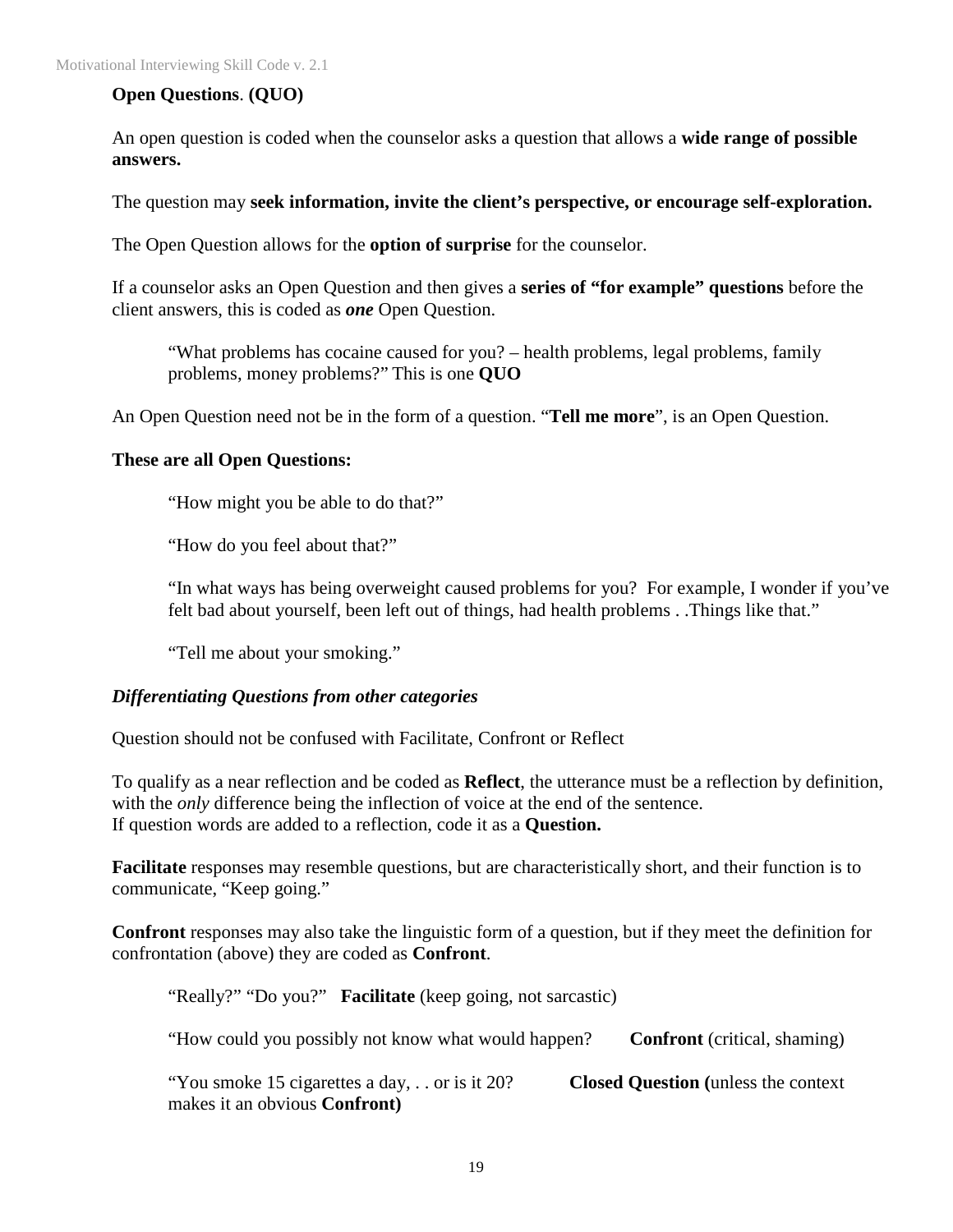#### "So you you're drinking more. How much more?" **Reflect/ Open Question**

Client: "My drinking is OK during the week, but I really go overboard on the weekends."

|                          | Counselor: "You're OK except on the weekends?"                     | <b>Reflect</b> (near reflection) |
|--------------------------|--------------------------------------------------------------------|----------------------------------|
| $\mathcal{V}\mathcal{S}$ | Counselor: "Are you OK except on the weekends?"                    | <b>Closed Question</b>           |
| or                       | Counselor: "You're OK except on weekends, are you? Closed Question |                                  |

**Raise Concern (with or without permission) (RCP/ RCW)**

The counselor points out a **possible problem** with a client's goal, plan, or intention.

It always contains language that marks it as the **counselor's concern** (rather than fact).

Raise Concern always requires sub classification as to whether the concern was raised with or without **permission.**

Prior permission can be in the form of a request from the client or in the counselor asking the client's permission to offer it.

Indirect forms of permission asking may also occur, such as a counselor's statement that gives the client permission to disregard the counselor's concern.

Raise Concern may include elements of **possible negative consequences** as long as these are expressed as the **counselor's own concern**.

#### **Examples: Raise Concern with Permission (RCP)**

**"**This may not seem important to you, but I'm worried about your plan to move back to your old neighborhood".

"Is it OK if I tell you a concern that I have about that? I wonder if it puts you in a situation where it might be easy to start using again?

Client: What do you think of that idea?

*Counselor: Well, frankly it worries me.*

#### **Examples: Raise Concern without Permission (RCW)**

"I'm worried that you may have trouble when you're around your old friends."

"I think you may wind up using again with your old friends."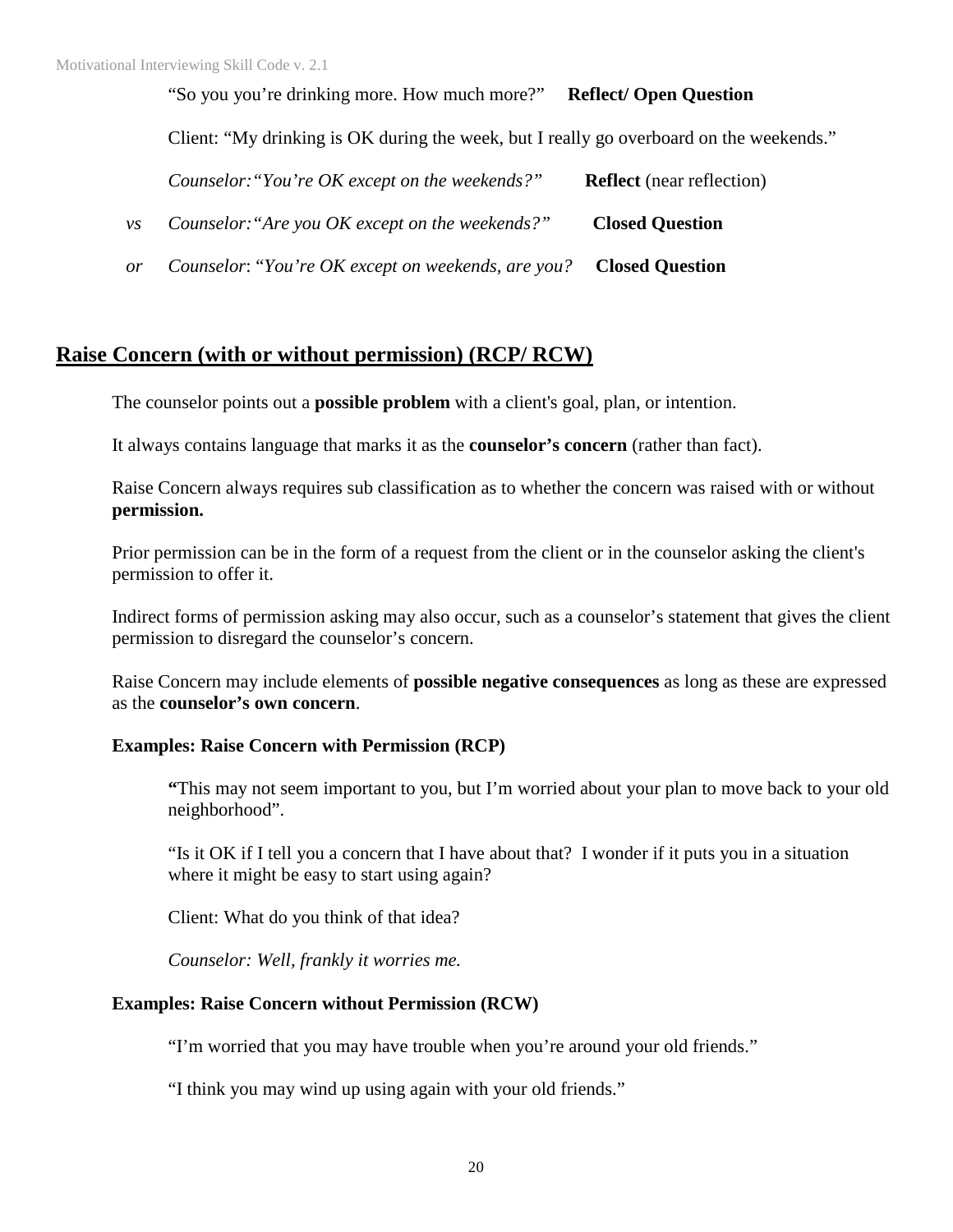#### *Differentiating Raise Concern from other categories*

Do not confuse Raise Concern with Advise, Support, Question, Giving Information, Confront or Warn.

*Advise* is coded when the counselor is suggesting a form of action. Raise Concern does not advise a course of action, but rather points to a potential problem or issue for the client's consideration.

*Support* includes statements of compassion that can appear similar in language. The difference is that Raise Concern points to a particular issue, problem, or risk.

If concern is raised in the form of a question, code as *Question*, **unless** the counselor is asking permission to raise a concern in the form of a question.

In *Giving Information* the counselor provides factual information that is not identified as a concern.

*Confront* involves direct disagreement, argument, criticism, shame, blame, judgment, moralization, disapproval, etc. Confront has a particular negative-parent quality that acts as a roadblock or confrontation. Confront contains language that implies the concern as "fact" rather than opinion or concern. Raise Concern contains language that identifies it as the counselor's concern only.

*Warn* always threatens or implies negative consequences without identifying them as the counselor's concern.

| "I'm worried that you'll use drugs when you're bored.                                          | <b>RCW</b> - (no advice given)      |
|------------------------------------------------------------------------------------------------|-------------------------------------|
| "You could ride your bike when you get bored."                                                 | <b>Advise</b> (makes a suggestion)  |
| "I've been concerned about you this week."<br>specific issue)                                  | <b>Support</b> (sympathetic, no     |
| "Could I tell you what concerns me about your plan?"                                           | <b>RCP</b> (not coded as Question)  |
| "Boredom is a common trigger for drug use."<br>context does not imply Warn)                    | <b>Giving Information</b> (if the   |
| "How will you keep on track when you go back home?" Open Question, not RCW or<br>Confront)     |                                     |
| "There's no way your plan will work if you're around your old friends."<br>(factual statement) | <b>Confront</b>                     |
| "I'm concerned that you are an alcoholic".                                                     | <b>Confront</b> (labeling)          |
| "If you get bored you'll use drugs."<br>not concern, fact)                                     | <b>Warn</b> (negative consequences, |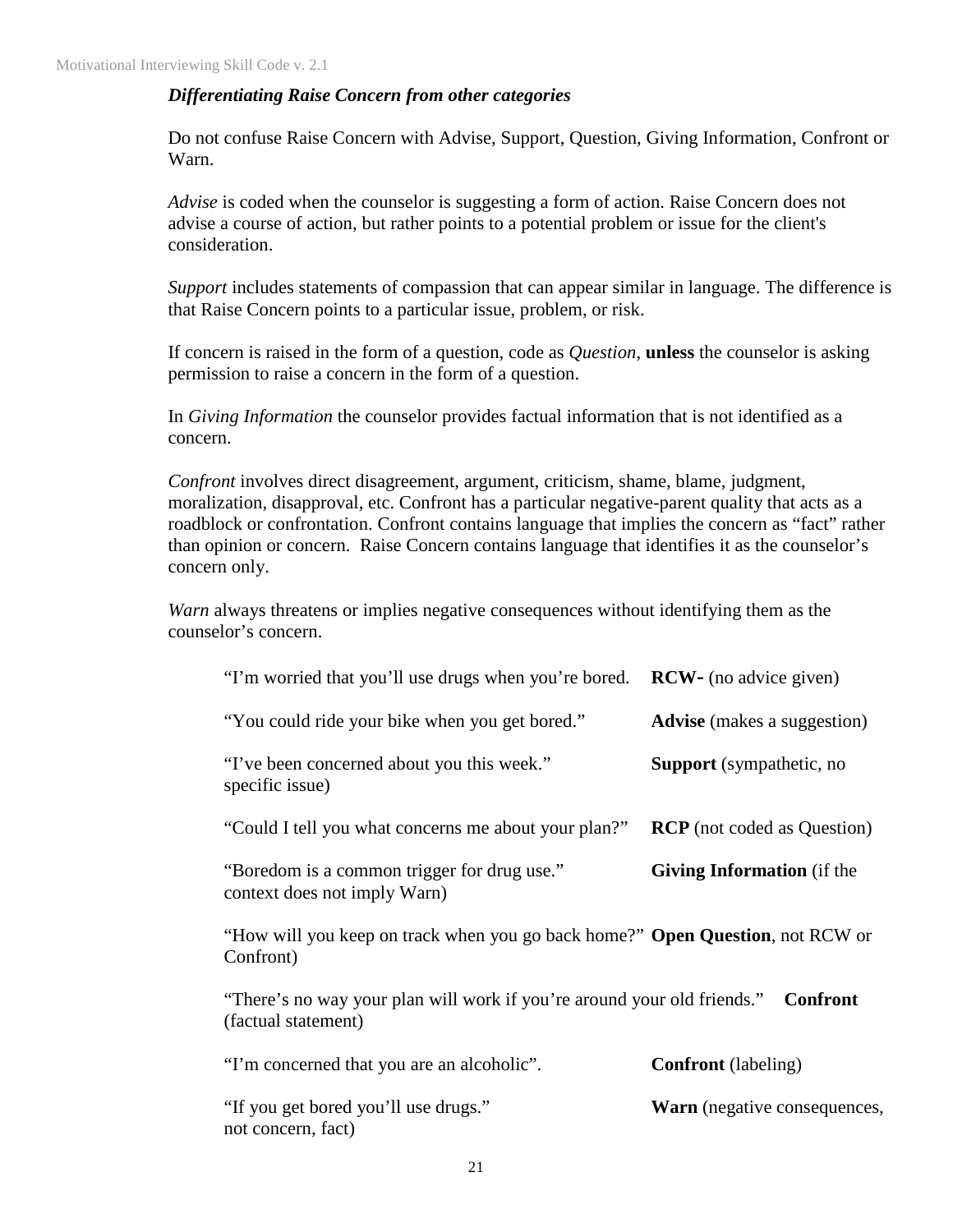## **Reflect**. **(RES/REC)**

A reflection is a reflective listening statement made by the counselor **in response** to a client statement.

It can reflect client utterances from the current or **previous sessions**.

Reflections **capture and return** to the client something that the client has said.

Reflections can simply **repeat** or **rephrase** what the client has said or may **introduce new meaning** or **material**.

Reflections can **summarize** part or all of a session.

Information that was provided by the client in a **questionnaire** or on an **intake form** can be coded as **Reflect** as long as it does not give the client new information.

Reflections require sub classification as either Simple **(RES) or**, Complex **(REC)** 

When a coder cannot distinguish between a **Simple** and **Complex Reflection**, the **Simple Reflection** is the **default category.** 

A reflection is still coded as **Reflect** even if the counselor's voice inflects upward at the end (a "near reflection"), as long as no question words are added. That is, the **Reflect** must be identical in all respects to a statement, except for the voice inflection at the end. **Near Reflections** may be coded separately from **Reflect** statements, as discussed below.

#### **Simple Reflection. (RES)**

Simple Reflections add **little or no meaning** or **emphasis** to what the client has said.

Simple reflections **merely convey understanding** or facilitate client/counselor exchanges.

Simply **repeating or rephrasing** what the client has said qualifies as a Simple Reflection.

They may identify very important or intense client **emotions** but do not go far beyond the original overt content of the client's statement.

**Summaries** pull together points from two or more prior client turns. Summaries are usually Complex Reflections, but can be coded as Simple Reflections if they add little or nothing to prior client statements. When in doubt, code a summary reflection as complex **(REC).** (There is no longer a separate Summary code.)

#### **Complex Reflections. (REC)**

Complex Reflections typically **add substantial meaning** or **emphasis** to what the client has said.

They convey a **deeper or richer** picture of the client's statement.

They contain significantly more or different content from what the client actually said.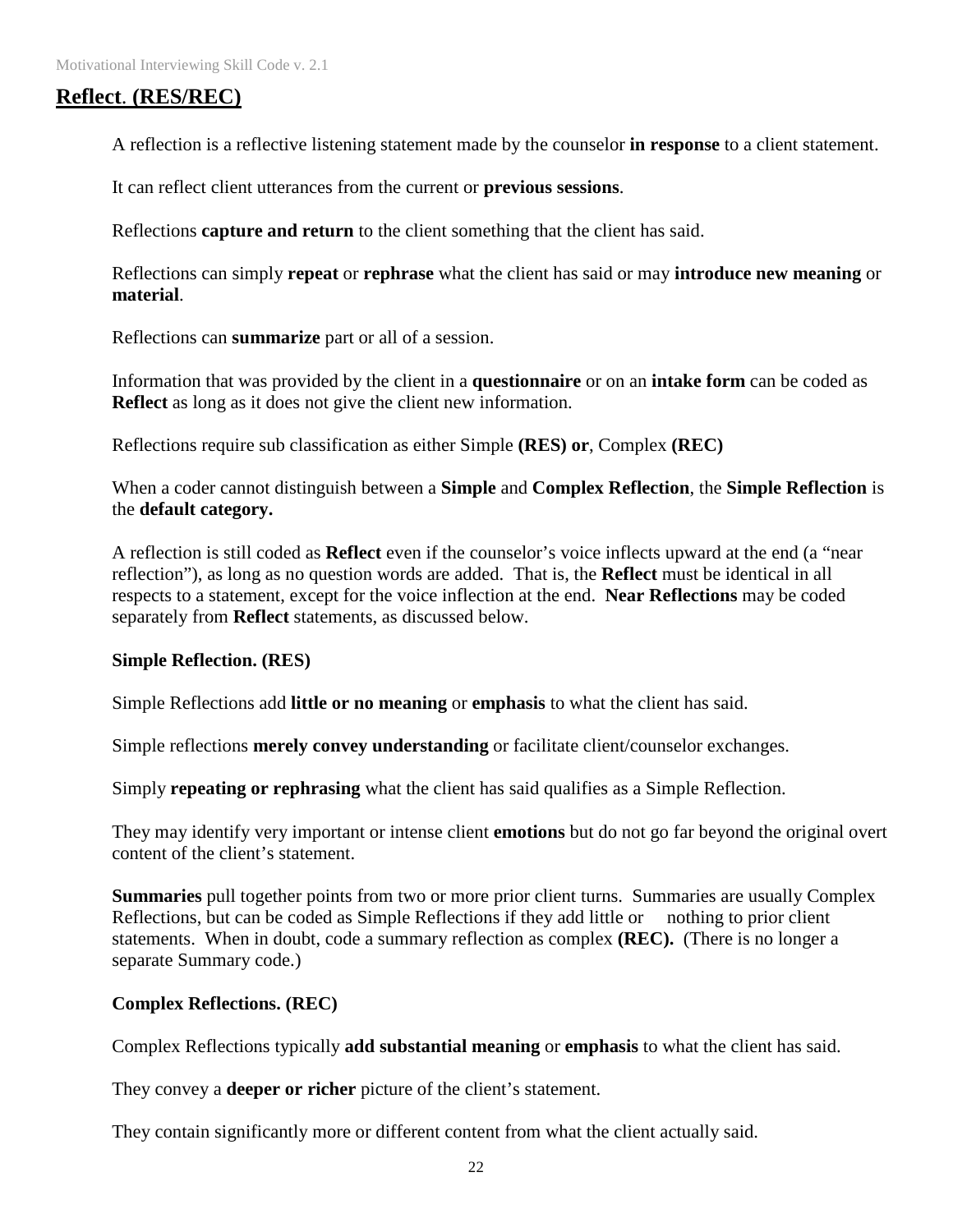The counselor may add **subtle or obvious** content or meaning to the client's words.

The following are almost always Complex Reflections

**Analogy, metaphor and simile** (not stated by the client)

#### **Exaggeration or amplification** by **understating or overstating**

**"Continuing the paragraph"** by anticipation of what the client might reasonably say next

**Double-sided** reflection containing both sides of ambivalence in a single Reflect

**Summaries** are usually coded as Complex Reflections when they add content or meaning to client statements.

#### **Examples**

Client: "I wouldn't mind coming here for treatment but I don't want to go to one of those places where everyone sits around crying and complaining all day."

*Counselor: "You don't want to do that."* **Simple Reflection** 

*Counselor: "So you're kind of wondering what it would be like here."***Complex Reflection** 

Client: "The court sent me here."

| Counselor: "That's why you're here."                                    | <b>Simple Reflection</b>      |  |
|-------------------------------------------------------------------------|-------------------------------|--|
| Counselor: "That's the <u>only</u> reason you're here."<br>amplication) | <b>Complex Reflection</b> (by |  |

Client: "At one time I was pretty much anti anything but marijuana.

| Counselor: "Marijuana was OK"                                          | <b>Simple Reflection</b>  |
|------------------------------------------------------------------------|---------------------------|
| Counselor: "That's where you drew the line."                           | <b>Complex Reflection</b> |
| Client: "Everyone's getting on me about my drinking."                  |                           |
| Counselor: "Kind of like a bunch of crows pecking at you."<br>(simile) | <b>Complex Reflection</b> |

Client: "I don't like what smoking does to my health, but it really reduces my stress.

*Counselor: "On one hand you're concerned about your health, on the other you need the relief."* **Complex Reflection** (double-sided)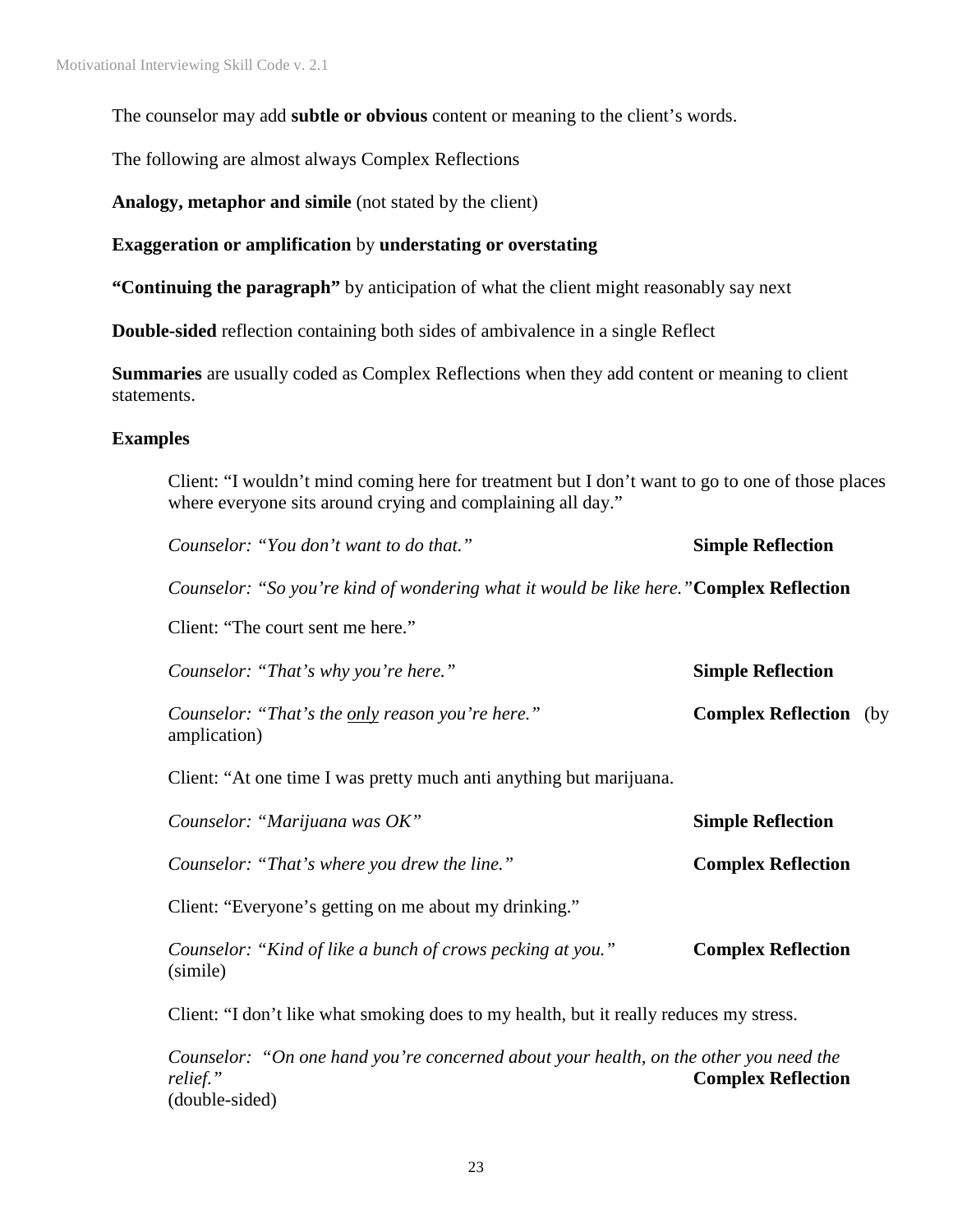*Counselor: "You don't like what smoking does to your health, but it's a stress-reducer"* **Simple Reflection** because it adds nothing to what the client just said.

Client: "I'm a little upset with my daughter."

*Counselor: "You're really angry at her."* **Complex Reflection** (overstates)

*Counselor (looking at questionnaire): So you said you eat about five fruits and vegetables a day, and that is the usual recommended daily level."* **Simple Reflection/ Giving Information** 

#### **Near Reflections. (NRS, NRC)**

The codes NRS (Near Reflect Simple) and NRC (Near Reflect Complex) can be used to differentiate Reflects in which the voice inflects upward at the end. This is included as an option - an investigator may elect just to collapse Near Reflects with Reflects, in which case they would be coded only RES or REC as described above.

The purpose of including the Near Reflect code is to differentiate a counselor who is thinking reflectively, but missing the optimal form of a reflection by using a questioning tone at the end. A Near Reflection serves to reflect a client statement, but **raises the voice inflection** at the end, causing the reflection to resemble a question.

A Near Reflection must **qualify as a reflection** in every sense except for the inflection at the end of the statement. If words are added to the front or end of the statement that would typically mark a question, then Question is coded instead of Reflect.

Like other Reflect responses, Near Reflections require sub classification as either Simple **(NRS)** or Complex **(NRC).** 

#### **Examples:**

Client: "I'm OK drinking during the week, but I really drink a lot on the weekends."

| Counselor: "You're OK except on the weekend."                        | <b>RES</b>                 |
|----------------------------------------------------------------------|----------------------------|
| Counselor: "You're OK except on the weekend?"                        | <b>NRS</b>                 |
| Client: "I've tried to quit, but maybe I haven't tried hard enough." |                            |
| Counselor: "You haven't given it your best effort yet?" NRC          |                            |
| Counselor: "You haven't given it your best effort yet."              | <b>REC</b>                 |
| Counselor: "Have you given it your best effort?                      | <b>QUC</b> Closed Question |
| Counselor: "What have you tried so far?"                             | <b>Open Question</b>       |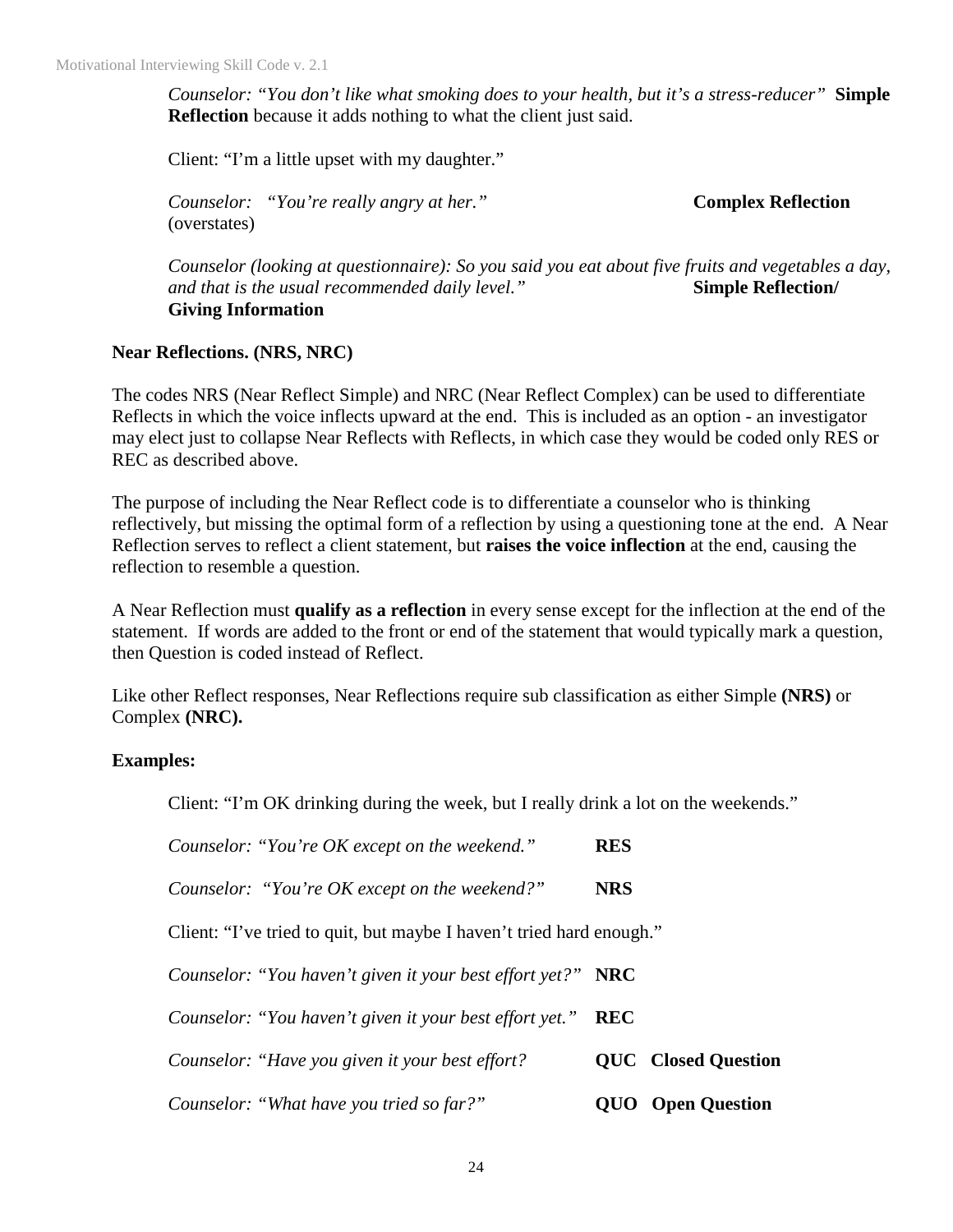#### *Differentiating Reflections from other categories.*

Reflections can be similar to Affirmations, Confronts**,** Emphasize Control, Question, or Giving Information.

What may sound like an **Affirm** is a **Reflect** if it is reflecting what the client has said himself or herself. Similarly, in differentiating **Reflect** from **Emphasize Control**, the key factor is whether the counselor is reflecting something that the client has just said.

**Near Reflect** should not be confused with **Question**. Simply inflecting the voice upward at the end of a **Reflect** does not make it a question.

The differential between **Confront** and **Reflect** usually has to do with added emphasis that provides a clear tone of disagreement or sarcasm. Particularly subtle is differentiation between **Confront** and an amplified reflection. Confront should be unmistakably confrontational. Subtle inference is not sufficient reason to code a counselor's behavior as Confront. When in doubt, **Reflect** is the default.

*Examples:* 

Client: "I don't really have a problem with alcohol."

*Counselor: Drinking really hasn't caused problems for you.* **Reflection** 

or *Counselor: So YOU think that you don't have a problem in the world!* **Confront** (conveyed by sarcastic tone in vocal emphasis)

Client: "I don't care if I lose my job because I drink too much."

*Counselor: "Losing your job is a pretty high price to pay for having a good time"* **Confront** (disagrees - this is not a reflection of what the client said)

| or | Counselor: It really doesn't matter to you                                       | <b>Complex Reflect</b>              |
|----|----------------------------------------------------------------------------------|-------------------------------------|
|    | Counselor: It really doesn't matter to you at all.                               | <b>Complex Reflect</b> (amplified)  |
|    | Client: "I think I can do this."                                                 |                                     |
|    | Counselor: You believe in yourself                                               | <b>Complex Reflect</b> (not Affirm) |
|    | Client: "I drank this weekend."                                                  |                                     |
|    | Counselor: "So you went and drank this weekend." Confront (from judgmental tone) |                                     |
|    | Client: "I really think I can quit this time."                                   |                                     |
|    | Counselor: You're pretty sure you can do it."                                    | <b>Reflect</b>                      |
|    | Counselor: "You're very strong and resourceful."                                 | Affirm                              |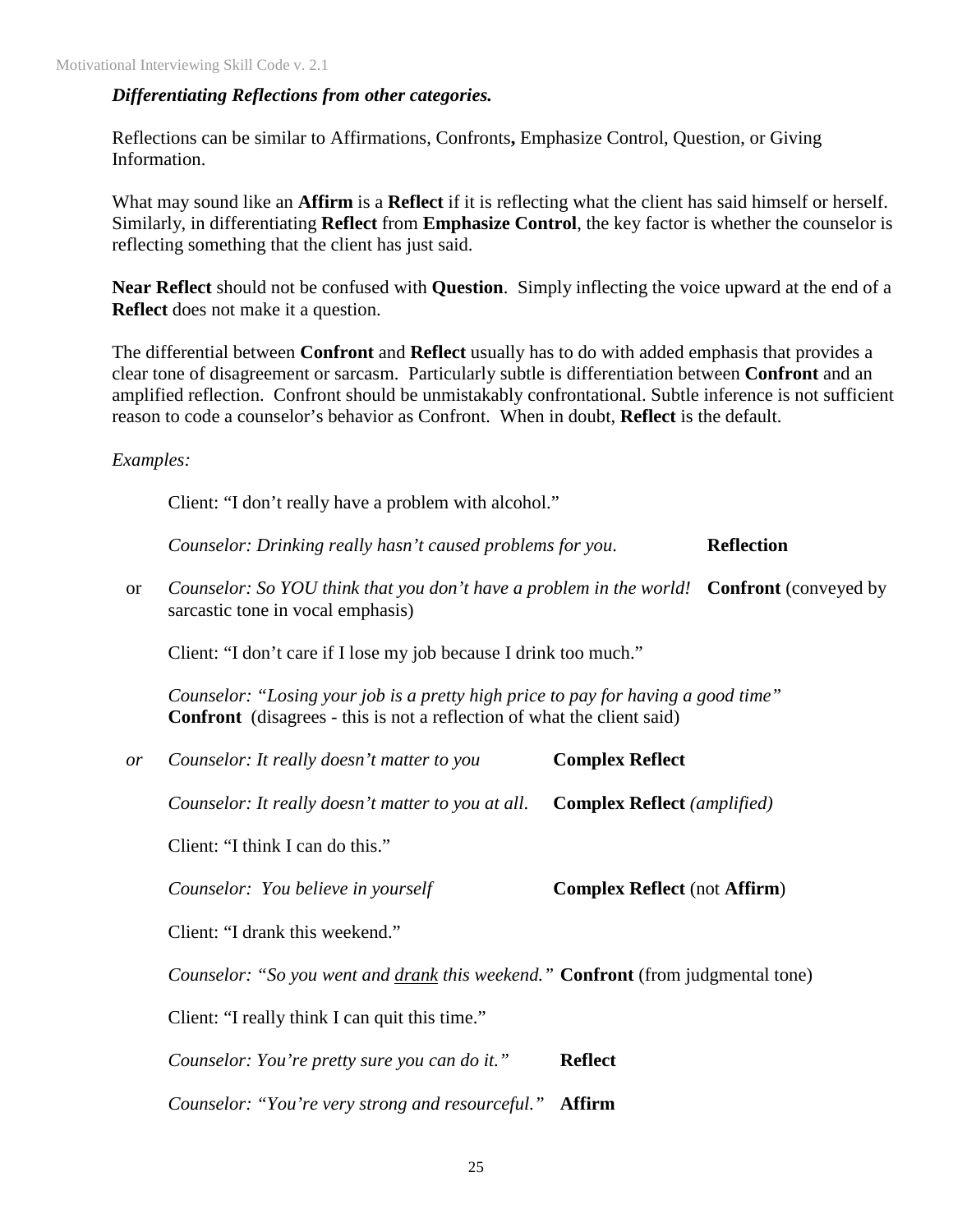*Counselor: "It's a decision only you can make."* **Emphasize Control.**

## **Reframe**. **(RF)**

The counselor suggests a **different meaning** for an experience expressed by the client, placing it in a new light.

These generally have the quality of **changing the emotional valence** of meaning from negative to positive or from positive to negative.

Reframes generally **meet the criteria for Reflect** but go further than adding meaning or emphasis by actually **changing the valence** of meaning and not just the depth.

Reframing can involve giving the client **new information** in order to see their situation from a different perspective. In this case the information is a vehicle for reframing, and the default is **v Reframe.**

*Examples:* 

Client: My husband is always nagging me about taking my medication.

*Counselor: "Sounds like he's pretty concerned about you."* **Reframe** ("nagging" as "concern")

Client: "My wife and kids know I've cut down a lot, but every time I do smoke they make a remark."

*Counselor: Their efforts to help feel like pressure to quit.* **Reframe** ("pressure" as "help")

### *Differentiating Reframe from other characteristics*

Reframe needs to be differentiated from **Reflect, Affirm, Giving Information**, and **Confront**

The above examples certainly reflect counselor understanding but they also change the valence or emotional charge of a client statement.

Client: I don't know if I can do it. I've tried so many times, and then something else comes up that I have to deal with first.

*Counselor: Something always gets in the way* **Complex Reflect** 

Or *Counselor: You have clear priorities.* **Reframe**

**Reframe** may make a positive attribution about the person, but the difference from **Affirm** is that it is a direct restructuring of what the person has just said.

Client: I don't think I can do it. I've tried so many times, and then something else comes up that I have to deal with first.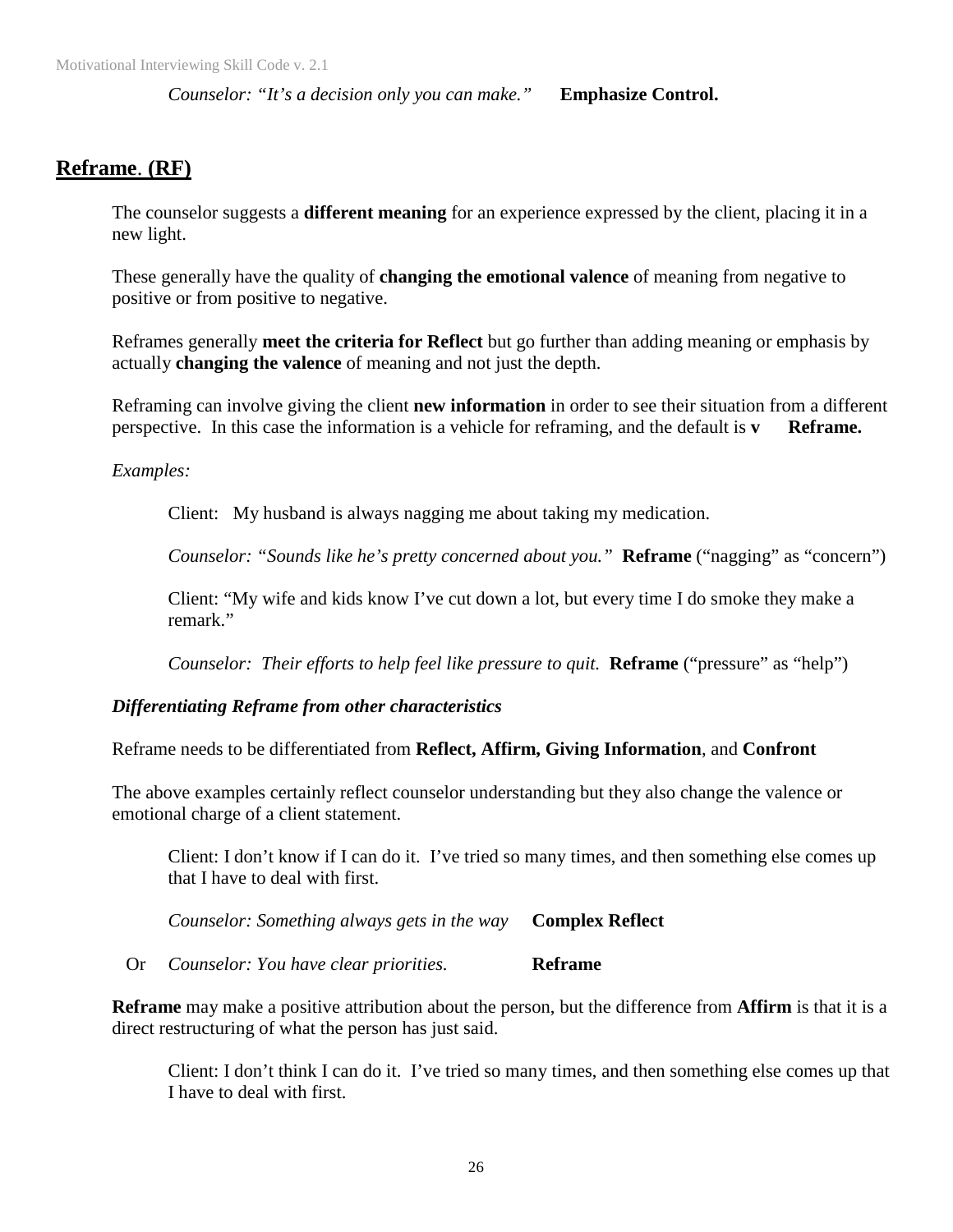*Counselor: Oh, I don't know. You're a pretty strong person.* **Affirm** (it is not obviously linked to the content of the client's preceding statement)

*Counselor: You have clear priorities.* **Reframe**

The giving of information is only coded as a **Reframe** if it changes the valence of meaning of a client statement.

Client: "Do people who go through this program quit the first time?"

*Counselor: "Some do and sometimes it takes a few tries before they succeed."* **Giving Information** 

Client: I've tried to quit before and failed.

*Counselor: Each attempt can move you closer to success."* **Reframe** ("failure" as "step toward success")

Finally, **Reframe** can border on **Confront** because it involves an indirect form of disagreement with the client. The distinctive difference is that **Confront** has a corrective, expert tone that implies that the client is mistaken.

Client: I don't think I can do it. I've tried so many times, and then something else comes up that I have to deal with first.

*Counselor: Oh, I don't know. You're a pretty strong person.* **Affirm** (it is not obviously linked to the content of the client's preceding statement)

*Counselor: You have clear priorities.* **Reframe**

*Counselor: Now look here. How can you sit there and tell me you can't do it, when you know full well that you can?* **Confront** 

### **Support**. **(SU)**

These are generally **sympathetic, compassionate**, or **understanding** comments.

They have the quality of **agreeing** or siding with the client.

#### **Examples of Support:**

| "You've got a point there."                            | Agreement  |
|--------------------------------------------------------|------------|
| "That must have been difficult."                       | Compassion |
| "I can see why you would feel that way." Understanding |            |
| "I'm here to help you with this."                      | Compassion |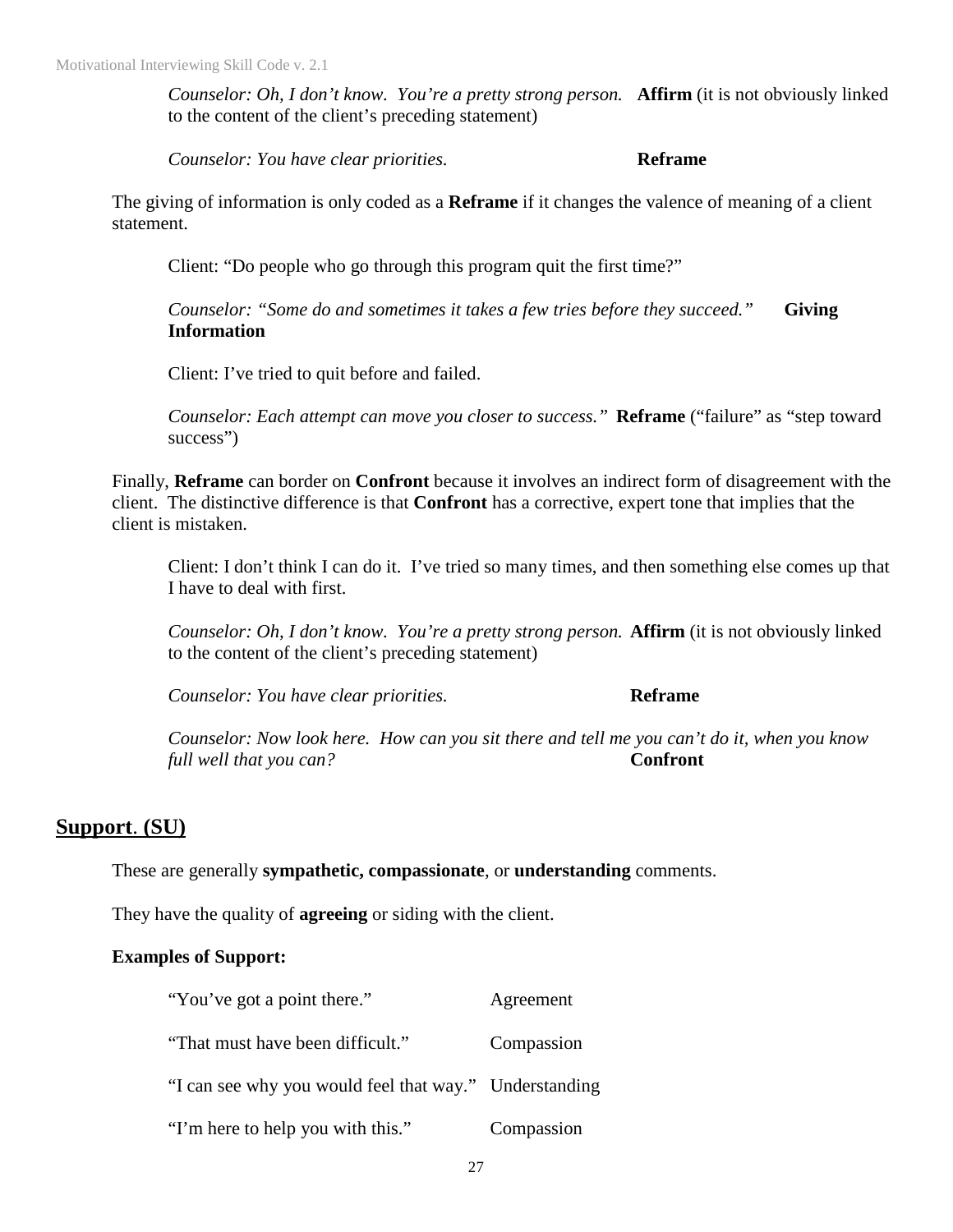#### *Differentiating Support from other categories*

Support needs to be differentiated from Affirm, Reflect or Confront.

Affirm imparts appreciation, confidence or reinforcement.

| "That's a difficult thing to say."                                                     | <b>Support</b> (compassion)  |                 |
|----------------------------------------------------------------------------------------|------------------------------|-----------------|
| "I appreciate you saying that."                                                        | <b>Affirm</b> (appreciation) |                 |
| "You've accomplished a very difficult task." Affirm (effort)                           |                              |                 |
| Client: "It wasn't easy to do that."                                                   |                              |                 |
| Counselor: "It was hard for you." Simple Reflection                                    |                              |                 |
| Client: "I don't have a car."                                                          |                              |                 |
| Counselor: "That must make it difficult for you to get here for appointments." Support |                              |                 |
| Counselor: So that's your excuse for not keeping your appointments.                    |                              | <b>Confront</b> |

## **Structure (ST)**

To give information about what's going to happen directly to the client **throughout the course** of **treatment or within a study format,** in **this or subsequent sessions.** 

To make a **transition** from one part of a session to another.

Examples of **Structure**:

"What we normally do is start by asking you about your eating habits."

"Now I'd like to talk with you about your motivation."

"In this study I'll meet with you twice a month and the sessions will be tape recorded."

"I usually meet with clients once a week for 10 weeks.

#### *Differentiating Structure from other categories*

Structure needs to be differentiated from Giving Information. If a counselor gives the client information about the study or treatment in general, code as **Giving Information**. When there is a clear purpose of preparing the client for what will happen, code as **Structure**.

"We'll ask you about your smoking every week." **Structure** (directly pertains to client)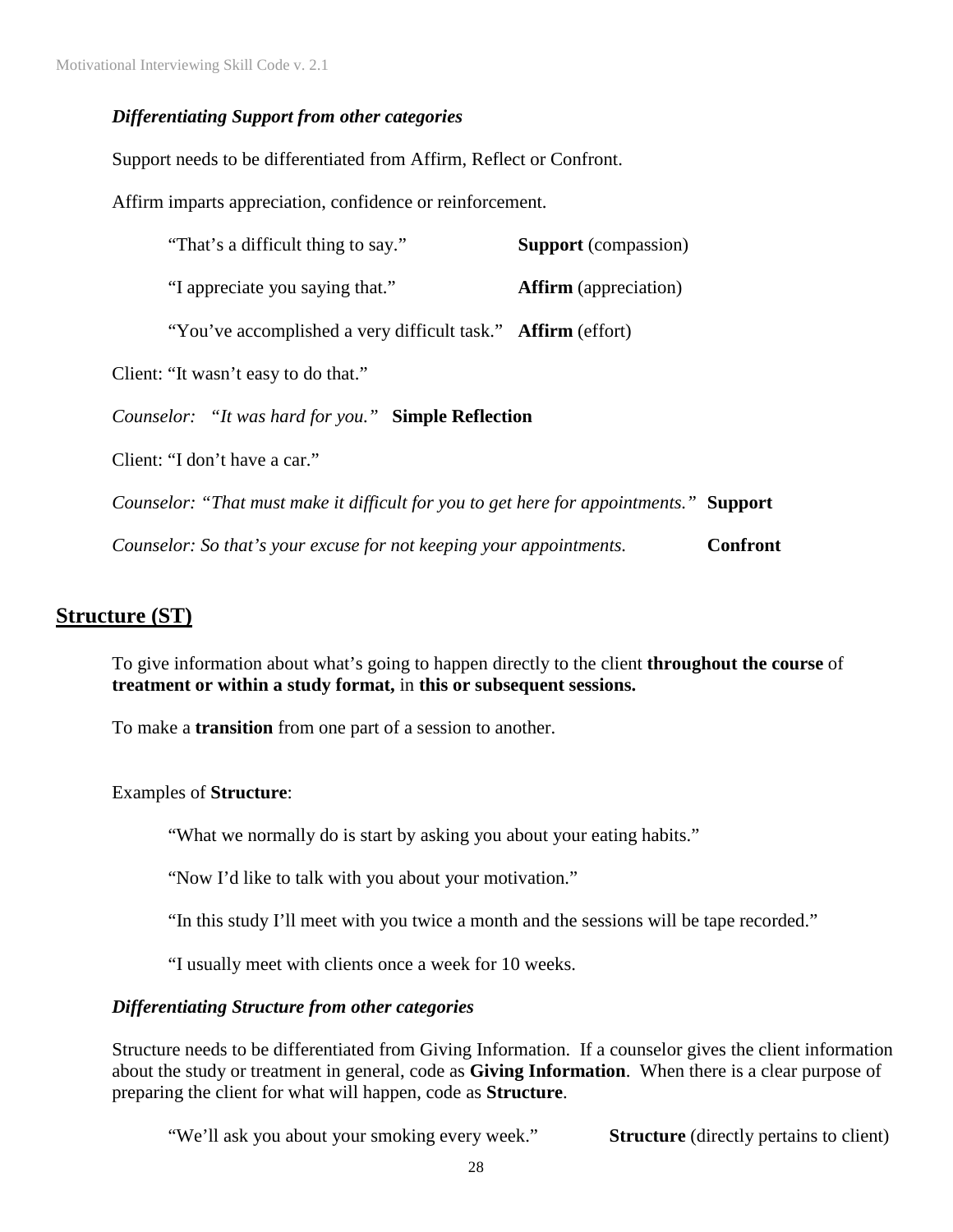"We analyze all of the blood samples for nicotine levels." **Giving Information**

## **Warn**. **(WA)**

The counselor provides a **warning or threat, implying negative consequences** unless the client takes a certain action.

It may be a threat that the counselor has the perceived power to carry out or simply the **prediction of a bad outcome** if the client takes a certain course.

"You're going to relapse if you don't get out of this relationship."

"You could go blind if you don't mange your blood sugar levels."

"If you don't come to our sessions I'll have to talk to your parole officer." "You can lose the weight you'll put on if you quit, but you can't lose cancer."

#### *Differentiating Warn from other categories*

**Warn** needs to be differentiated from **Advise, Confront, Direct, Inform or Raise Concern**.

Warn should always be identified as **containing a threat or implied negative consequences**. The following examples *do not* imply negative consequences.

| "You should consider leaving your partner."                                              | <b>Advise</b> (suggestion)         |
|------------------------------------------------------------------------------------------|------------------------------------|
| "There's no reason for you to neglect your health." Confront (shames)                    |                                    |
| "You have to come to our sessions."                                                      | <b>Direct</b> (lacks consequences) |
| "One of the health risks for diabetics is blindness." Giving Information (all diabetics) |                                    |

When a potential negative consequence is expressed as a concern of the counselor, **Raise Concern** takes precedence.

"I'm worried that you'll relapse if you stay with your partner." **Raise Concern** (counselor's concern)

#### **TRAINING STRATEGY FOR THE MISC**

Training coders to competency, as measured by interrater reliability and matching to a gold standard, usually requires a stepped learning process. We have found that MISC coders do best beginning with fairly simple tasks and proceeding to more complex ones only when competence on the simpler tasks is solid. We recommend that coders begin by learning Level I tasks to an acceptable reliability and validity standard prior to attempting Level II tasks. Only when acceptable standards for combined I and II tasks have been accomplished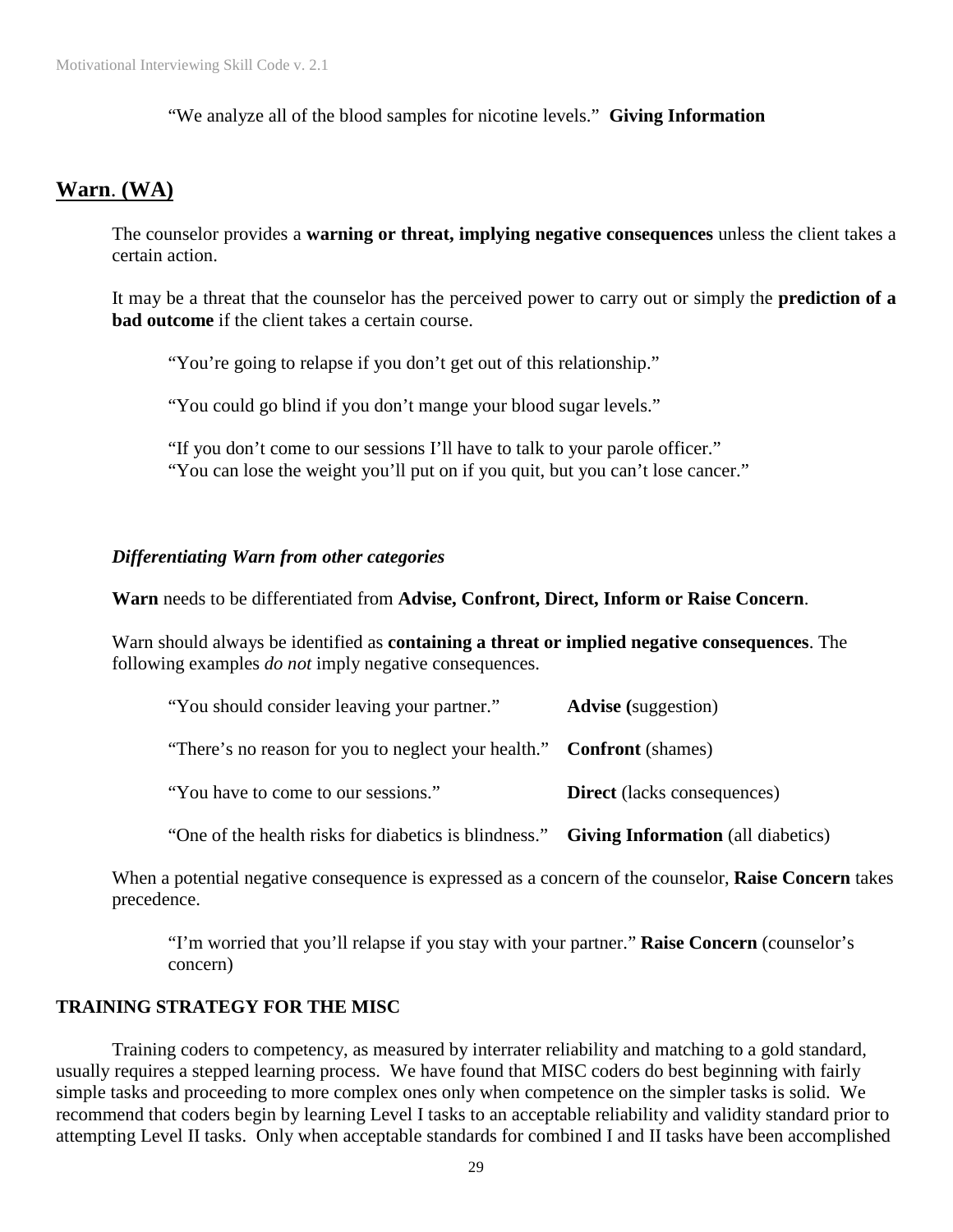should coders begin on Level III tasks. The self-review of MI text and video learning tools can be used at any time (perhaps as a prelude to beginning Level I tasks).

The use of pre-scored gold standard transcripts will assist in evaluating coder competency and areas for improvement. We have found that coders often have difficulty in particular areas, requiring a more intensive focus on those topics. This can be identified by using standardized transcripts as a quiz for each level. More than one quiz is often needed. We have found that coders typically require 40 hours of training to reach interrater reliability using the MISC. In addition, regular (probably weekly) group coding sessions are optimal to insure drift does not occur. Clinical experience has not predicted ease of training or eventual competence in our laboratory.

Here are some examples:

- Level I competencies: Start with second-pass coding of specific behaviors. Learn how to recognize and parse utterances. Learn to recognize and code the more discrete behavior categories, such as giving information and open/closed questions
- Level II competencies: Add **Reflect** responses, and differentiate simple from complex. Learn differentials between similar response categories.

Level III competencies: Having mastered individual behaviors, include the global ratings.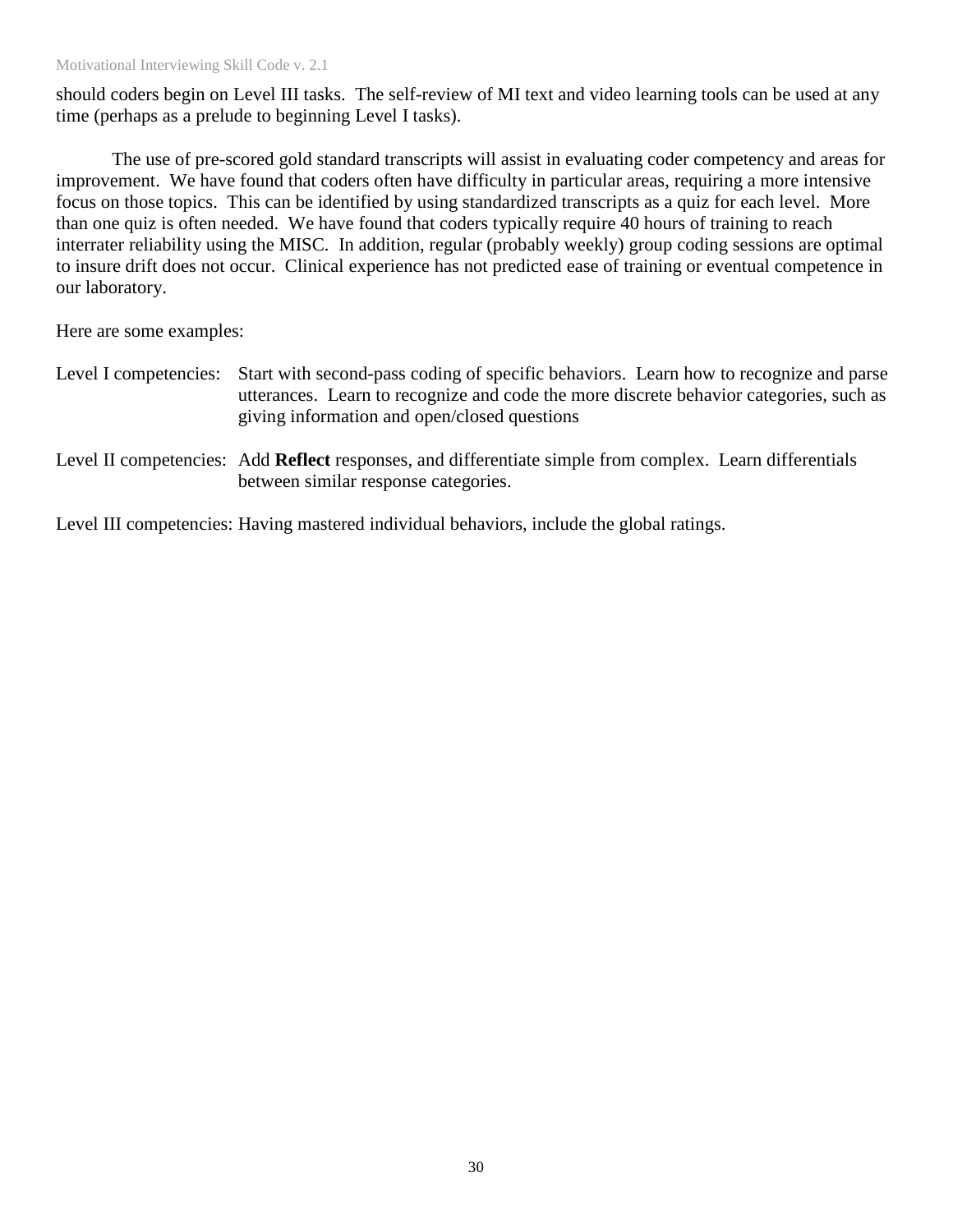## **D. Client Behavior Counts**

The task of capturing the frequency, type and intensity of client language has proved to be a challenge in the developing research efforts to investigate the underlying processes in MI. Systems for thinking about and measuring such language during treatment sessions have been revised based on new data, new ideas about key constructs such as client resistance and evidence regarding the level of inter-rater reliability that can be achieved when parsing and coding client speech. Evaluating client language during MI sessions is very much like capturing a snapshot of a river: the outline is recognizable, but the content changes constantly.

The MISC 2.1 is intended for assessing client language within MI and MET sessions (and their variants) using audio or video recordings. As with all our coding systems, a transcript alone should never be used since the resulting loss in voice tone, inflection and pace renders an unacceptable loss of information and reliability. The entire session is coded and a code is assigned every time the client emits a codeable utterance. Client language coding in MISC 2.1 is exhaustive, but not mutually exclusive. In general, the complexity of client language coding in MISC 2.1 will require a separate review of the tape, possibly using a transcript, with clinician behavior to be evaluated on a different pass through the tape.

*Overview of Changes and Essential Differences between MISC 2.1 and other MI client language Coding Systems* 

- 1) Within the MISC 2.1, "Reason" is an umbrella category, with Desire, Ability and Need representing subcategories of Reason. Thus, an utterance coded as a "Reason" may, or may not, receive additional subcodes of "desire", "ability" or "need".
- 2) An "Other" category has been added to reflect particular types of change talk that do not fall easily into the Reason category. Examples include hypothetical advice to others, if-then statements about the possibility of changing, and foretelling of future problems if change does not occur. Problem recognition also falls into the Other category.
- 3) The "Ask" category has been folded into Follow/Neutral.
- 4) Decision rules for minimal responses from clients have been elaborated, particularly with regard to speech that is "set-up" or prompted by the therapist.
- 5) Strength ratings for client utterances have been reduced to High, Medium and Low values. Due to ongoing reliability issues, these strength ratings are optional.
- 6) Client discussion of past behavior is now excluded from coding, with the exception of behavior immediately prior to the current treatment session.
- 7) Nomenclature of client language has been changed to be consistent with the Consensus Statement on Client Language (June, 2005) by Amrhein, Miller, Moyers and Rollnick

### **D.1 Client language overview**

*Categorizing client language*: Within the client language coding system, any language that moves in the direction of change is termed "change talk" and language indicating a movement away from change is termed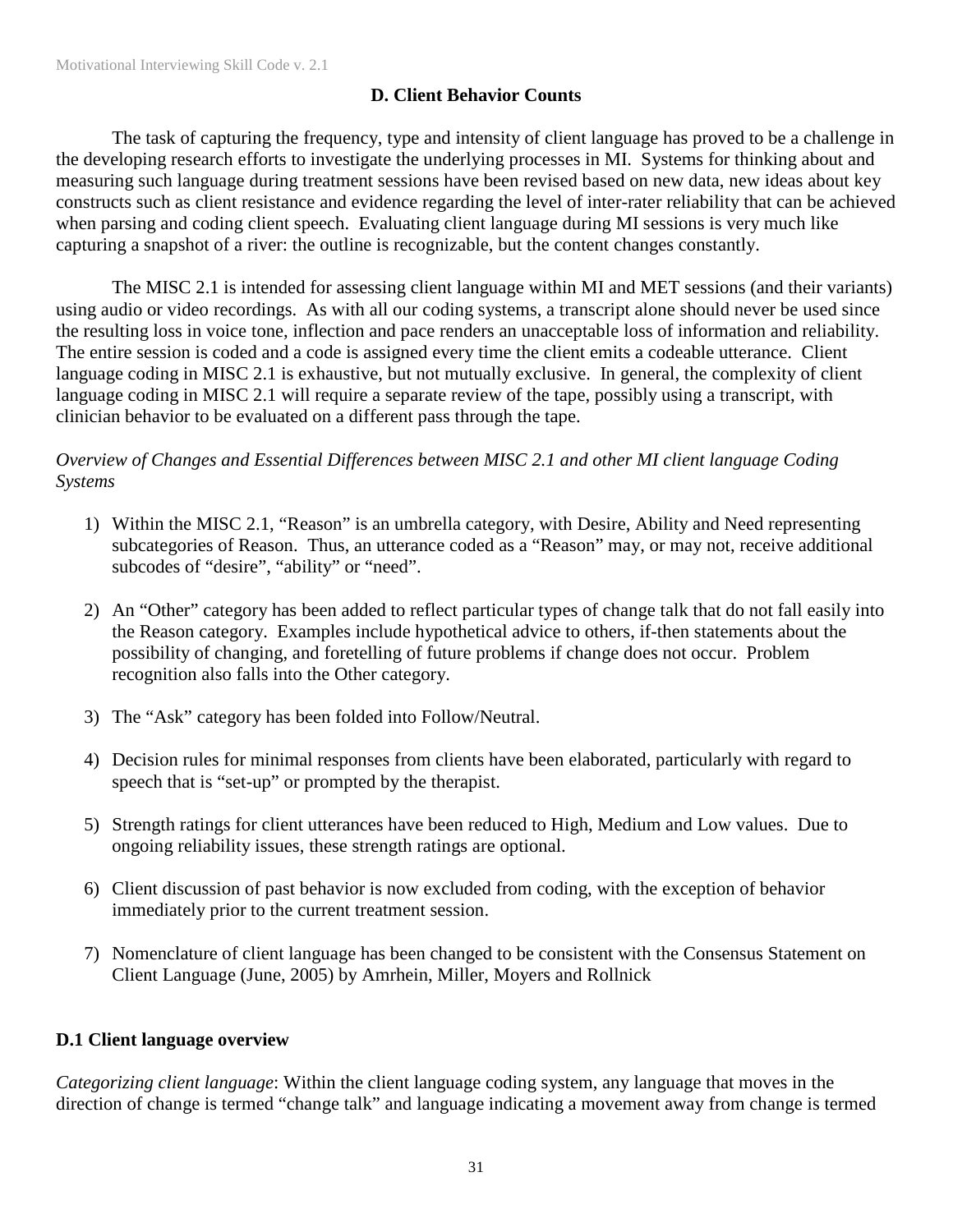"sustain talk". Each of these positive (change) and negative (sustain) language categories is comprised of four categories: Reason, Other, Taking Steps and Commitment.

*Identifying the Target Behavior Change (TBC)*: Use of MI to recognize, reinforce, and elicit client language presupposes that the interviewer has a target behavior in mind, so that he or she will know which particular instances of client language to attend to and which to ignore. Before evaluation of the tape begins, coders should be made aware of the target behavior change. In general, this is the problem area specified by the research protocol or the focus of the therapy session. A few examples of target behaviors are:

Stopping smoking Increasing exercise Adhering to specific exercise guidelines Compliance with medication regimen Increasing fruit and vegetable intake Obtaining vaccines for children Abstaining from alcohol Holding toddlers while feeding them, instead of propping a bottle Journaling alcohol intake Wearing a helmet while riding a motorcycle Entering treatment Remaining in treatment

The target behavior must be specified in enough detail so that coders can reliably discriminate it from all other topics a client might discuss. The MISC 2.1 will evaluate client language related to that target behavior (or behavior change) *and no other*. Multiple target behaviors can be identified as long as the inclusion criteria are identified in advance and are specific. Examples of such target behavior "trees" are found below:

Smoking Cessation (Target behavior)

 "Thinking Through" cravings Throwing out cigarettes Telling friends not to offer cigarettes Avoiding high risk situations

#### HIV Risk Reduction

 Using clean needles Avoiding sex with multiple partners Using a condom when having sex

Reducing risk for complications of diabetes Counting carbohydrates Checking feet for wounds Testing blood sugar levels

In general, coders should not infer a link between actions being discussed by the client and the TBC goal, unless it is clear from the context that the purpose of the behavior is to move toward or away from the TBC goal. For example, if the TBC goal is to reduce cardiovascular risk, (and corollary TBC's have not been specified): "I wish I were less stressed" would not in itself indicate movement toward or away from the TBC goal. If, on the other hand, the client said, "Decreasing my stress at work would probably help my heart," it would be coded as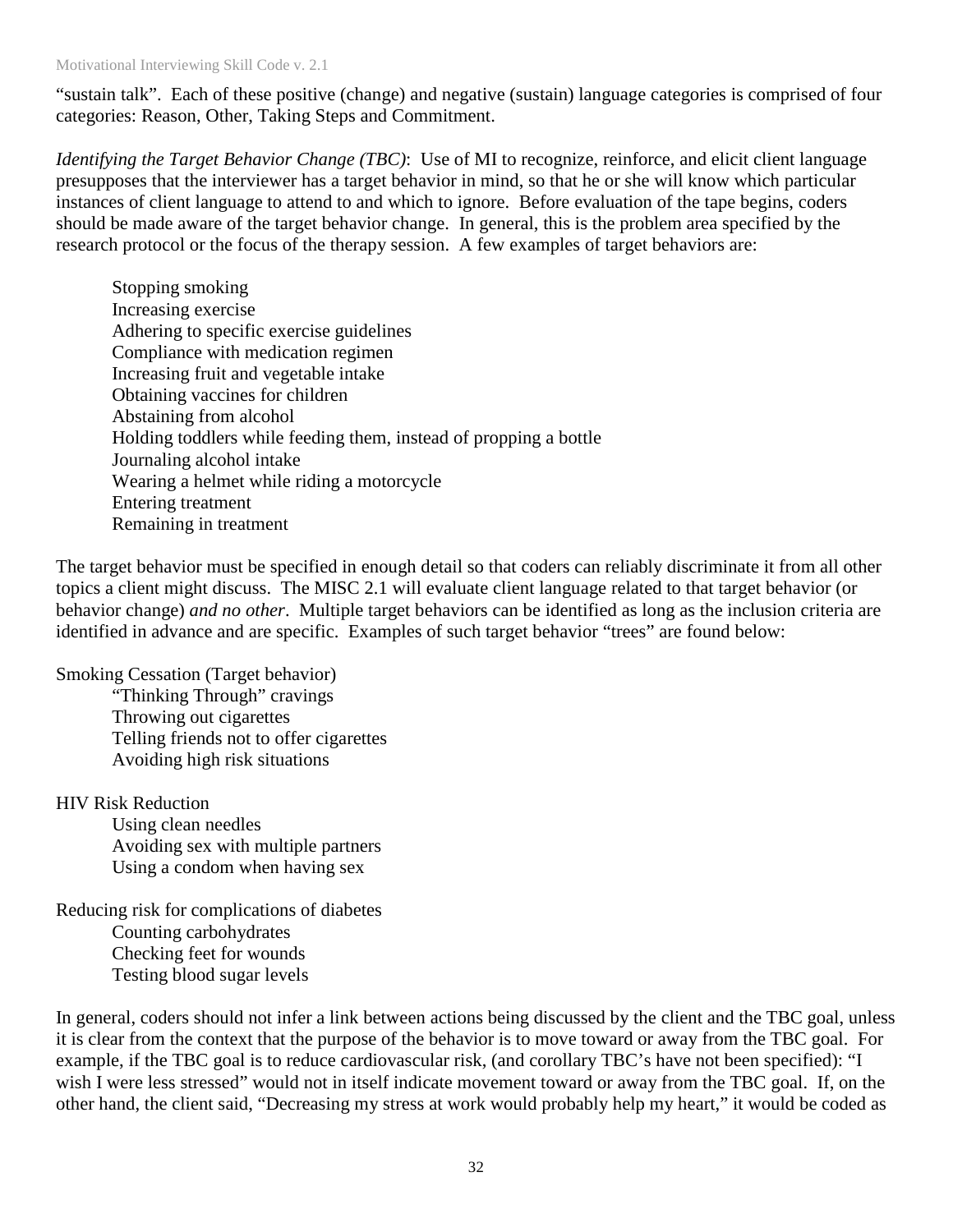TBC. Similarly, if the counselor's or client's prior responses clearly provide a context for TBC, it is coded. For example, if the counselor asked,

 "What could you do to reduce your risk of having another heart attack?" and the client replies, "I could exercise more," change talk would be coded even if the client does not directly state the connection. If the counselor says,

"One way that people can have a healthier heart is to stop smoking"

the client's next response is likely to be relevant to TBC, whether positive or negative.

#### **D.2 Coding Procedure**

*Elements of Coding*. Speech in the MISC 2.1 is divided into clinician and client VOLLEYS. A volley is a speaking turn. A client volley occurs when the clinician stops speaking and the client begins. Client volleys can be lengthy or very short – even one word *can* be a volley.

*Parsing Volley into Utterancess.* Volleys are divided into utterances. Utterances are complete and separate thoughts within a volley. Utterances are defined by the meaning attached to them. A volley may have many different ideas, and therefore many utterances. Likewise, it may have only a single idea and therefore only one utterance. Generally, each utterance will merit a separate behavior code. If a client's volley includes two statements, each of which can be assigned a different code (as below), then *both* are coded as utterances. This would include:

two utterances that would be given different signs:

 *I really have to stop smoking* (+). *My cigarettes are like a friend to me* (-)

or two utterances that state different content (e.g., reasons) for or against change:

 *I'd have a better change of getting my children back if I quit drinking* (R+) *and I'm sure I'd feel better, too* (R+), *but I would miss going out with my friends* (R-)

or two utterances that result in different strength scores (see below):

 *Probably I do need to cut down a little bit . . .* (Rn+ Lo) *No, who am I kidding? I definitely need to cut down* (Rn+ Hi)

Even a single sentence might have two different ideas, both of which would constitute separate utterances.

*I could quit (+), but I don't want to* (-).

*My drinking is not a problem* (-), *but I do need to drink less* (+).

*I know I ought to exercise more* (+), *but I hate sure hate getting up in the morning* (-), *even thought it would do me good* (+).

Although longer volleys usually have more utterances, this is not always the case. It is possible for clients to speak at length about a single idea without deviating from it much, such as storytelling, or reporting past behavior. In this unusual case, only a single utterance would be parsed from the volley.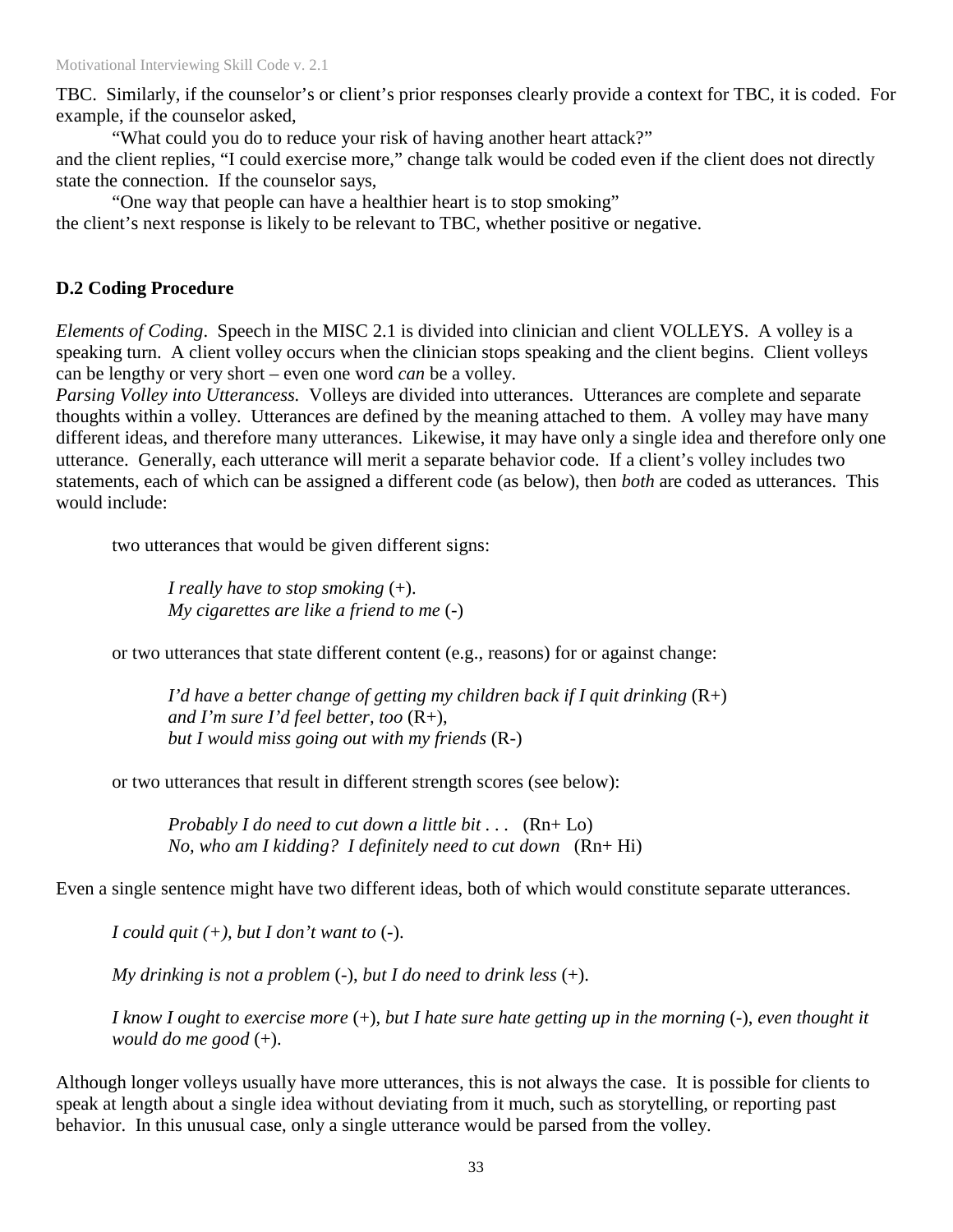*Client responses to clinician questions.* Clients may respond to clinician questions with language that fits within any of the change talk categories, and it should be coded as such. The fact that the clinician "set it up" with a particular sort of question or comment does not mean that the client's response is not change talk. Even a one-word answer to a question may qualify for a change talk code if the coder deems it to be a genuine response rather than simply a socially facilitating response.

*Counselor: On a scale from 0 to 10, how important is this change to you?* **Closed question**  *Client: I guess about a 3.* **R-d**

*Counselor: What are some of the good things about drinking, things you like about it?* **Open question** 

*Client: I guess the way it makes me feel (***R-d***). But sometimes I don't feel too good the next day (***R+d***)* 

#### **The Target Behavior Change (TBC)**

 Before you begin coding a session, it is essential to have a clear understanding of the Target Behavior Change (TBC), which is usually specified by the Principal Investigator. Examples of clear TBCs are:

> Stopping smoking Stopping or reducing use of alcohol Increasing dietary intake of fruits and vegetables Taking blood pressure medication as prescribed

 Note that a well-specified TBC includes both a target behavior (smoking, drinking, fruit/vegetable intake, taking medication) and a specified direction of change (stopping, increasing, adhering to prescription).

 Sometimes the TBC may involve a specified class of behaviors. For example, the goal of reducing risk for HIV/HCV infection might include any of a specified set of behaviors including:

> Avoiding (stopping or reducing) unprotected sex Avoiding alcohol/drug use prior to sex Avoiding needle sharing Sterilizing needles before re-use

In this case the Principal Investigator should specify the list of behavior changes that constitute TBC.

 Least desirable as the TBC is an ill-defined general goal, such as to "be healthy." In this case, client speech relevant to TBC would be any behavior change that the *client* clearly identifies as intended to move toward or away from the general goal. Coders should not infer a link between actions being discussed by the client and the TBC goal, unless it is clear from the context that the purpose of the behavior is to move toward or away from the TBC goal. For example, if the TBC goal is to reduce cardiovascular risk, and the Principal Investigator has not specified specific target behaviors: "I wish I were less stressed" would not in itself indicate movement toward or away from the TBC goal. If, on the other hand, the client said, "Decreasing my stress at work would probably help my heart," it would be coded as TBC. Similarly, if the counselor's or client's prior responses clearly provide a context for TBC, it is coded. For example, if the counselor asked, "What could you do to reduce your risk of having another heart attack?"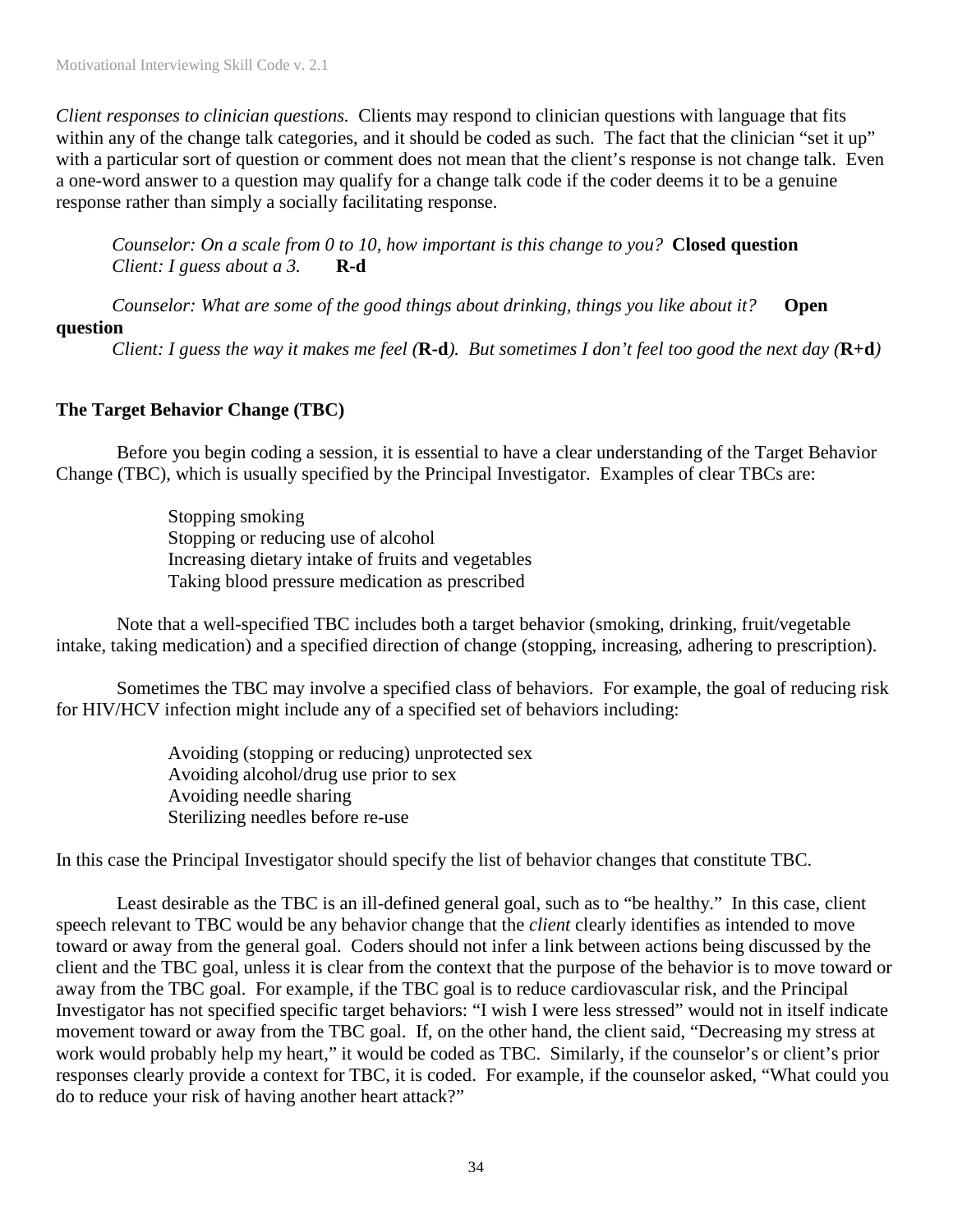And the client replies, "I could exercise more," it would be coded as TBC even if the client does not directly state the connection. If the counselor says,

 "One way that people can have a healthier heart is to stop smoking" The client's next response is likely to be relevant to TBC, whether positive or negative.

## **What is a Client Change Talk Utterance?**

 At the very least, any client "turn" in a conversation is one utterance, starting from the client's first word until the next person (typically a counselor) speaks. It is not uncommon, however, for a client turn to include more than one utterance. If a client's turn includes two statements, each of which can be assigned a different code (as below), then *both* are coded as utterances. This would include:

Two utterances that would be given different signs:

I really have to stop smoking  $(+)$ , but I just don't want to  $(-)$ 

or two utterances that state different content (e.g., reasons) for or against change:

I'd have a better change of getting my children back if I quit drinking  $(R+)$ and I'm sure I'd feel better, too  $(R+)$ , but I would miss going out with my friends (R-)

or two utterances that result in different strength scores (see below):

Probably I do need to cut down a little bit . . .  $(N+1)$ No, who am I kidding? I definitely need to cut down  $(N+5)$ 

**D.4 Assigning Content Codes to Utterances.** Each and every utterance within a volley will be assigned one of the following eight content codes:

- **R: Reason** 
	- **(subcodes: d: Desire, a: Ability, n: Need)**
- **O: Other**
- **TS: Taking Steps**
- **C: Commitment**
- **FN: Follow/Neutral**

With the exception of Follow/Neutral, every time an example of one of these occurs in client speech it is recorded with a positive (+) or negative (-) valence, depending on whether it reflects inclination toward (+) or away from (-) the TBC. Client language in favor of change is generally termed "Change Talk" while language moving away from change is called "Sustain Talk".

*D.4.a. Reason*: Statements of Reasons usually refer to a specific rationale, basis, incentive, justification or motive for making, or not making, the TBC. Client discussions of health, family problems, legal difficulties or other kinds of problems that are presented as a reason for considering change (or not changing) typically fall into the reason category. Client expressions of worry and concern about their behavior and circumstances are reasons to change (not simply the report of the concerns of others). "Ought" and "Should" statements are reasons to change. Benefits that would probably come to the client as a result of changing (+) are included in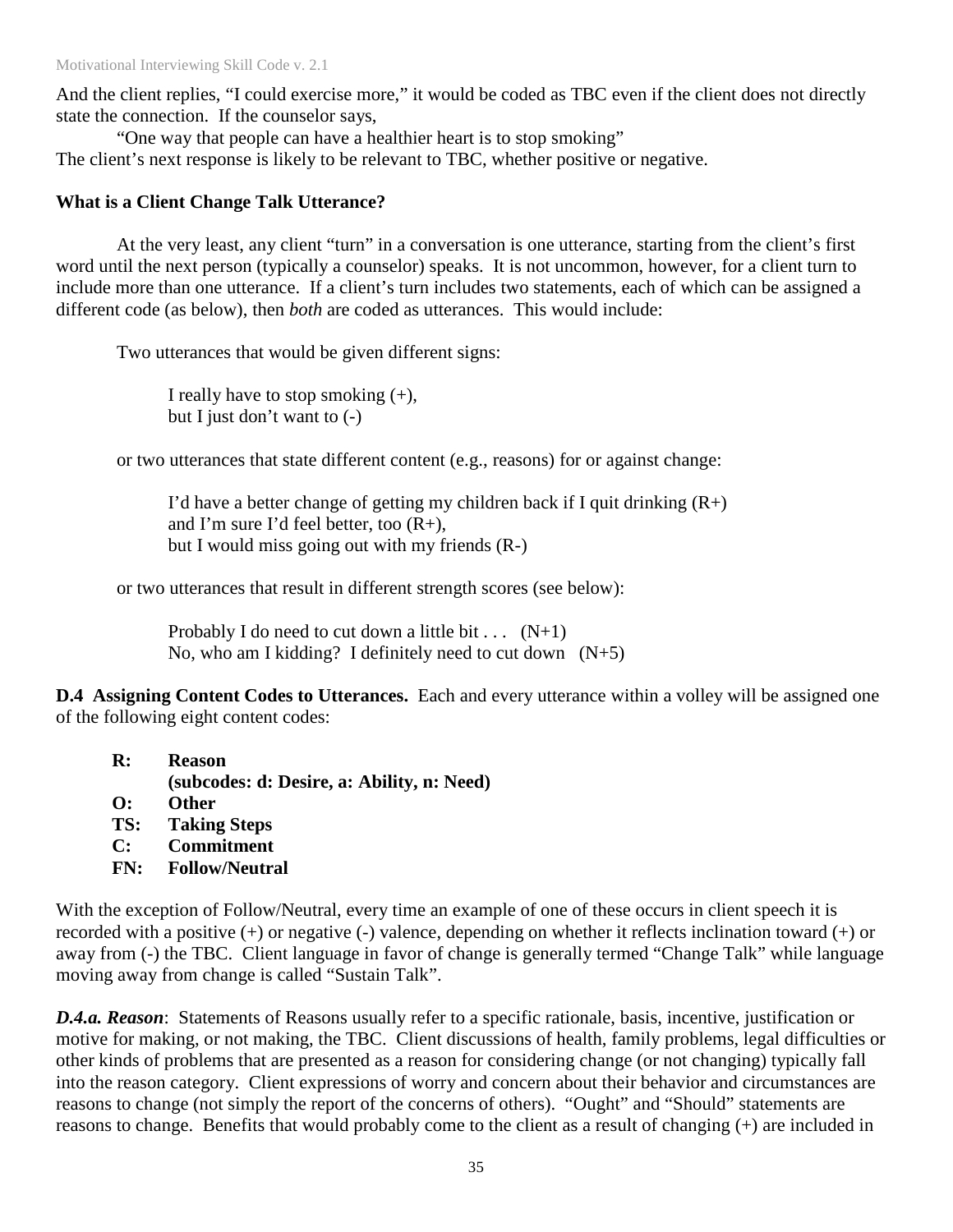this category, as well as likely disadvantages of changing (-). Hypothetical benefits (if-then) are included in the "Other" category. Statements incorporating the words "have to" or "got to" are reasons.

*My liver's busted, so I have no choice.* (R+) *I just don't drink that much.* (R-) *I want my kids to have a real father*. (R+) *It would be so good for my kids*. (R+) *My drinking doesn't affect my kids.* (R-) *My doc told me I'm going to lose my leg if I don't start checking my blood sugars*. (R+) *My diabetes is as good as it's gonna get*. (R-) *I've gotta get a grip on this* (R+) *I've got a friend who got a head injury on his motorcycle and I don't want that to happen to me.*  $(R+)$ *Only idiots need helmets and I am not an idiot.* (R-) *I don't want my child to have all these expensive cavities.* (R+) *My mother gave me my own bottle when I was her age and I never got cavities.* (R-) *My drinking is getting worse.* (R+) *My drinking is hopeless.* (R-) *If I don't stop using crack, my wife will leave me.* (R+) *If I have to use a condom, why even bother?* (R-) *Protecting my health is the most important thing to me.* (R+) *I have young children to take care of.* (R+) *I just want to quit hearing those voices and the medicine helps with that.* (R+) *I know I'd feel closer to God if I quit using drugs. They just keep me away from Him.*  $(R+)$ *It's the right thing to do.* (R+) *I'm a mother and I ought to take better care of my kids.* (R+) *It's getting out of hand. I have to have my eye-opener in the morning.* (R+)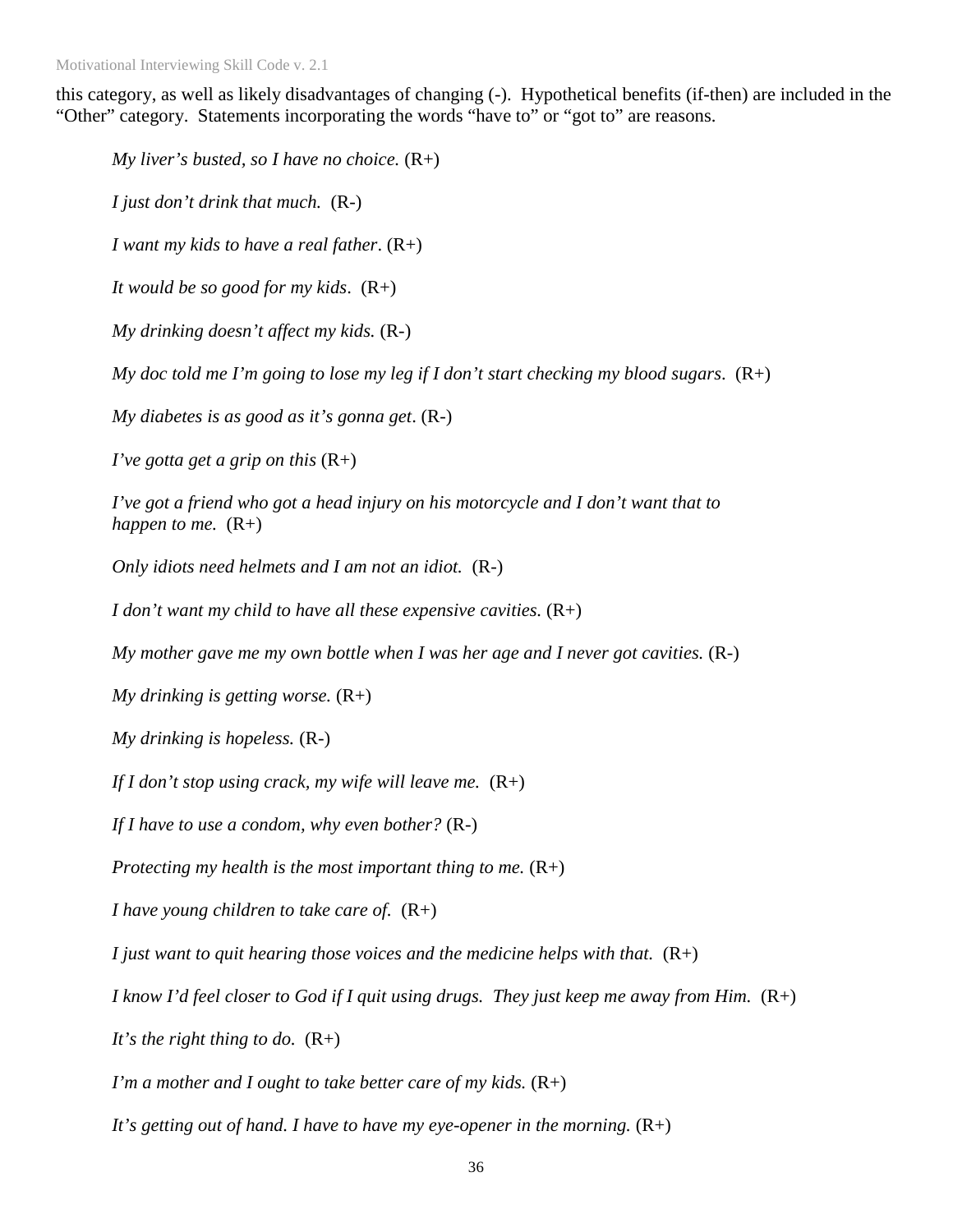**D. 4. b Subcodes for Reasons**: Any reason statement *may* receive an additional code indicating desire, ability or need.

**D. 4. b. 1 Desire:** Desire statements must have some form of one or more of the following words: "want", "desire", "like" or a close synonym of them. Depending on the meaning and context of the discourse, an antonym may also indicate a desire statement. The statement must refer to the target behavior, and not some other aspect of change.

*I want to stop smoking* (R+d)

*I'd like to quit, yeah* (R+d)

*I hate a night without a buzz* (R-d)

*I love waking up sober* (R+d)

*I hate being an addict* (R+d)

In the following exchange, the client statement is NOT desire:

T: So you see that quitting has its advantages. C: It'd sure be nice.

While this client statement may seem to indicate desire, and probably does, it is NOT a desire statement, since it does not contain key desire words. See the discussion of the Other category for more examples of this type.

**D. 4. b. 2 Ability:** Ability statements are those that refer to the target behavior and include some form of the word "can", "possible", "willpower" or "ability" or a close synonym or antonym of them. Statements that indicate that changing the target behavior is difficult or hard should be coded as ability (R-a) statements. Obvious colloquialisms or turns of phrase that indicate ability may be coded as ability statements.

*I am able to do this.* (R+a) *I just can't quit. (R-a). I can quit.* (R+a) *I have the ability to stop smoking.* (R+a) *I don't think I have it in me* (R-a) *Once I make up my mind, I know I can do it* (R+a) *I don't have much willpower* (R-a) *It's not that hard to do* (R+a)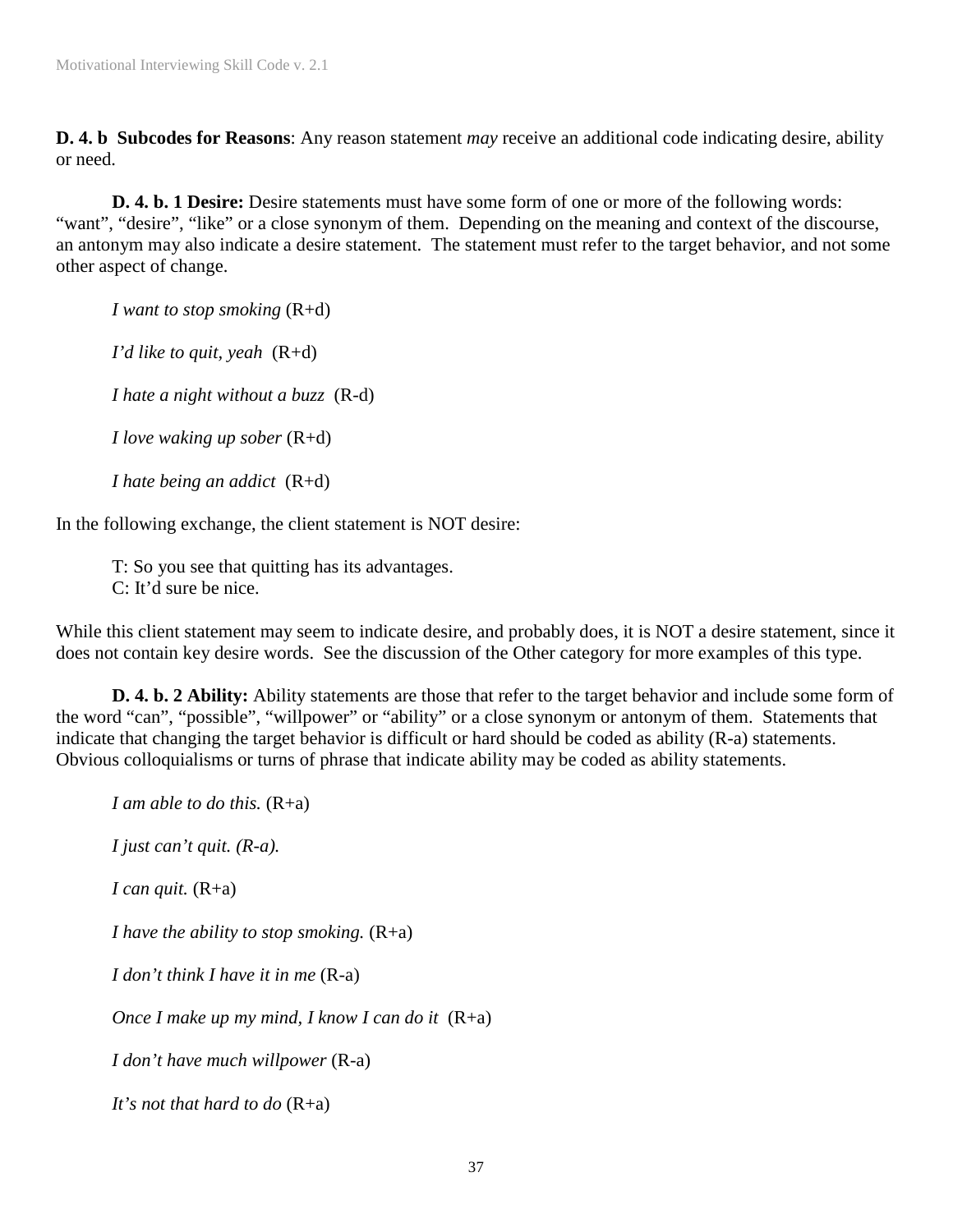Motivational Interviewing Skill Code v. 2.1

Examples of statements that might seem to be, but are not, ability statements:

*I can't smoke at work.* (R+)

*When I smoke I can think more clearly and focus for longer periods of time.* (R-)

Don't be fooled: these statements include the word "can", but the "can" part does not refer to the target behavior. These statements are Reasons to change or maintain the status quo.

**D. 4. b. 3 Need:** These are statements that refer to the target behavior and include some form of the words "need" or "must". If the statement does not include the words "need" or "must", then they are not Need statements. If a statement does not refer to the target behavior, then it is not a Need statement.

*I need to stop smoking.* (R+n) *I must quit.* (R+n) *I gotta do this.* (R+n) *I need a cigarette.* (R+n)

Examples that are NOT Need:

*I need more money, so I should give up smoking.* (R+)

*I gotta get my life together, and part of that is laying off the booze.* (R+)

*"I have to do it"* (R+)

These statements are Reasons to change.

Here is one that is a need statement followed by a reason:

*I need to stop smoking* (R+n) *or I'm gonna get cancer* (R+)*.* 

This statement should be parsed as two utterances, the first one coded as Reason: need and the second coded as Reason.

Decision Rule for D-A-R-N: The Reason code is the default when coders cannot decide among the DARN categories

*D. 4. c. Other*: This category is intended to allow coders to capture language that clearly reflects the client's movement toward change, but does not necessarily fit easily into the Reason category. General statements of problem recognition will often reside in this category if they do not fall into one of the Reason categories. Similarly, minimization of problems will also be categorized here. Hypothetical language will usually fall into the Other category, as well as client statements of general attitude or advice to others with regard to the undesirability of the target behavior. In addition, coders may place in this category examples of language that are CLEAR and COMPELLING examples of the client's move toward change, but do not meet any criteria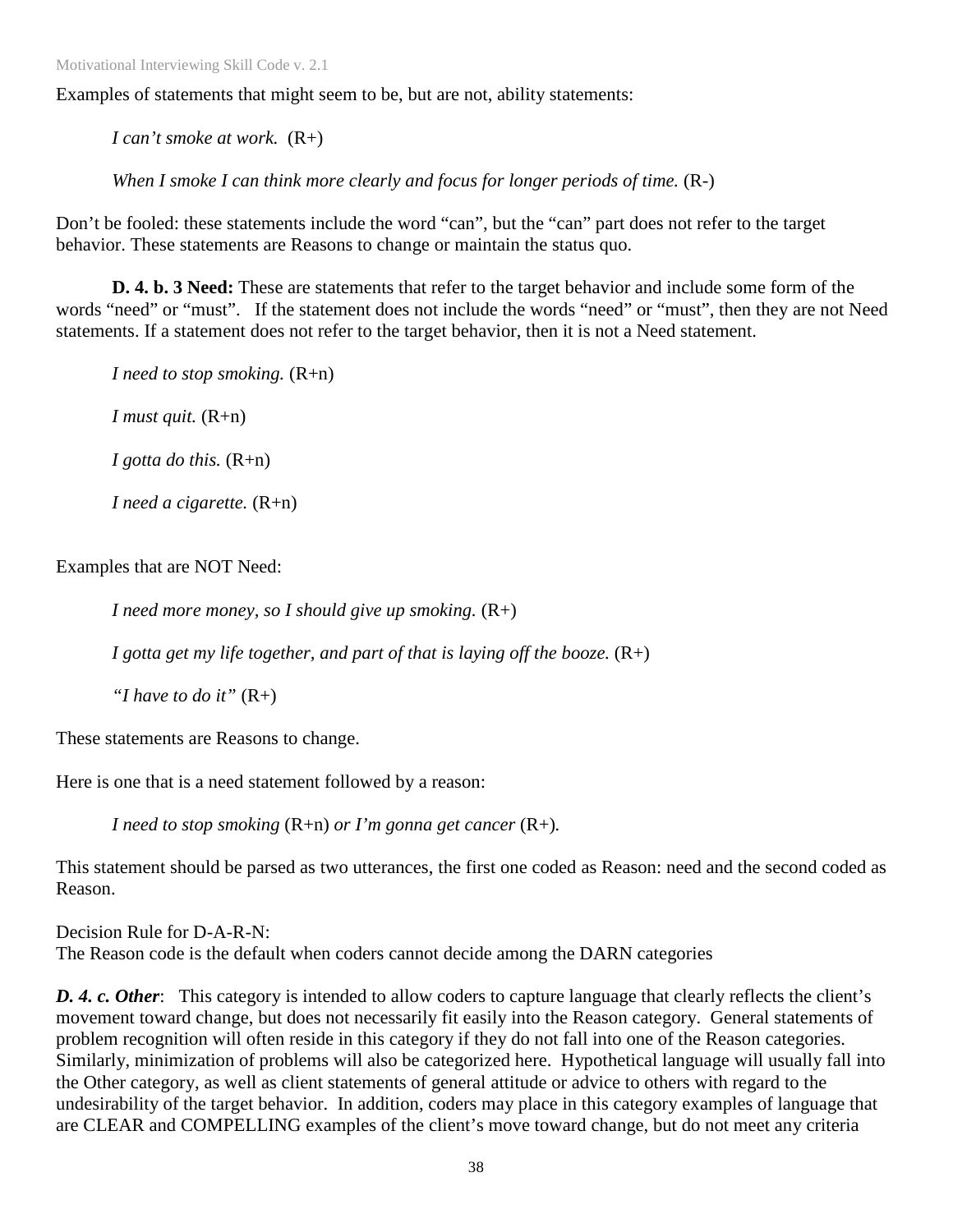Motivational Interviewing Skill Code v. 2.1

other established here. All such examples must be recorded word for word and discussed in the weekly coding meeting.

*I tell everyone I know, "Stay away from crack. That shit will just mess up your life."* (O+)

"*The right AA meeting is the key."*(O+)

T: Did you come in to treatment on your own? C: *Yes, I know exactly where I belong.* (O+)

*Cocaine is just not the answer for me.*  $(O+)$ 

*I'm going to be thinking positively about it.*  $(O+)$ 

*I never have thought I was an alcoholic* (O-)

T: What will you put in place of drinking? C: *That's what I'm trying to find out.* (O+)

*I promised myself that if I do drink, I will tell you.* (O+)

*If I weren't in AA right now, I'd be on a bender*. (O+)

*If I go to the track all day I can usually win enough money to stay drunk. That's sad.*  $(O+)$ 

D. 4. c. 1. Differentiating Hypothetical Language from other codes

Hypothetical language coded within the Other category should have the quality of a client *imagining* a different situation or outcome that would impact the target behavior. There is sometimes a wistful quality to hypothetical talk ("If I could just go kayaking on the Colorado river for three weeks, I could quit smoking") or an if…then configuration ("If my wife would just quit pushing me, I know I'd do it.")

Sometimes if…then language will fall into another change talk category, usually Reason, and when it does it should receive that code instead. For example, a client might say, "If I could just stay sober, then I could really do well at this job." Because this probable outcome represents a reason for changing the target behavior, rather than an exercise in imagination, it should be coded as a reason.

*If I could just stay off cocaine, I'd be a better mother.* (R+)

*If my kids were with me this weekend, I could stay off cocaine.* (O+)

D.4. c. 2. Differentiating Facilitating Language from Change Talk

Facilitating language in clients occurs when they respond to therapist speech with phrases such as "uh huh" or "yeah" or "sure". Usually, such utterances are NOT coded, as they are merely continuation markers in the conversation. In essence, the client is saying, "keep talking". However, these phrases CAN be coded as change talk if they occur in response to a question/reflection that "pulls" for change talk.

T: "Don't you ever wish things were different?"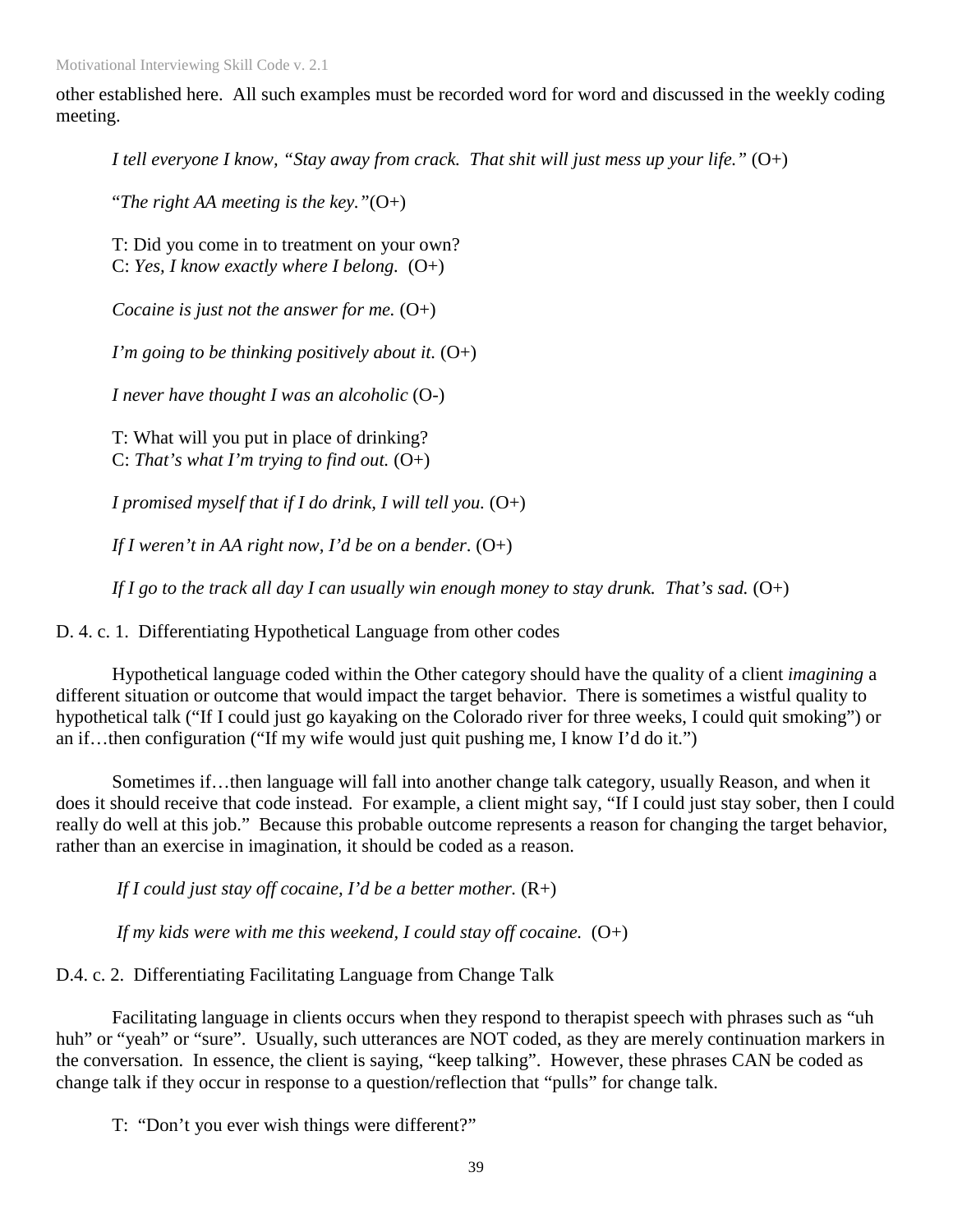$C:$  "Yeah."  $(D+)$ 

T: I'm going to look over this report and give you some feedback.

C: Sure. (F/N)

T: Then we can get your point of view

 $C: ok(F/N)$ 

When client facilitates interrupt therapist speech, there is no need to code them.

T: On the one hand, you have decided that to quit drinking is going to be the best thing for you….

C: Uh-huh

T: …and on the other hand you feel like it's going to be really tough…

C: Yeah

 T: …because you have tried it in the past and you feel like you have failed every time, even though you were able to stay sober for months at a time, which I really commend you on being able to do!

*D. 4. d. Commitment Language*: While change talk utterances reflect motivating factors related to change, **Commitment Language** implies an **agreement, intention**, or **obligation** regarding **future** TBC. Commitment can be expressed directly via a committing verb, or indirectly. Client statements of how they will rearrange their life in the future relating to the TBC are considered commitment statements. (Note that if this rearrangement is stated hypothetically, it would be coded as Other.).

*I swear I'm going to stop this.* 

*Nothing is going to stop me this time.*

With commitment language, if a reason is given, it is coded separately, but does not trump the commitment language. For example:

*I'm going to do it.*  $(C+)$ 

*I'm going to do it*  $(C+)$  *for my family.*  $(R+)$ 

*No way I'm going to stop drinking.* (C-)

*I'm not coming to treatment* (C-) *because I don't have a drinking problem.* (R-)

*D. 4. e. Taking Steps***:** Concrete and specific steps the client has recently taken toward the behavior change are coded as Taking Steps. These statements usually describe a particular action that the person has done in the very recent past that is clearly linked to moving toward or away from TBC. To be coded, the behavior must clearly be one that is *intended* by the client to lead to (or away from) TBC. It is an intermediate response on the way to (or away from) the TBC. Taking Steps represents the only time that past client language is given a code.

The action may not be TBC itself. For example, if TBC is reduction in alcohol use:

*I got rid of all the alcohol from my house this week.* **(TS+)**  *I went to two AA meetings this week.* **(TS+)**  *I bought a six-pack of beer this week.* (**TS-)**  *I stopped going to AA this week.* **(TS-)**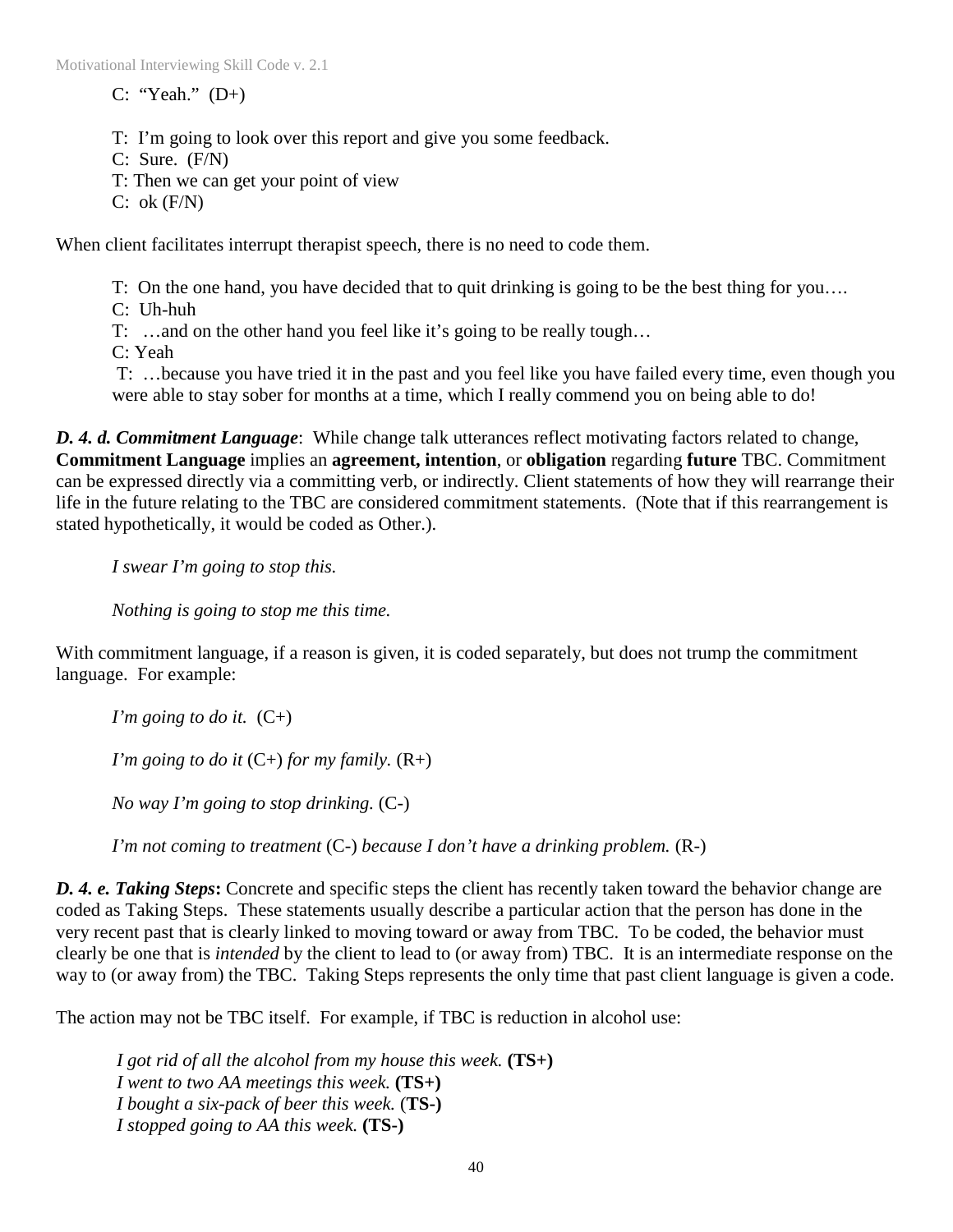Motivational Interviewing Skill Code v. 2.1

*I tried cooking without butter*. **(TS+)** (concrete step) *I'm going to try cooking without butter.* **(C+)** intention *If I tried cooking without butter, I'd reduce my fat intake*. **(O+)**  *I swear I will stop this* **(C+)** *I'm always going to eat sweets.* **(C-)** *I'll go to the gym everyday.* **(C+)** *I'm going to throw away all of my cigarettes.* **(C+)** *I threw away all of my cigarettes.* **(TS+)**  *I'll buy apples for snacks instead of chocolate.* **(C+)** *I didn't drink at all last week.* **(TS+)**  *I worked overtime so I wouldn't be tempted to drink*. **(TS+)**   *I tell my partner I'm working late, then I go to the bar*. **(C-)**

 If a change talk utterance is made along with an Other, Commitment or Taking Steps statement, both utterances are coded. For example:

*I'm going to do it*. **(C+)**  *I'm going to do it*  $(C+)$  *for my family*  $(R+)$ 

*If I threw away all of my cigarettes, I'd be less tempted to smoke*. **(O+)**

*If I threw away all of my cigarettes I'd be less tempted to smoke* **(O+),** *but I'd be a nervous wreck*. **(R-)**

*I got my blood drawn for the HIV test this week,* **(TS+)** *but I can't deal with the stress of finding out the results* **(R-).**

*D. 4. f. Follow/Neutral (FN)*. In a follow-neutral turn, there is no indication of client inclination either toward or away from the TBC. The client may be asking a question, reporting, making non-committal statements, saying TBC-irrelevant things, or just following along with the conversation. Note that only TBC-relevant change talk is coded. If the target behavior is cocaine use and the client says, "I want to get my children back," it would not be coded as + unless there is a clear link made between cocaine use and getting the children back.

T*:* Why are you here? C: I want my children back." (FN)

Whereas:

T: Why would you want to quit cocaine?

C: I want my children back.  $(R+)$ 

Sometimes clients will emit language that indicates they are listening to what therapists are saying, or that indicates a therapist should continue speaking. These are referred to as facilitating utterances. In general, client facilitating language, unlike that of therapists, is NOT coded.

T: You've really had a rough week.

C: Yeah. (FN)

T: But even with all of that, you were able to stay away from cigarettes.

 $C: Uh$  huh.  $(TS+)$ 

T: We've spent some time talking about the things you enjoyed about drinking.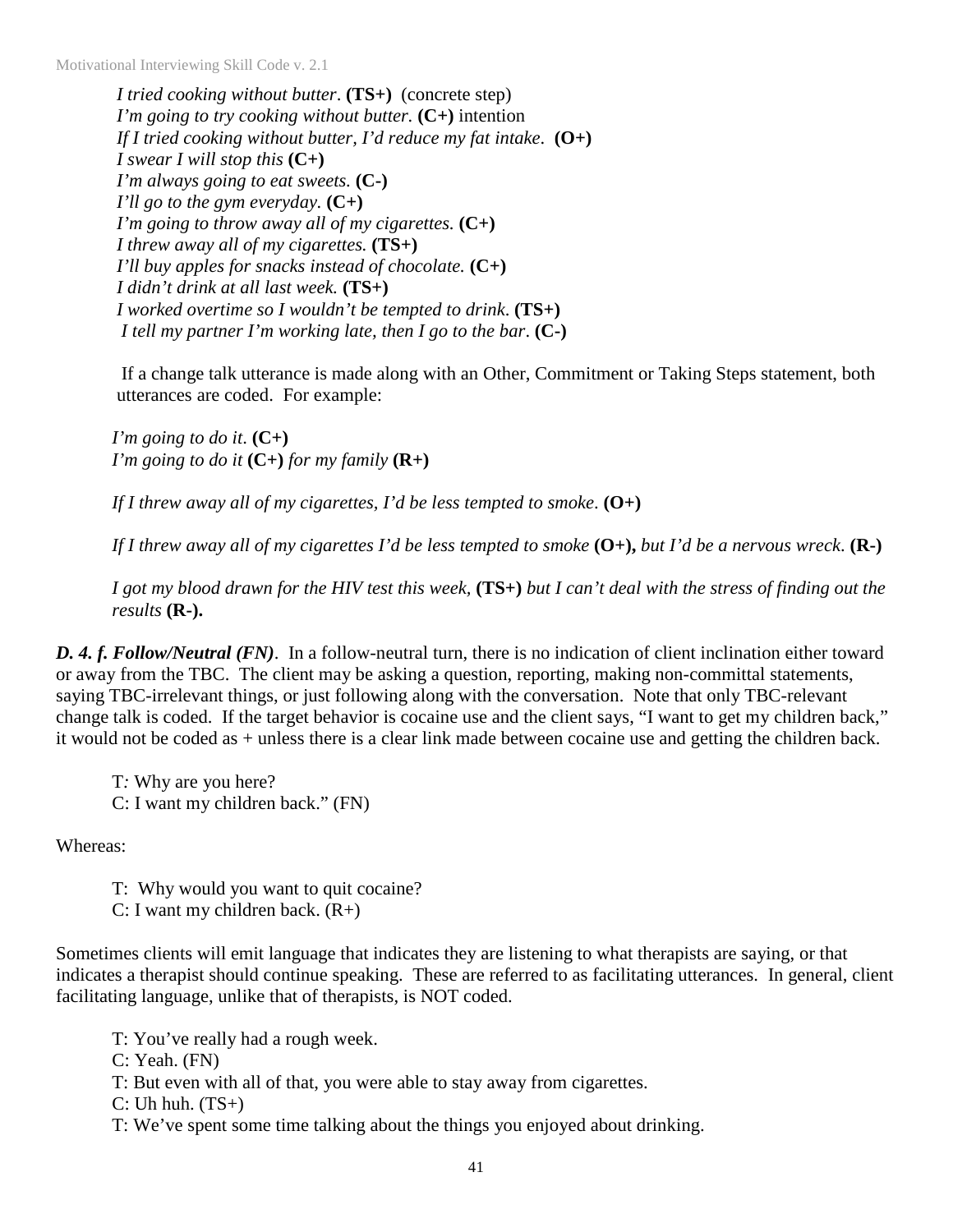C: Uh huh. (not coded)

T: What I'd like to do next is to get your impressions of how drinking affected your life.

C: Okay. (not coded)

When you are in doubt about an utterance - when you are not sure if there is talk (+ or -) relevant to the TBC, the default code is Follow/Neutral (FN).

Finally, a client turn is coded at Follow/Neutral (FN) *only* if it contains no other codeable utterance. That is, for a sequence of utterances within a turn, any + or - code trumps a FN. Suppose that this were the conversation:

T: What are you thinking about marijuana at this point? C: Actually I wasn't thinking about it at all. I was thinking about my girlfriend. (FN) ... but yeah, I guess I'm smoking too much for my own good (+). At least she says so and she wants me to quit (FN). I don't want to break up with her  $(R+)$ . I think it's messing me up at school, too.  $(R+)$ 

Remember that it is also possible to have positive and negative responses within the same turn, reflecting ambivalence (such as  $R + R - N +$ ).

*D. 4. f. 1. Decision Rule for Follow/Neutral and other codes* : Client language that does not fit other available categories should be coded as FN. Inaudible or incomprehensible utterances should not be coded.

*D. 4. f. 2. Decision Rule for Coding client facilitating language*: Facilitative language that has the sense of "I'm listening" or "keep talking" is not coded. Neutral client language that occurs in response to a question is typically coded as F/N. Client language that occurs in response to a question about the TBC is coded as change talk (see sect. B.4. c. 2).

T: We'll be meeting four times during the next sixteen weeks. C: Yeah (not coded)

T: Has your husband been supportive of you in the past?

C: Uh huh (FN)

T: If you could push a button that would make you stop drinking, would you do it?

C: Uh huh (O+, hypothetical change)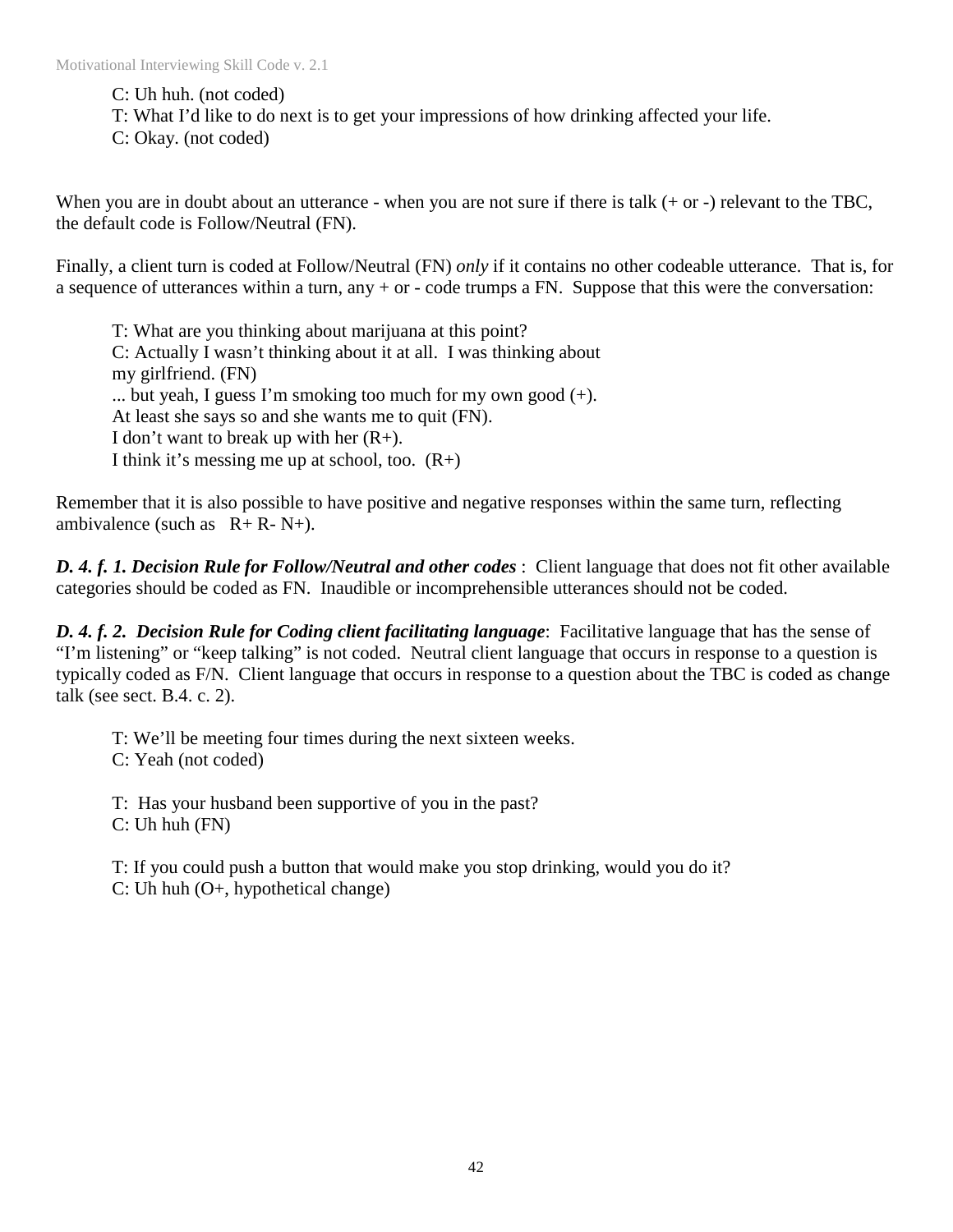Motivational Interviewing Skill Code v. 2.1

*Rating the Strength of Client Language (Optional).* Every time Reason, Other, Commitment and Taking Steps are coded, a strength rating may be assigned: High, Medium or Low. It is important to note that ratings for strength require coders to make artificial separations along a continuum of intensity. There are no "natural" categories of language intensity, so making High, Medium and Low designations may be less precise (and more frustrating) than other tasks in the coding system. Examples of strength ratings for each code are given below:

#### Reason: High

*I definitely can't afford to get another DWI* (R+) *I'll go back to jail if I have another positive urine* (R+) *If I lose one more paycheck at the track, my husband will divorce me*  $(R+)$ *I hate the way my clothes smell* (R+)

*There's no way I'd check my blood sugar three times a day because I'd be a human pincushion* (R-) *It's the only way I can deal with the stress of my job* (R-) *Sobriety just sucks most of the time* (R-)

#### Reason: Medium

*It's embarrassing to remember what I did that night* (R+) *The reasons are starting to pile up*  $(R+)$ *If I go to the casino again, my husband would probably leave me* (R+) *It's the right thing to do* (R+)

*I can never find that machine when I have the time to test my blood sugar* (R-) *My cigarettes are like a good friend (R-)* 

#### Reason : Low

*I guess I'd be healthier if I exercised* (R+) It seems like the right thing to do  $(R+)$ *It's cramping my style* (R+)

*Well, it helps me to relax a little* (R-) *I'd kind of miss my friends at the casino* (R-) *It's sort of nice to just eat whatever I want* (R-)

#### Subcodes for Reason

desire: High

*I want to get off drugs for good* (Rd+) *I'd love to be able to control my diabetes* (Rd+) *I really wish I could just cut down* (Rd+)

*I don't want to quit* (Rd-) *I like my life the way it is* (Rd-)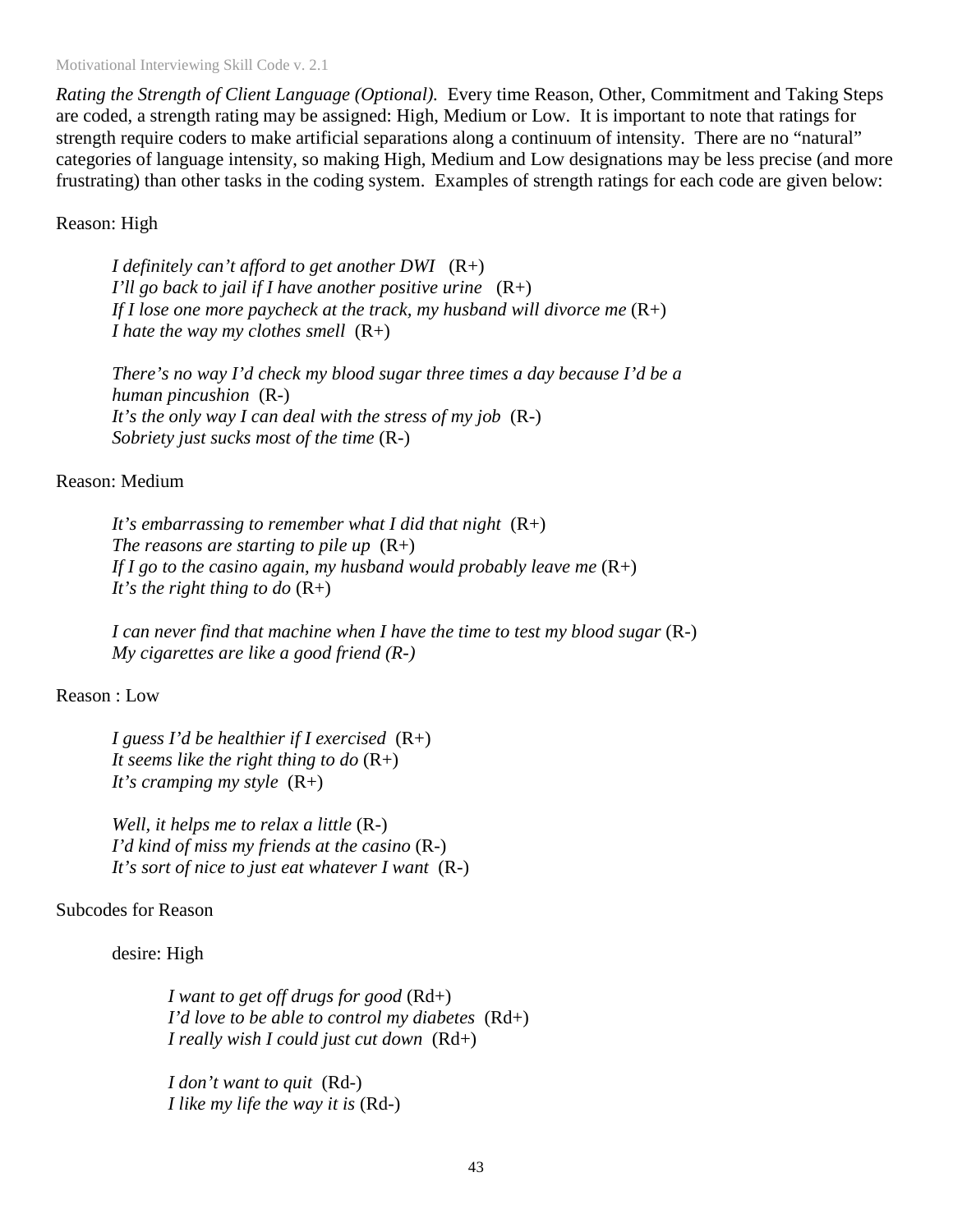#### desire: Medium

*I wish I could just snap my fingers and lose 10 pounds* (Rd-) *I just want to wake up sober in the morning* (Rd-)

*I like smoking* (Rd-) *What's wrong with a little nightcap every now and then?* (Rd-)

desire: Low

*I guess I'd like to smoke less* (Rd+) *I sort of wish I hadn't started using coke* (Rd+) *It would be kind of nice to have the extra money* (Rd+)

*There's a few good things about it* (Rd-) *I'm pretty much enjoying things the way they are* (Rd-) *I guess I'm not very motivated to exercise* (Rd-)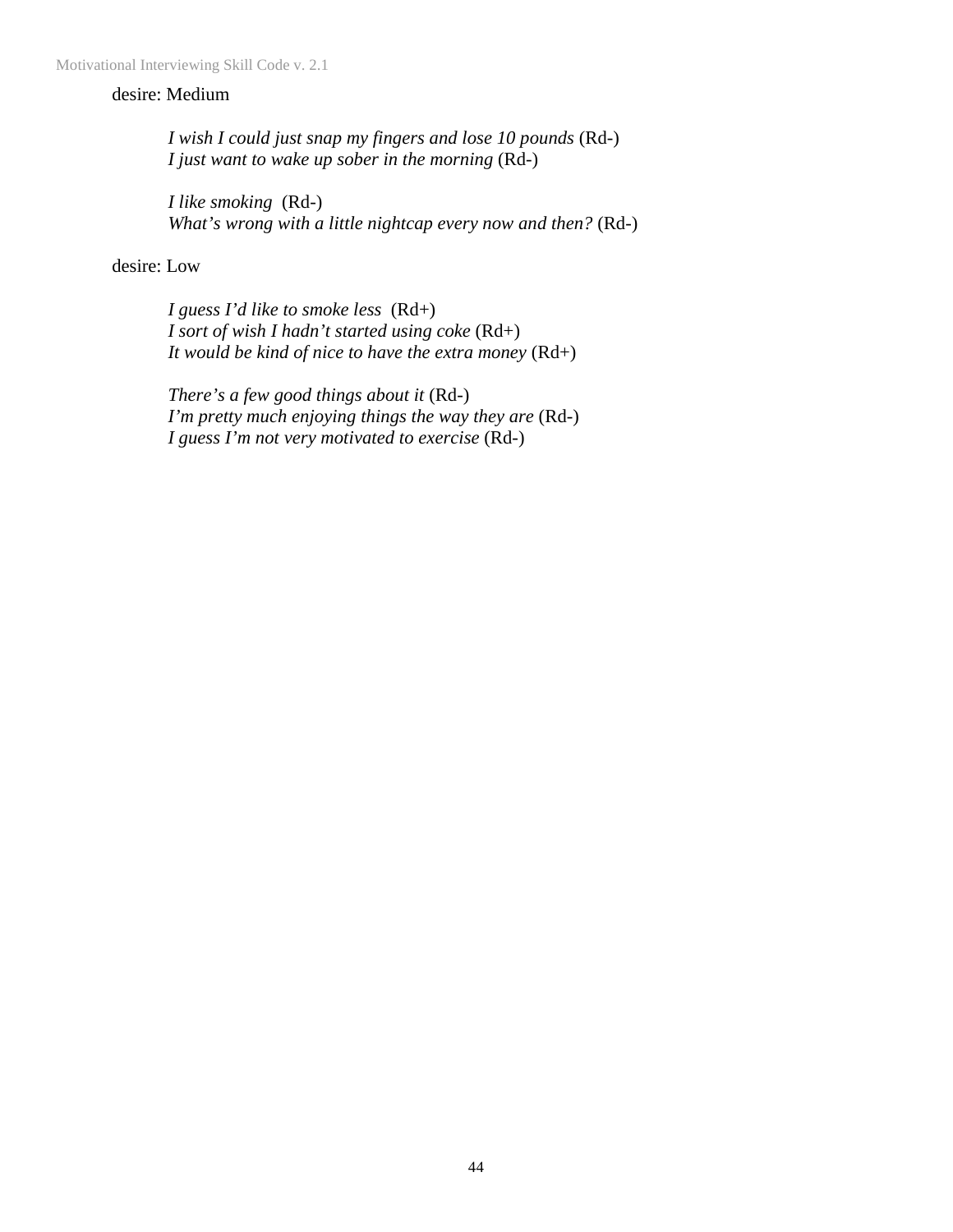## ability: High

*I'm positive I can quit* (Ra+) *I can do it: I just have to stick to it* (Ra+) *I can quit whenever I want* (Ra+) *Once I make up my mind, I do it* (Ra+)

*I just can't keep the weight off* (Ra-) *There's no way I could make it through the day without a cigarette* (Ra-) *I don't have a snowball's chance in hell* (Ra-)

#### ability: Medium

*I think I can* (Ra+) *Pretty much, yes* (Ra+) *I could* (Ra+)

*I don't think I can* (Ra-) *Probably not* (Ra-) *I don't have it in me* (Ra-)

ability: Low

*I might be able to* (Ra+) *I guess I could* (Ra+)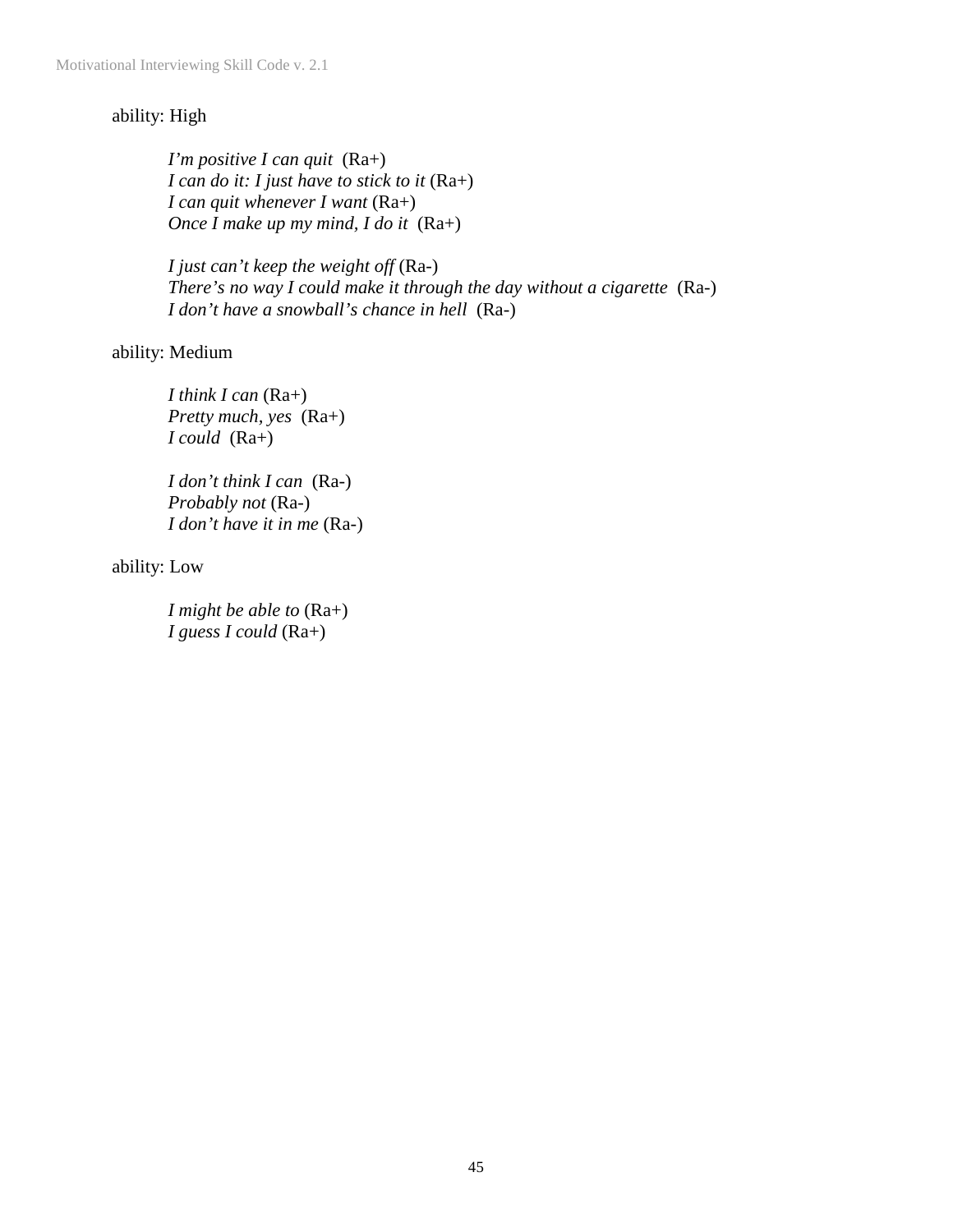#### need: High

*I definitely have to get off the street and this is the way to do it* (Rn+) *I absolutely have to lose weight* (Rn+) *I've got to use a condom every single time I have sex, no question about it* (Rn+)

*I need my pain pills and that's all there is to it* (Rn-) *Cigarettes are the only thing keeping me going* (Rn-)

#### need: Medium

*Probably I need to do something about my drinking* (Rn+) *A change would be a good idea* (Rn+)

*Mostly, I have to drink* (Rn-) *I guess I need some excitement in my life* (Rn-)

#### need: Low

*I sort of have to drink right now* (Rn-) *I guess I don't think I need to quit* (Rn-)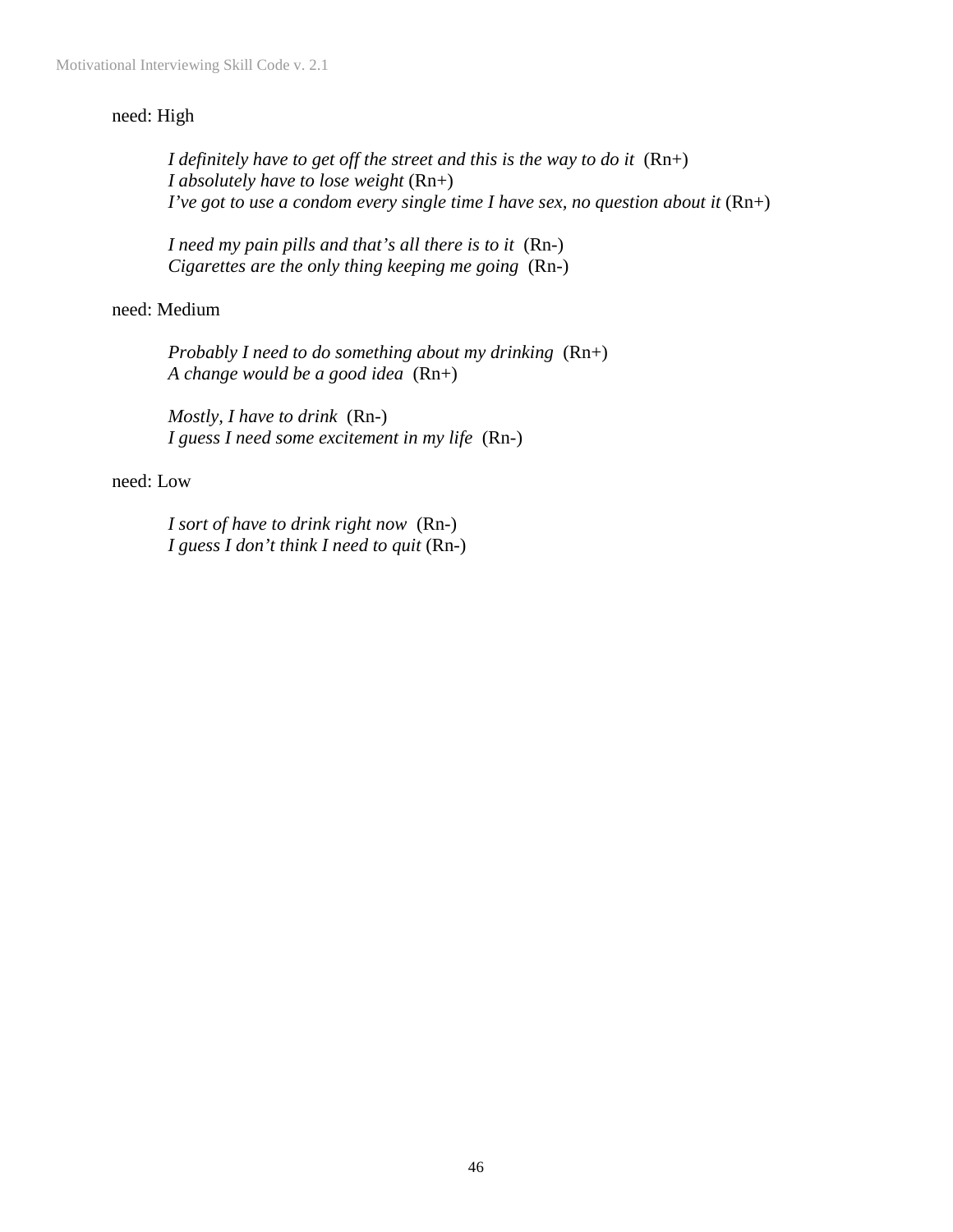#### Other: High

*I've had it with this way of living* (O+) *I imagine my liver must be saying, Thank God!* (O+)

*I'm no teetotaler!* (O-) *I'm one of the hopeless ones they talk about in the Big Book* (O-)

Other: Medium

*I feel good about what I've accomplished* (O+) *I realize now that all that drinking was wrong* (O+) *AA gives me a lot of hope* (O+) *If not know, when?* (O+)

*I keep asking myself: when are the benefits gonna show up?* (O-)

#### Other: Low

*I think that will motivate me to quit* (O+) *If I could just be on a desert island for a month, I could quit* (O+) *The court asked me to come to treatment, but that's probably not such a bad idea* (O+) *I'm kind of questioning my behavior* (O+)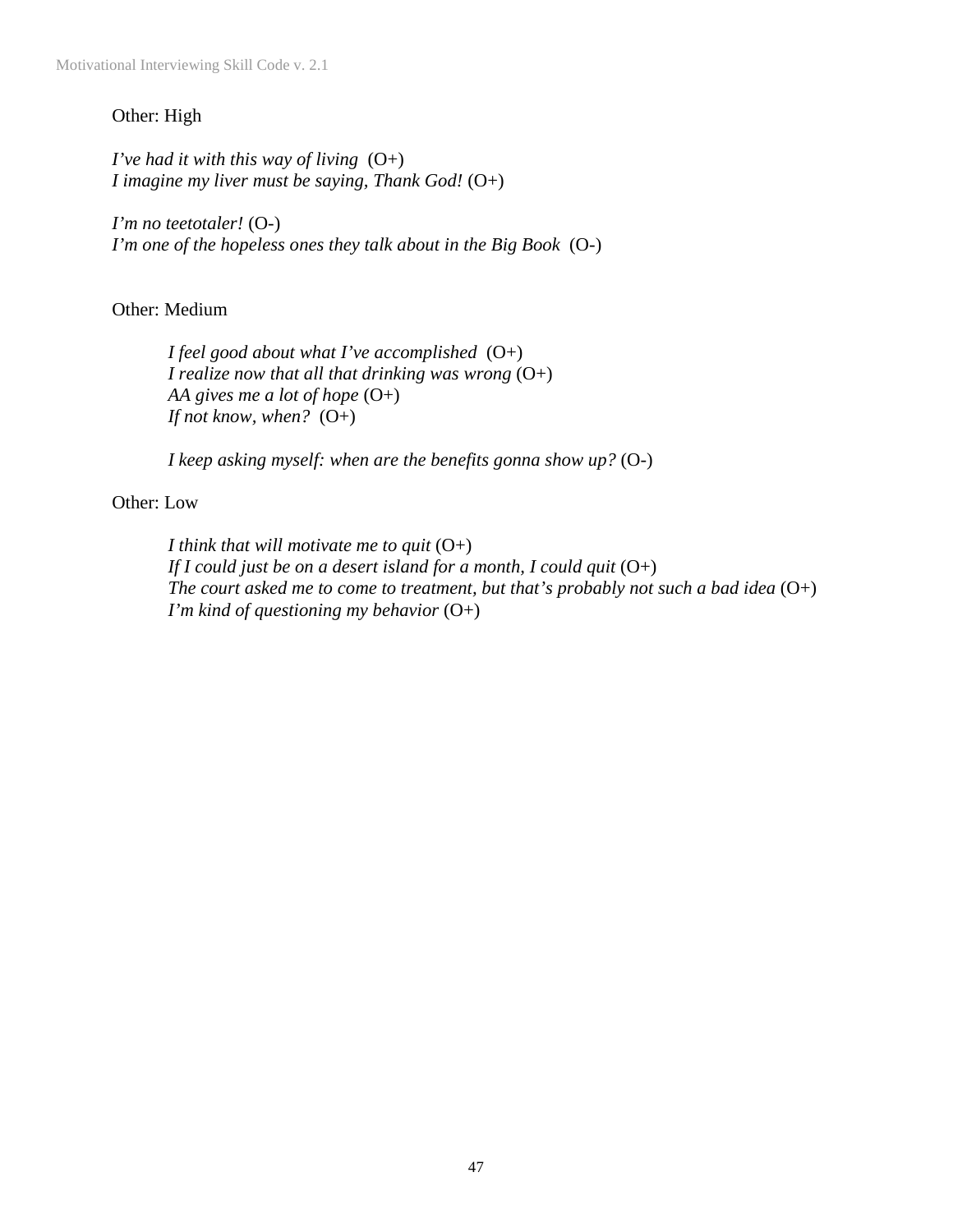### **E. MISC Summary Scores**

As with MISC 1.0, MISC 2.1 provides several summary scores based upon the second-pass behavior codes. These are recommended as provisional summary indicators of the quality of motivational interviewing.

#### *Ratio of Reflections to Questions (R/Q)*

R/Q is the ratio of the total number of Reflect responses to the total number of Questions asked.

#### *Percent Open Questions (%OQ)*

%OQ is a percentage in which the numerator is the number of Open Questions asked and the denominator is the total number of Questions asked (Open + Closed).

#### *Percent Complex Reflections (%CR)*

%CR is a ratio in which the numerator is the number of complex reflections and the denominator is the total number of Reflections.

#### *MI-Consistent Responses (MICO)*

MICO responses are those directly prescribed (e.g., affirmation, emphasizing client control, reflection, reframing) in *Motivational Interviewing* (Miller & Rollnick 1991, 2002). The MICO score is the sum of:

Advise with permission Affirm Emphasize Control Open Question Reflect Reframe Support

#### *MI-Inconsistent Responses (MIIN)*

MIIN are those directly proscribed (e.g., giving advice without permission, confronting, directing, warning) in *Motivational Interviewing*. The MIIN score is the sum of:

Advise without permission Confront Direct Raise Concern without permission Warn

#### *Percent MI-Consistent Responses (%MIC)*

%MIC is a percentage in which the numerator is the number of MIICO responses, and the denominator is the sum of the MICO and MIIN responses.

#### *Percent Client Change Talk (%CCT)*

%CCT is a ratio in which the numerator is the number of all client commitment language (+) divided by the sum of client commitment language plus client negative commitment (-) responses.